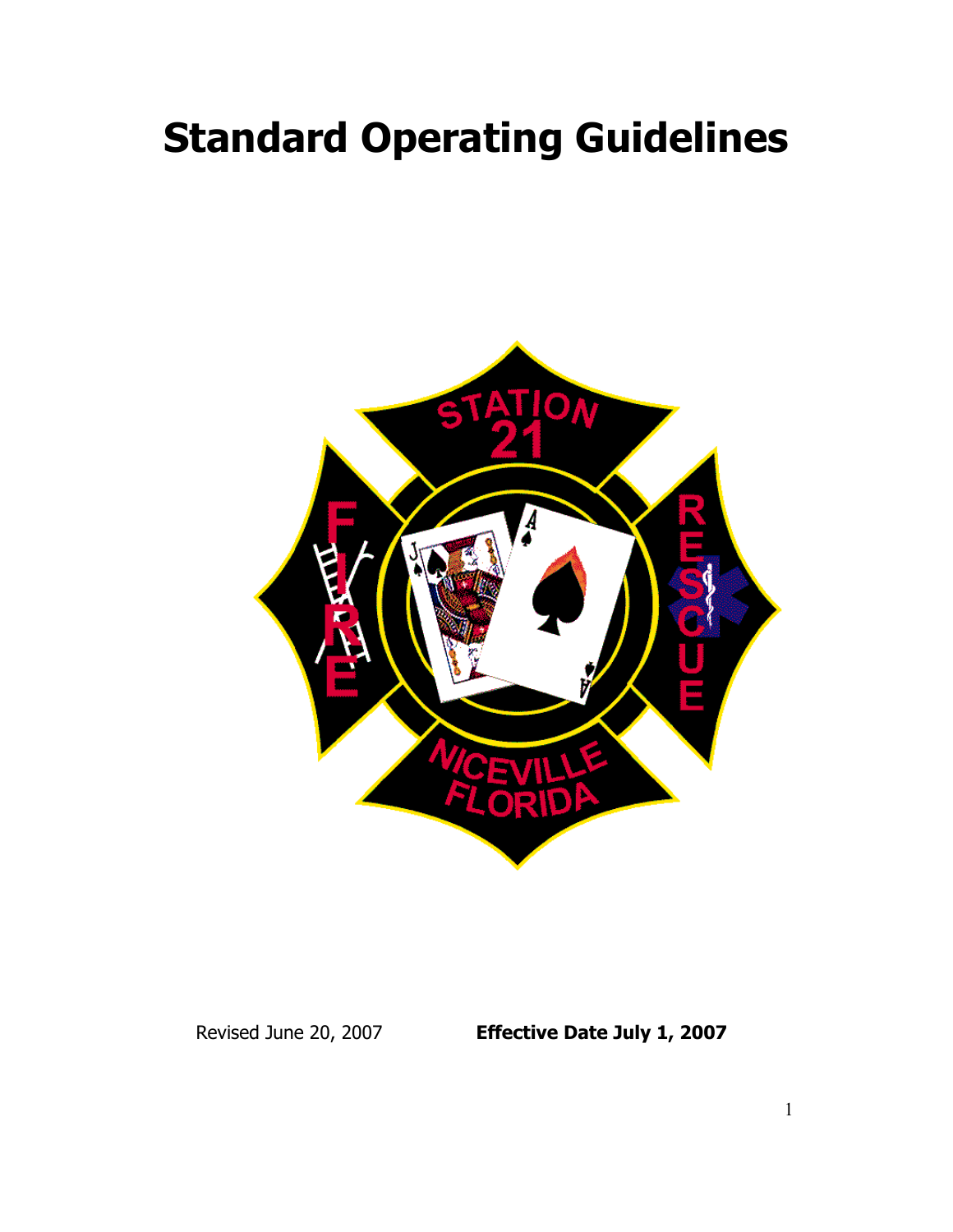| <b>QUALIFICATIONS FOR HIRE: FIREFIGHTER/EMT/PARAMEDIC 28</b> |   |
|--------------------------------------------------------------|---|
|                                                              |   |
|                                                              |   |
|                                                              |   |
|                                                              |   |
|                                                              |   |
|                                                              |   |
|                                                              |   |
|                                                              |   |
|                                                              |   |
|                                                              |   |
|                                                              |   |
|                                                              |   |
|                                                              |   |
|                                                              |   |
|                                                              |   |
|                                                              | 2 |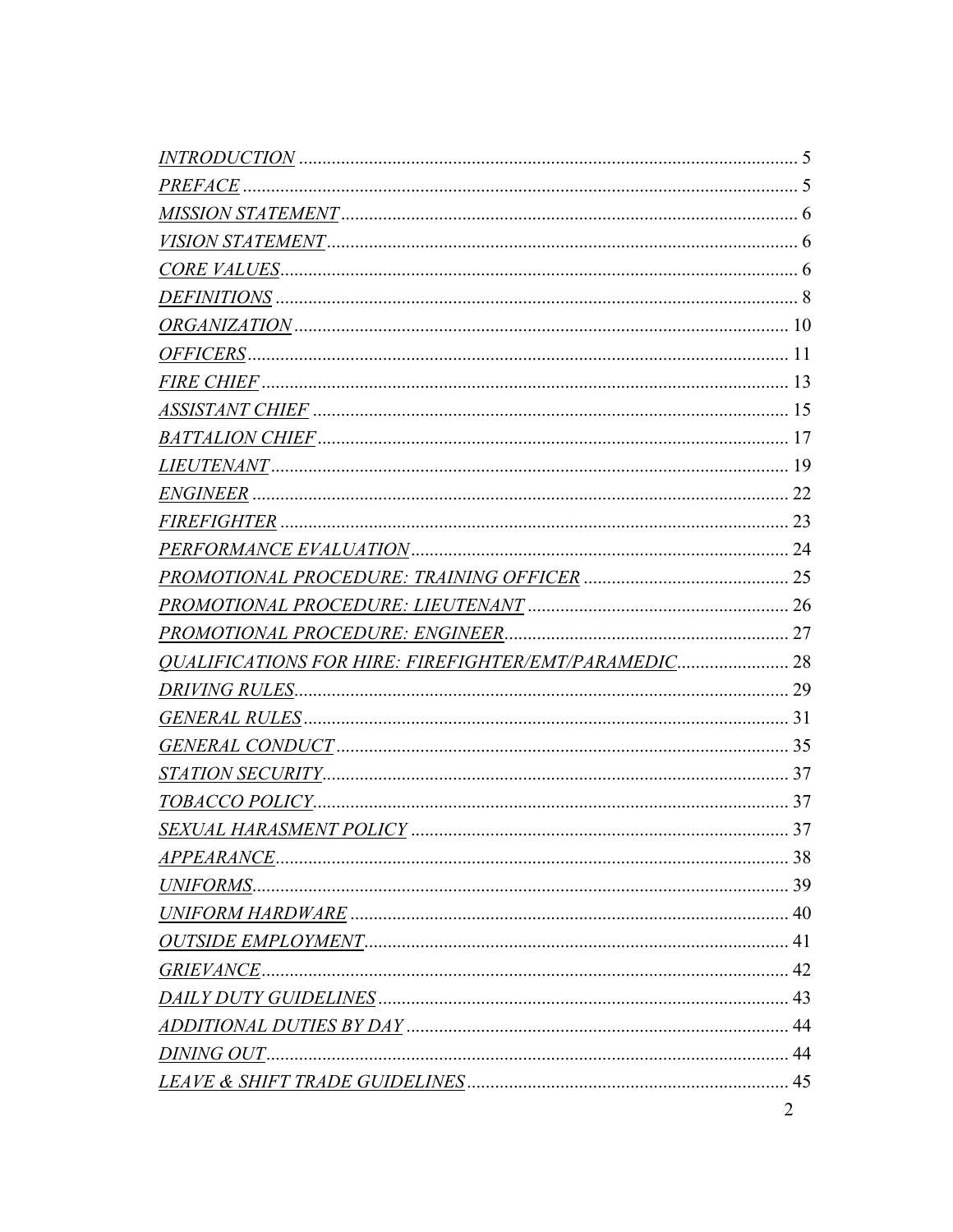|                      | 46 |
|----------------------|----|
| <u>SICK LEAVE .</u>  |    |
|                      |    |
| HOLIDAYS.            |    |
|                      |    |
|                      |    |
|                      |    |
|                      |    |
|                      |    |
|                      |    |
| DRIVER TRAINING.     |    |
|                      |    |
|                      |    |
|                      |    |
|                      |    |
|                      |    |
|                      |    |
| <i>HOSE TESTING.</i> |    |
|                      |    |
|                      |    |
|                      |    |
| PROTECTIVE CLOTHING  |    |
|                      |    |
|                      |    |
|                      |    |
|                      |    |
|                      |    |
|                      |    |
|                      |    |
|                      |    |
|                      |    |
|                      |    |
|                      |    |
|                      |    |
|                      |    |
|                      | 3  |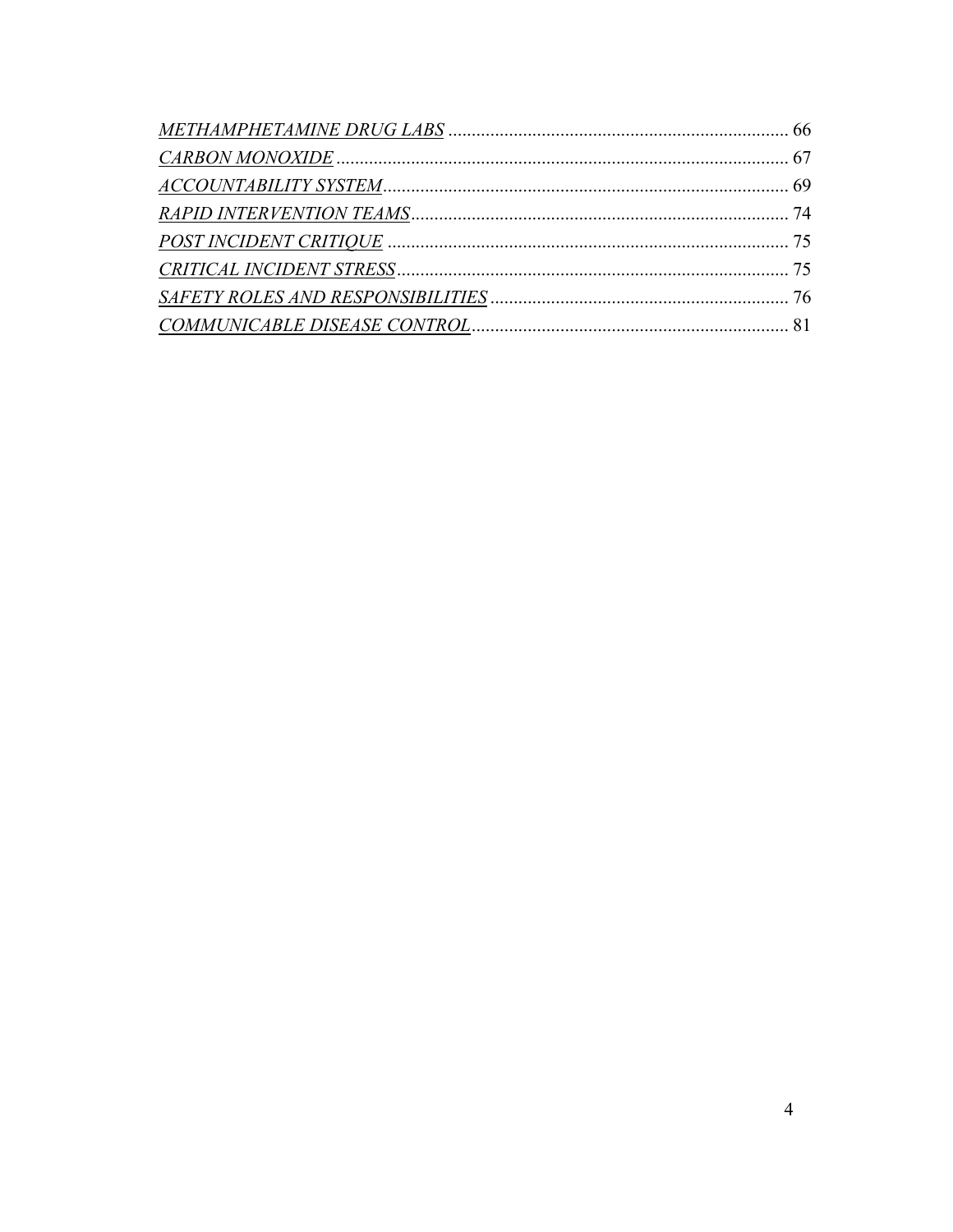#### **INTRODUCTION**

These Rules and Guidelines are intended to aid in the coordination of efforts of Department personnel in discharging their duties under routine and emergency conditions. These guidelines do not, nor are they intended to, provide a solution to every problem or condition that might arise. It is expected they will prove comprehensive enough to provide for general duties and obligations of Department personnel. They are designed to serve as instruments for guidance of effective and constructive actions. It is recognized that the degree of success of the Department is primarily dependant upon the loyalty, integrity and devotion to duty of the individual members of the Department. Maintenance of the high standards of this Department depends upon the degree in which these qualities are demonstrated in the conscientious discharge of duties.

#### **PREFACE**

The City of Niceville Fire Department continues to focus on providing quality services in a timely and efficient manner. This is primarily accomplished through the dedicated personnel within the Fire Department and City who provide these services to the public. We continue to place a heavy emphasis on training and education. Training and education coupled with experience and enthusiasm provides a high level of service to the community. Fire Department personnel are continually seeking ways to do things better and more efficiently. These Rules and Guidelines for the government of the City of Niceville Fire Department supersede and nullify all Rules and Guidelines, general orders and special orders in force on the effective date of this instrument. All general orders issued by the Chief subsequent to the date of these Rules and Guidelines are approved and in effect. They are considered and recognized as amendments thereto and all parts or sections in conflict therewith are deemed null and void. Any qualified authoritative action, which declares any section or part of these Rules and Guidelines for the government of the Department null and void, will apply solely to such specific section or part, and such declaration, will be without force or effect in relation to all other parts or sections thereof. In case of conflict between these Rules and Guidelines and City Personnel Regulations, the City Personnel Regulations will apply.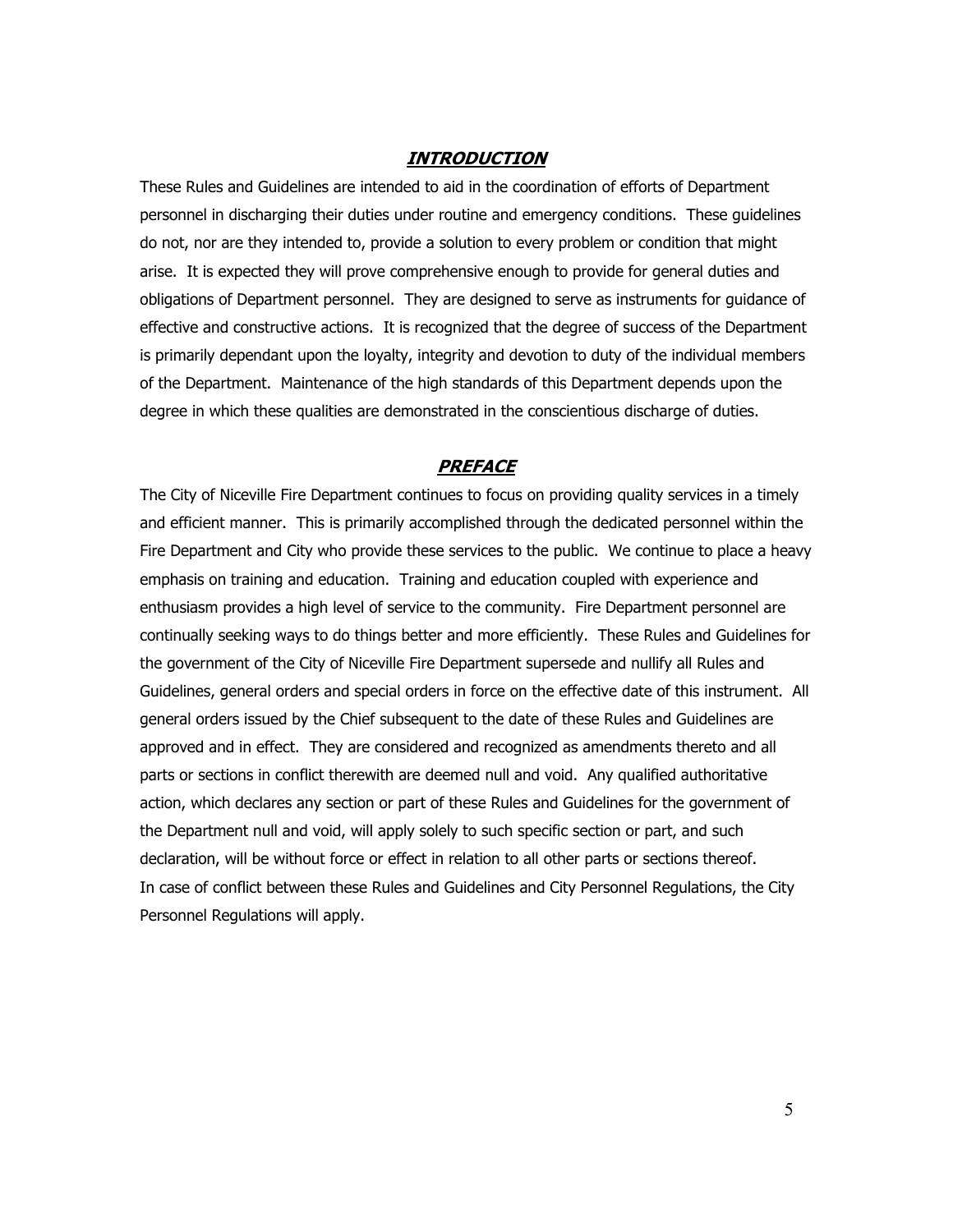#### **MISSION STATEMENT**

The Niceville Fire Department is committed to serving the community with the highest level of protection for life and property. This will be achieved by providing compassionate service in an atmosphere that encourages innovation, professional development and diversity.

#### **VISION STATEMENT**

To be recognized as a leader and role model in emergency services for the City of Niceville. To strive for professionalism by maintaining the highest performance standards possible through training and education; utilizing all resources available.

#### **CORE VALUES**

Service before Self Excellence in All We Do Integrity Honesty **Dedication**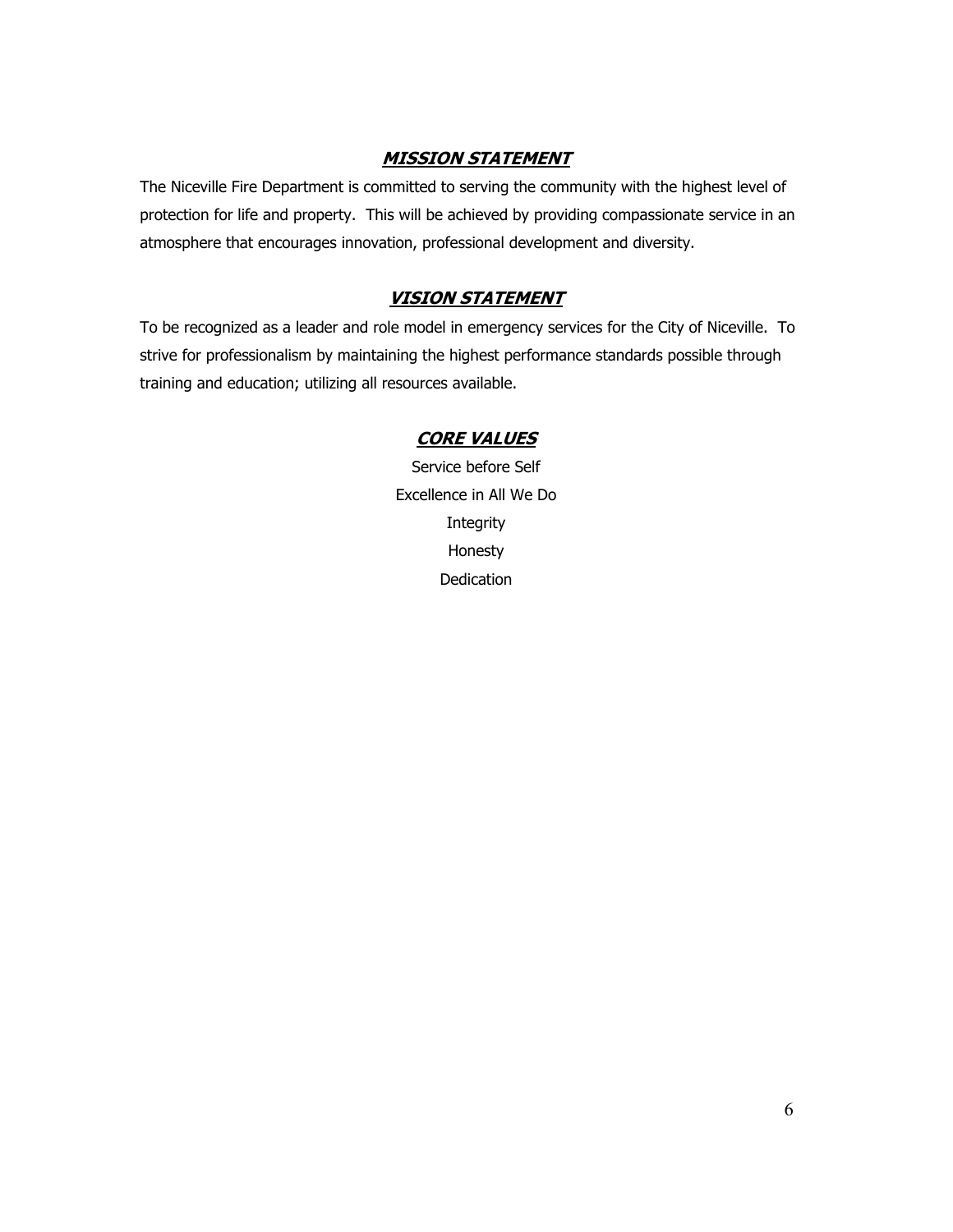"We will never bring disgrace to our city by any dishonesty or cowardice, nor ever desert our suffering comrades in the ranks; we will fight for the ideals and sacred things of our city, both alone and with many; we will revere and obey the city's laws and do our best to incite a like respect and reverence in those about us; and thus, in all ways, we will strive to transmit this city not less but greater, better and more beautiful than it was transmitted to us."

#### **-- Athenian Oath**

"I have no ambition in this world but one, and that is to be a fireman. The positions may, in the eyes of some, appear to be a lowly one; but we who know the work which a fireman has to do, believe that his is a noble calling. "There is an adage that says that 'Nothing can be destroyed except by fire'. We strive to preserve from destruction the wealth of the world, which is the product of the industry of men, necessary for the comforts of both the rich and poor. We are the defenders from fire, of the art, which has beautified the world, the product of the genius of men and the means of refinement of mankind. "But above all, our proudest endeavor is to save the lives of men – the work of God himself. Under the impulse of such thoughts, the nobility of the occupation thrills us and stimulates us to deeds of daring, even at the supreme sacrifice. "Such considerations may not strike the average mind, but they are sufficient to fill to the limit our ambition in life and to make us serve the general purpose of human society."

> **-- Edward F. Croker, Chief New York Fire Department 1899 - 1911**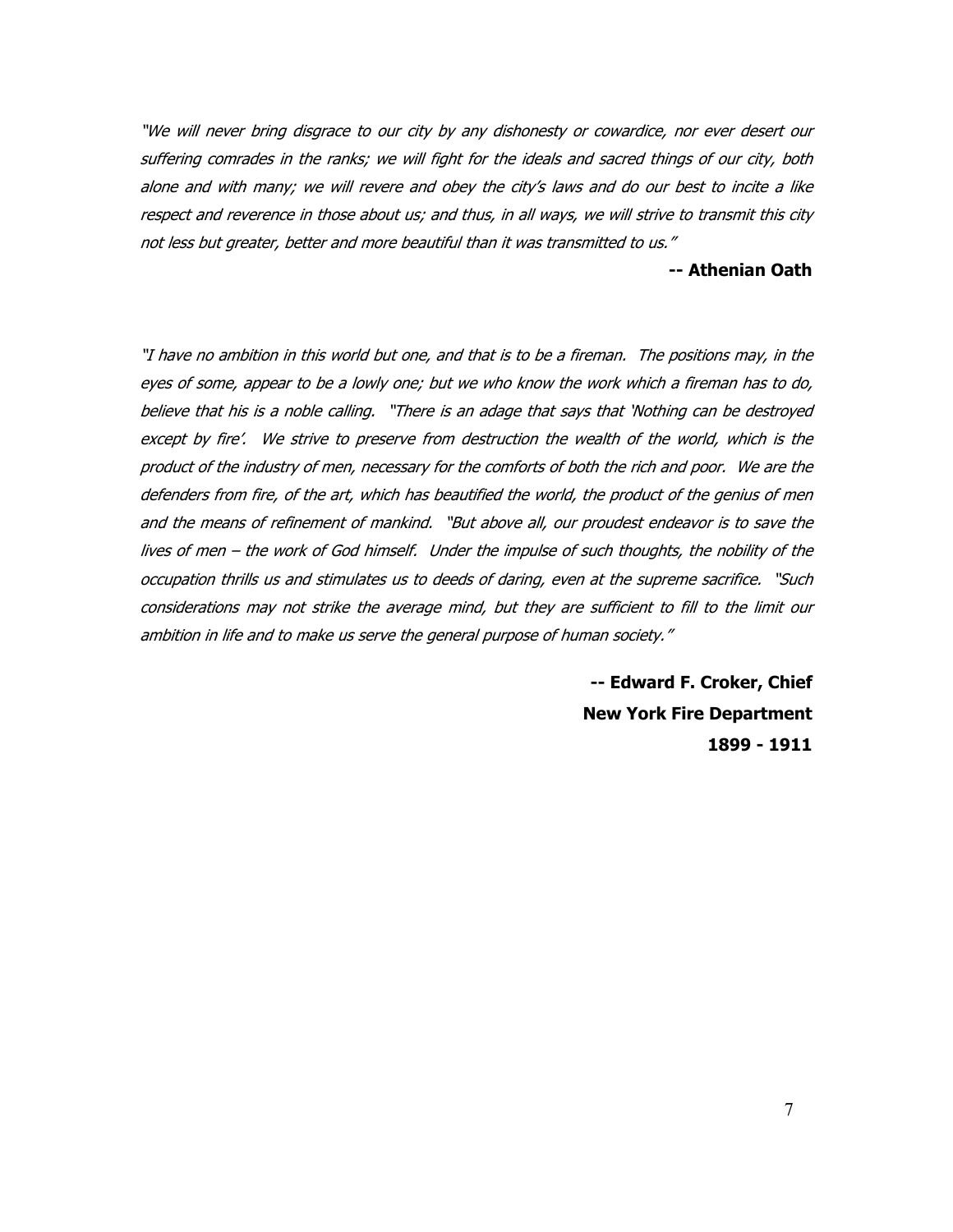#### **DEFINITIONS**

**ACTING HIGHER GRADE**: Temporary detail to serve in position of authority of higher grade than normal position for a length of time

**ALARM**: Notification to respond to an emergency. May be received by box, telephone, in-person, radio or other means.

**APPARATUS**: Department vehicle having a City number and equipped with firefighting equipment.

**APPROVED**: Refers to approval by the Chief or personnel with responsibility for specific matters. Also, approval by recognized fire service authorities or organizations.

**CHAIN OF COMMAND**: Relative order of authority and responsibility in ascending or descending order of rank; routine command observed in initiation, relay or execution of an order.

**CHANNELS, THROUGH**: Route to be followed in transmission of orders or communications through intermediate officers in ascending or descending order of rank.

**CHIEF OFFFICER**: Officer with major command authority; member of the command staff other than the Chief.

**CHIEF OF DEPARTMENT (CHIEF)**: Chief Administrative Officer of the department with full authority and responsibility for management of department activities; appointed by the City Manager.

**COMMANDING OFFICER**: Senior officer present at any emergency or responsible for any special assignment.

**COMPANY**: Apparatus, stations, manpower and equipment deemed necessary and assigned by the Chief.

**COMPANY OFFICER**: Officer responsible for efficient management of an assigned company; a Lieutenant.

**DEPARTMENT**: Niceville Fire Department

**DETAIL:** Temporary assignment to a change of duty or location.

**EMPLOYEES**: Personnel working for, and under the jurisdiction of, the Niceville Fire Department equally subject to department rules and regulations, regardless of title.

**ENGINEER**: Promoted position with additional responsibility as driver and pump operator of apparatus; under supervision of an officer.

FALSE ALARM: Alarm given with malicious intent or without reasonable cause.

**GENERAL ORDER**: Order from the Chief amending or supplementing department rules and regulations. **GREATER ALARM:** Alarm ordered by an officer in command of a major emergency, where additional companies, apparatus and equipment are dispatched to aid in prompt control of the emergency.

**HEADQUARTERS**: Central administrative office where the Chief's office is maintained and department business is supervised or transacted. The central records office of the department.

**IMMEDIATE FAMILY**: Includes father, mother, sister, brother, spouse, child, and grandparents of personnel.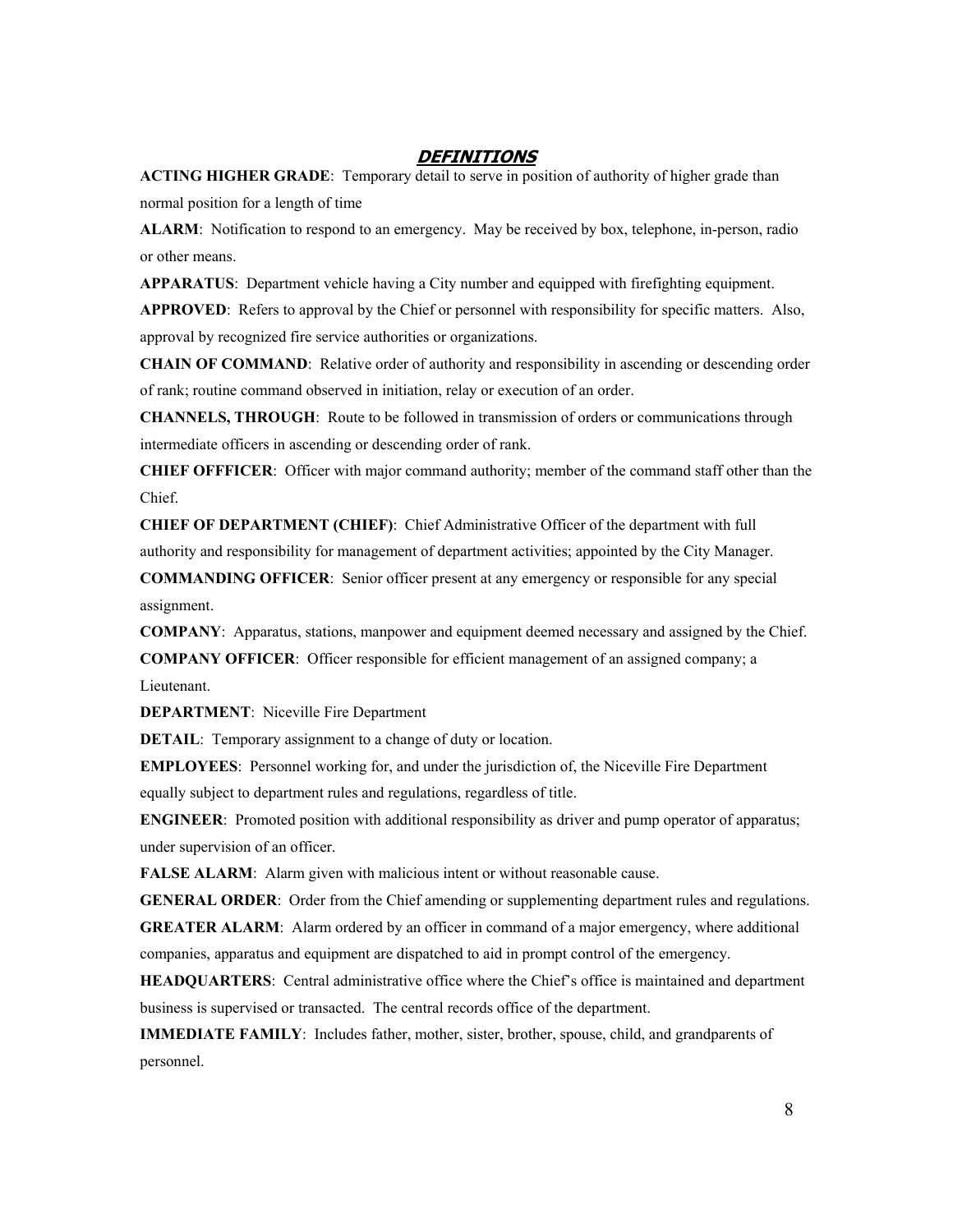**INCOMPETENCE**: Continued failure or neglect to perform within rules and regulations or the lawful order of an officer.

**LIEUTENANT**: Senior grade officer commanding a station and exercising authority over subordinate officers and personnel.

**OFFICER:** A member promoted to Lieutenant or higher position of authority.

**ON DUTY**: Period of time personnel are actually engaged in performance of department functions.

**ORDINANCE:** An ordinance of the City as approved and enacted by the Council.

**PARKING (DESIGNATED)**: Posted area at the side of the station.

**PERSONNEL**: Uniformed personnel duly appointed to position of Firefighter, including officers and personnel promoted or detailed to special duties.

**QUARTERS**: Any department station, building, structure, yard or place where personnel are employed or assigned for duty.

**RECALL**: Notification of off duty shifts to report for duty per department emergency plans; an extreme measure taken during a time of impending conflagration or other emergency.

**REGULATION**: Implies conformance with established rules, standards, policies or programs; also refers to sections or parts of department rules and regulations.

**SENIOR OFFICER**: Officer of highest rank or, for members of the same rank, the one with longest service in the rank.

**SHIFT**: Total firefighting personnel on duty during a scheduled work period or shift.

**SHIFT OFFICER**: Officer on duty, or other personnel lawfully serving in that capacity.

**SPECIAL DETAIL**: Special assignment by the Chief to service and hours of work as deemed necessary.

**SPECIAL NOTICE**: Transitory notice issued or approved for distribution by an authorized department official for guidance and information.

**SPECIAL ORDER**: Permanent order by the Chief for administration of department affairs.

**SUBORDINATE**: Personnel of rank below another; the one with less authority.

**UNIFORMED FORCE**: Personnel duly appointed to the position of firefighter; includes personnel promoted to positions of higher authority or detailed to special duties.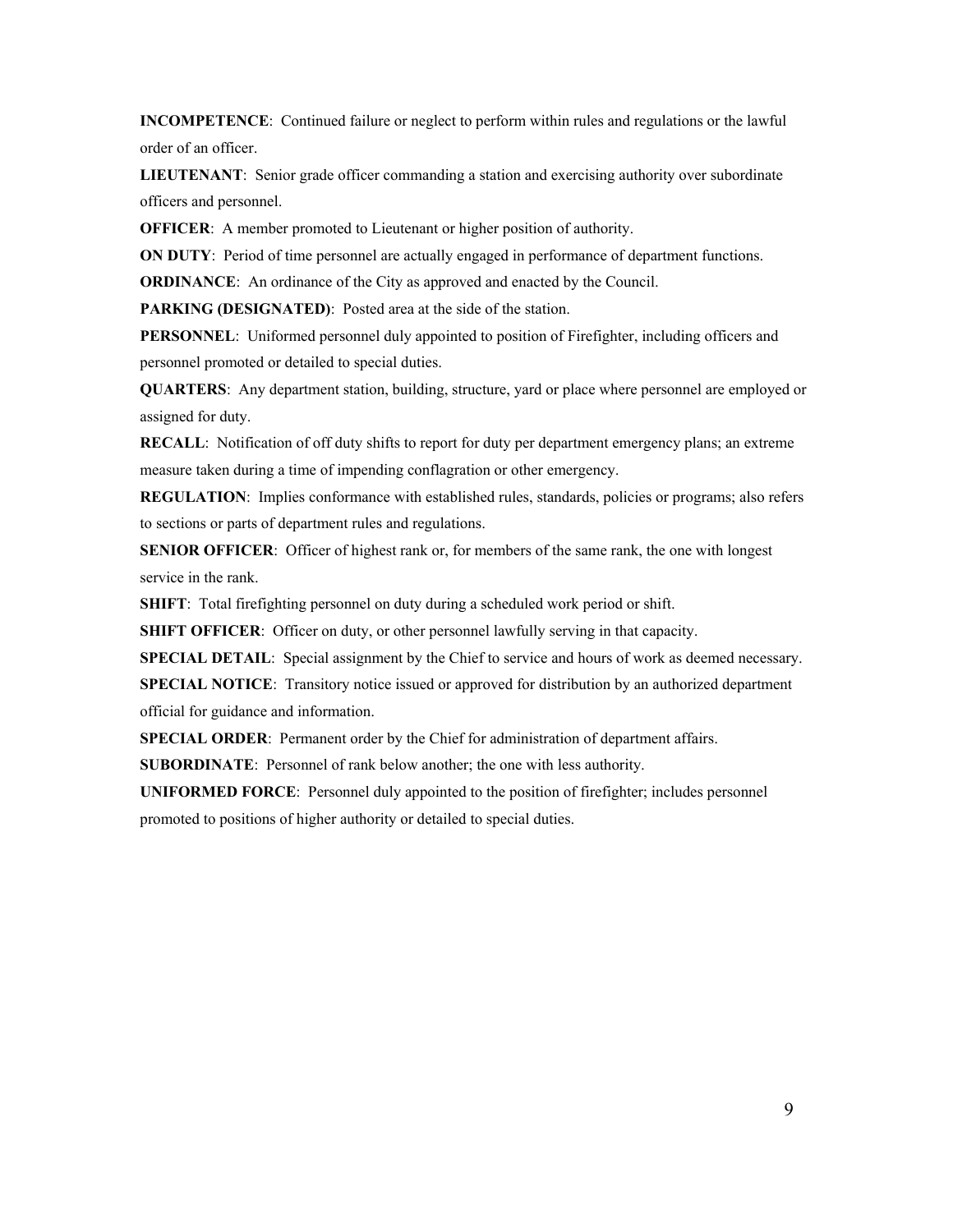## **ORGANIZATION**

- The department consists of the Fire Chief as chief administrative officer and such officers, personnel, employees, stations, apparatus and equipment as required for efficient discharge of departmental responsibilities.
- The uniformed force of the department consists of the Chief, Assistant Chief, Battalion Chief, Lieutenants, Engineers and Firefighters and may be employed to perform the duties of the department.
- For employment and promotion within the department, personnel shall be selected through competitive examinations per City and department personnel regulations.
- The Chief or Assistant Chief shall assign personnel to shifts, to ensure an effective firefighting force is on duty at all times. Shift schedules shall be established at the direction of the Chief or Assistant Chief and existing legal requirements.
- Companies are comprised of apparatus, stations, manpower and equipment as deemed necessary and assigned by the Chief. Each company shall be commanded by a Lieutenant or qualified Engineer.
- Lieutenants are immediately subordinate to the Chief, Assistant Chief, and Battalion Chief, and Engineers are subordinate to Lieutenants.
- Firefighter is the starting position in the department, and is subordinate to all Officers.
- Engineer is a promotional position responsible for driving, operation and routine maintenance of fire department apparatus and is under the supervision of an Officer.
- Paid personnel are senior to volunteers regardless of certifications. Examples are Shift Engineers are senior to Volunteer Engineers. City Program firefighters are senior to Volunteer Firefighters.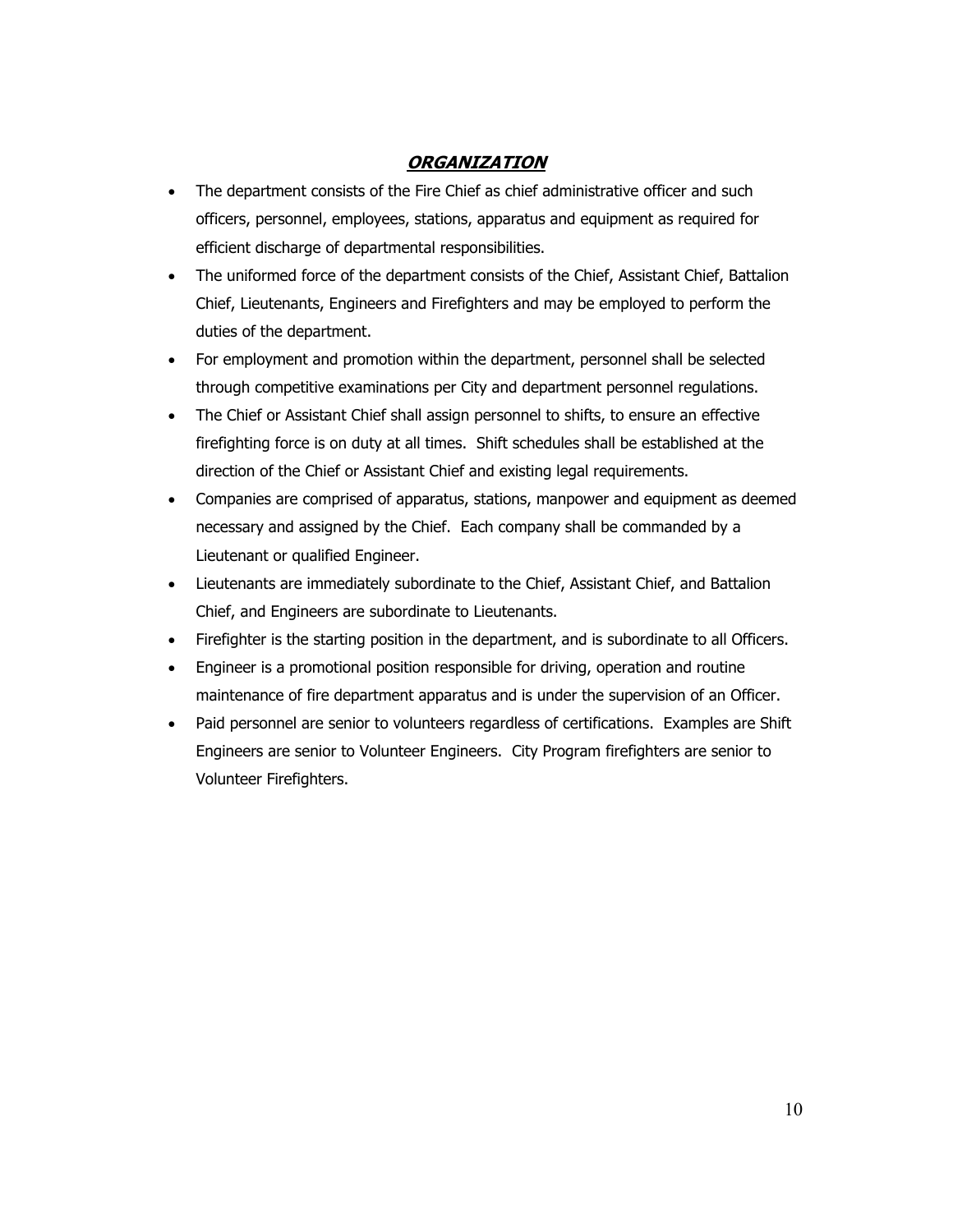# **OFFICERS**

- Department Officers have titles for purposes of administration, and rank as follows: Chief, Assistant Chief, Battalion Chief, and Lieutenant.
- Officers are responsible for full performance of assigned duties.
- Officers will be vigilant and active in requiring subordinates to observe compliance with department rules, regulation and policies.
- No officer will tolerate or connive a violation or evasion of department rules, and will promptly report and prepare to uphold by well-sustained facts any flagrant rule violation or dereliction of duty by personnel.
- Officers will be just, dignified and firm in dealing with subordinates and avoid violent, abusive or immoderate language in conversations or orders.
- Officers are responsible for maintaining order and discipline among their personnel.
- Officers will promptly respond to questions or doubts subordinates may have concerning rules and regulations and, in sudden emergencies, prescribe immediate action to be taken.
- Officers are responsible for completion, accuracy and prompt dispatch of required reports. No report or communication may be intercepted or unnecessarily delayed.
- Officers ensure orders; notices, communications and records regarding their respective units are preserved until their purpose has been served. Authoritative communications shall be properly filed.
- When conducting department business, Officers personally administer affairs in which they are concerned.
- Officers in command at emergencies will be judicious in their actions and avoid frivolously placing lives of personnel in jeopardy.
- Officers make reports through the Chief Officer of their department. No change will be made without the Chief Officer's approval.
- Officers cause fires to be extinguished in the safest possible manner, take precautions to prevent rekindling and leave the premises safe.
- Officer's report to the Chief, through proper channels, acts of merit or valor of personnel, whether at a fire or elsewhere, by prompt written reports containing full, correct statements of facts. Conflict of authority will be strictly avoided.
- No officer will interfere in matters that another officer of equal rank is responsible for, except with consent or order of a superior officer.
- Officers carry out department programs and policies and may not unjustly criticize nor make derogatory remarks of department policies or officers when in the presence of subordinates.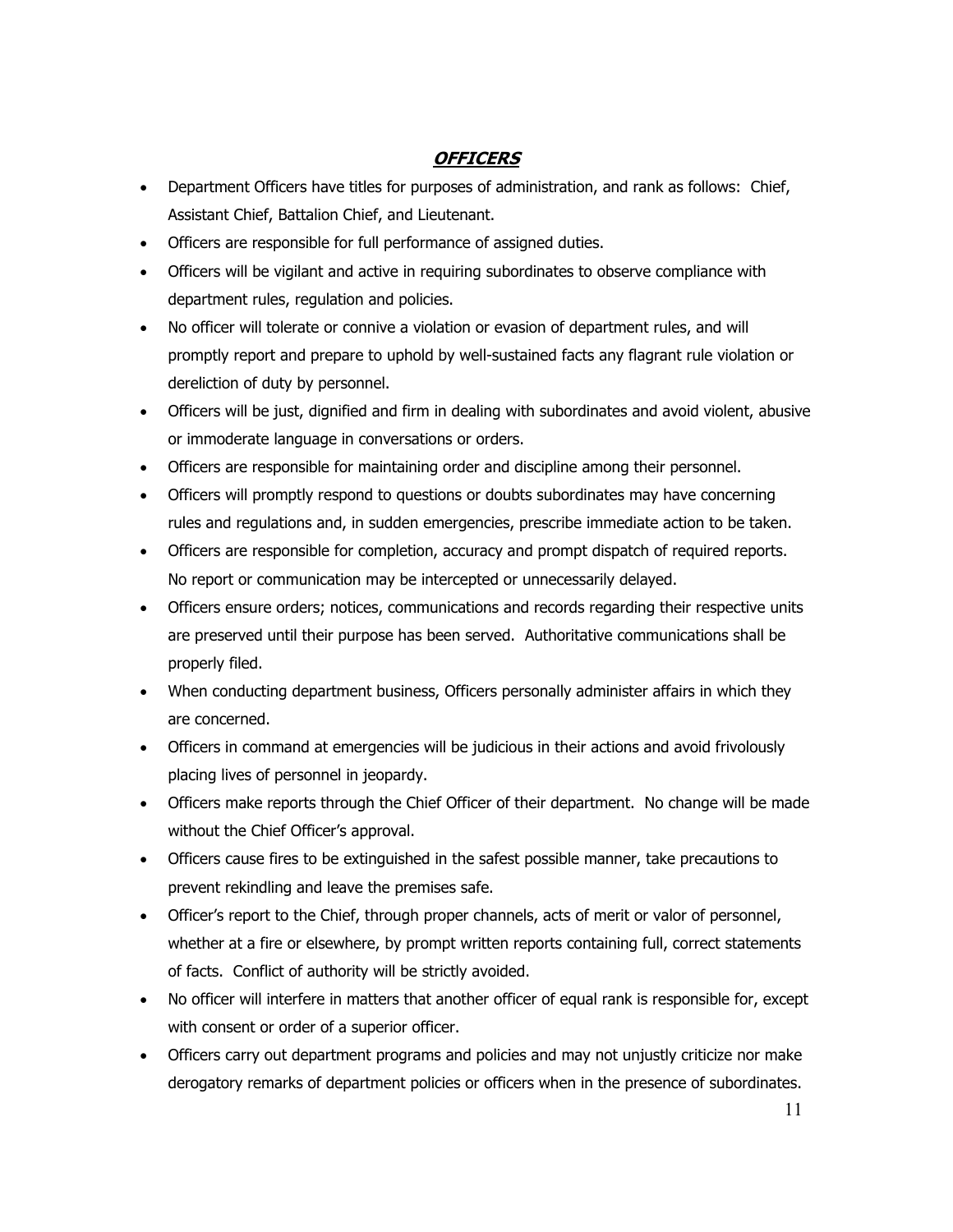Officers inform personnel of misconduct, improper acts, words or occurrences that may be subject to charges before the Chief or City Manager.

- Officers ensure that probationary personnel comply with established training schedules.
- Officers document comments, dates and subjects covered, and sign documentation for each subject.
- Officers, including those acting at a higher grade, will comply with inspection and training schedules, and conduct company drills as though regularly assigned.
- Acting Officers have full authority and responsibility for duties of the position, and are entitled to privileges of the position, to have orders followed and afforded respect for the position. Appointed Officers have precedence in command over Acting Officers in the same grade. Officers maintain current, accurate inventories of department equipment.
- Officers conduct annual apparatus tests, including pump tests at capacity and pressure, and inventories of equipment.
- Officers will complete reports of accidents, injuries or other events requiring special reports before reporting off duty.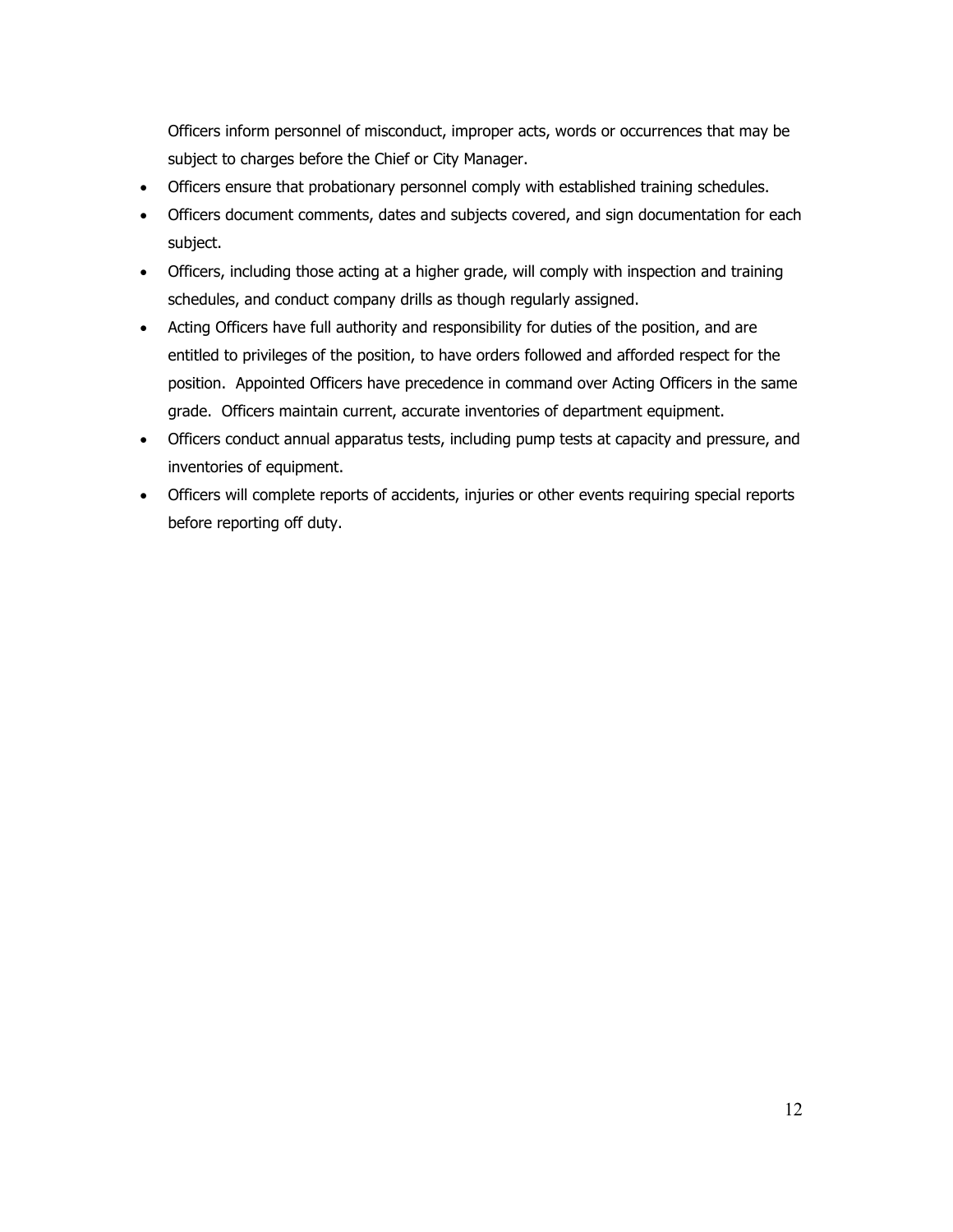# **FIRE CHIEF**

- The Chief is the chief administrative officer of the fire department, subject to provisions of the City Charter, local ordinances or directives from the City Manager, and has authority and responsibility for general supervision of officers, members and employees of the department, and for management of department activities.
- The Chief directs department resources in a manner that will best insure the safety of life and property within the City.
- The Chief shall see that all City fire safety laws and ordinances, and department rules and regulations are properly enforced.
- The Chief has the authority to implement measures deemed necessary to effect efficient operation of the department.
- The Chief shall maintain a direct, active interest in department affairs, and cause accurate records of department business to be kept.
- The Chief shall prepare reports of department activities as required by the City Manager.
- The Chief shall furnish the City Manager with an annual estimated budget for the coming fiscal year in a manner and form prescribed by the City Manager.
- The Chief will maintain proper discipline of personnel under his jurisdiction and report to the City Manager any department officer, member or employee who, by reason of incompetence, insubordination or other cause, cannot or does not fully, energetically and promptly perform assigned duties.
- The Chief shall diligently observe the condition of personnel, apparatus and equipment, and make recommendations for improvement of same, as he deems necessary.
- Per City Personnel Regulations, the Chief may recommend suspension of any department officer or employee for incompetence or violation of rules and regulations.
- The Chief has full command authority and responsibility of personnel and equipment at all fires and department facilities.
- During a conflagration or other extraordinary emergency, the Chief has full authority and responsibility to suspend the shift system and recall off-duty personnel to service.
- The Chief will ensure the City Manager is notified of emergencies, unusual conditions, circumstances or serious incidents bordering on conflagration, where considerable public concern may be aroused.
- The Chief, at his discretion, may call meetings of department officers. Upon notification, officers shall be present unless excused by the Chief. Such meetings will be held on alternating shifts when possible.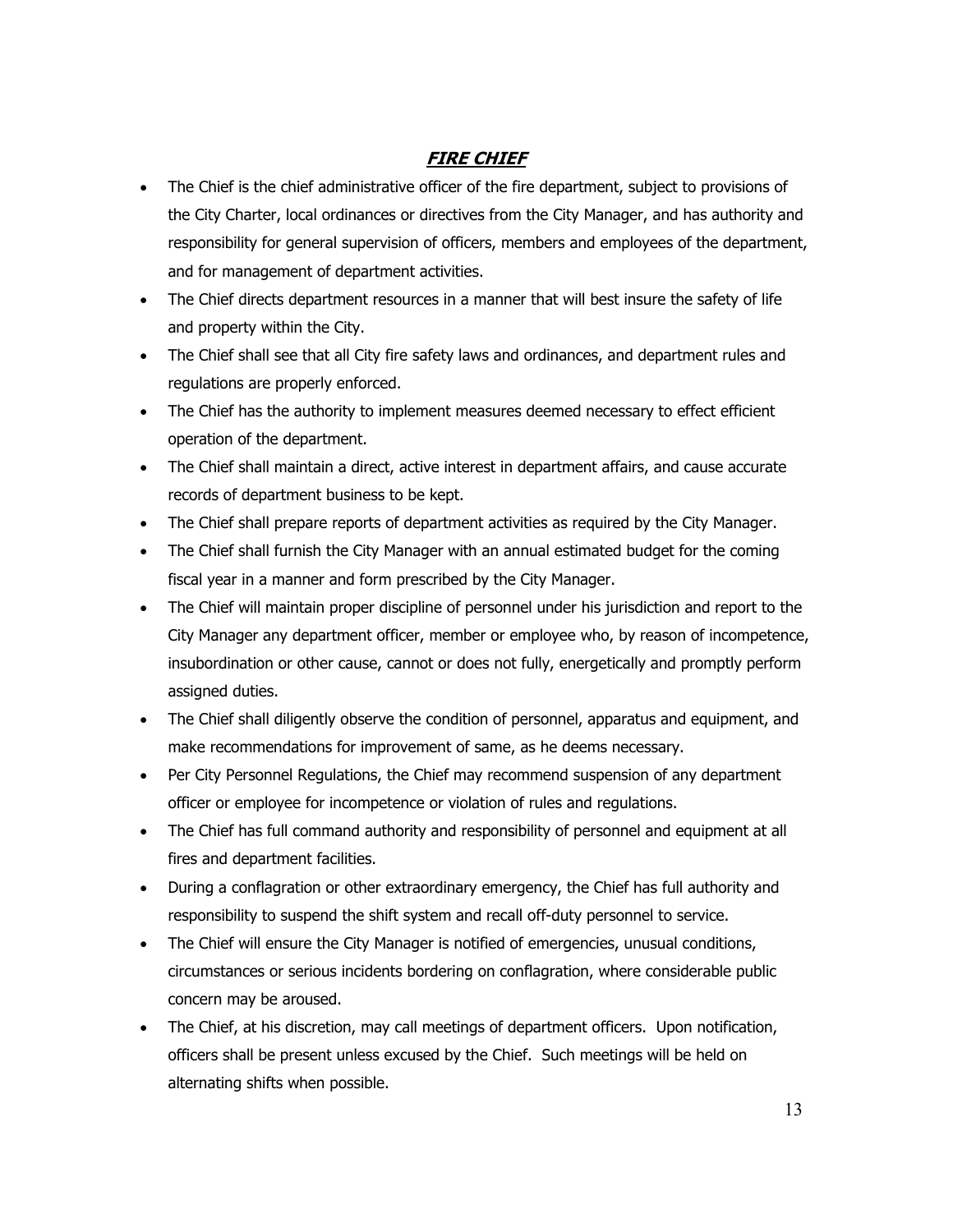- The Chief has the authority to prescribe additional duties and issue general and special orders on matters not specifically covered in existing rules and regulations.
- The Chief ensures that all personnel are properly trained to perform duties, and that adequate training facilities are provided.
- The Chief ensures a comprehensive safety program is established in the department that personnel receive proper safety instructions, and that safety rules are observed in all department activities.
- The Chief is responsible for prescribing specifications for uniforms and uniform devices to be worn, and to regulate the manner in which they are worn.
- Per City Personnel Regulations, the Chief may recommend leave of absences for department personnel.
- The Chief shall perform other duties as directed by the City Manager.
- When candidates for promotion are being selected, the Chief has the option of selecting from the top three candidates, regardless of scores.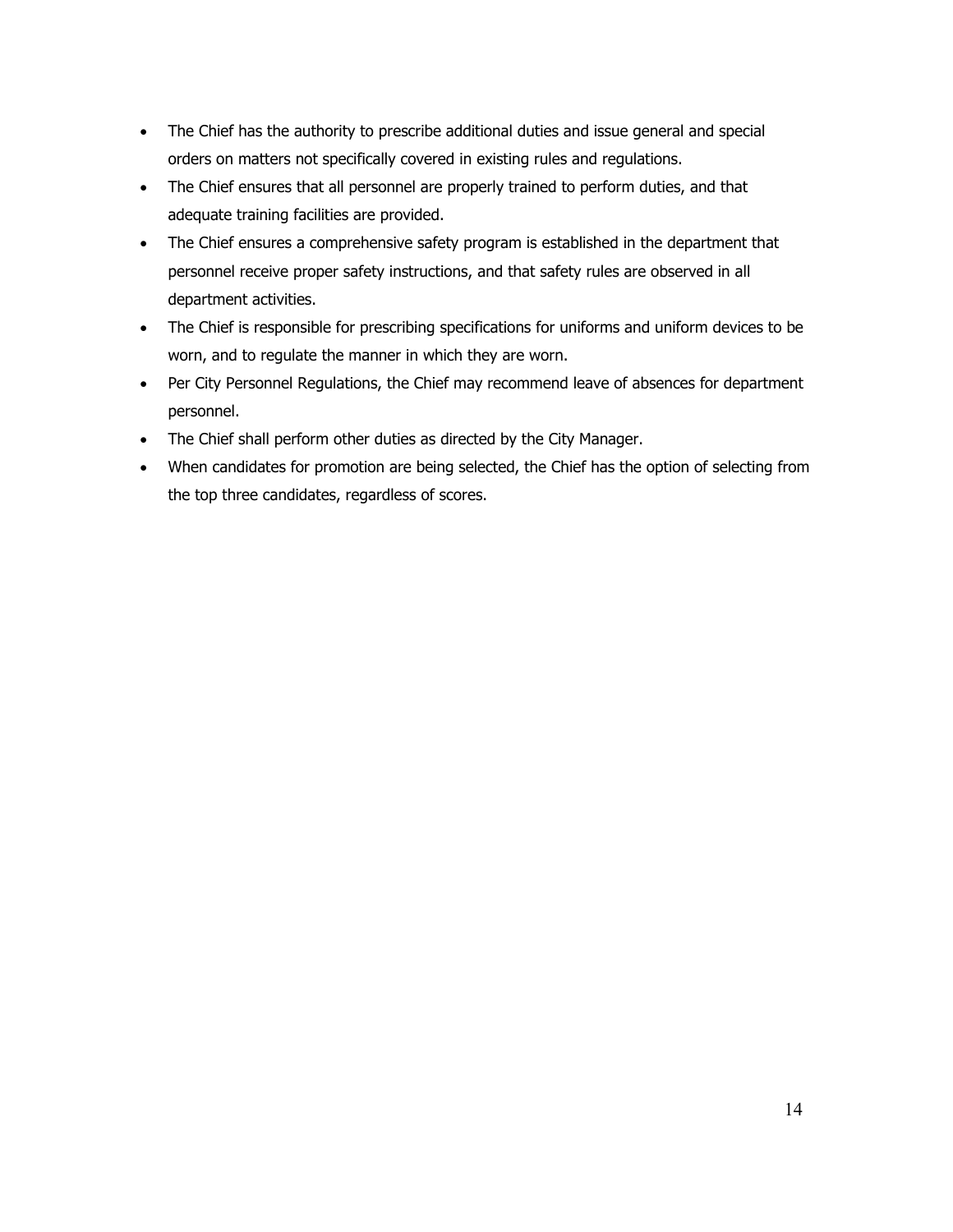#### **ASSISTANT CHIEF**

- The Assistant Chief is the chief executive officer with authority subordinate only to the Chief. In the absence or inability of the Chief to act, the Assistant Chief assumes responsibility and discharges the duties of that office, unless otherwise provided by standing or special orders from the Chief.
- In the event of prolonged absence or inability of the Chief to act, the Assistant Chief assumes responsibility and discharges the duties of that office, unless otherwise provided by standing or special orders from the Chief.
- The Assistant Chief, in discharging the duties of that office, has full command and control of department personnel, employees and facilities.
- The Assistant Chief is responsible for efficient and effective operation of the department, observing and holding officers under his command accountable for full observance and enforcement of department rules and regulations, policies and programs, and rigid enforcement of all fire laws and ordinances.
- The Assistant Chief shall maintain accurate records of conditions and locations of department apparatus and, when necessary, assign spare apparatus to replace units out of service due to mechanical problems or other causes.
- The Assistant Chief shall maintain accurate records of personnel off duty due to illness or injury. Sending department apparatus, equipment or personnel outside City limits to assist in combating fires or other emergencies not listed in mutual aid or automatic aid agreements may be done only by order of the Chief or Assistant Chief. Resources shall not be sent outside the City limits when existing or anticipated conditions in the City indicate resources may be vital in providing adequate safety for lives and property of City residents.
- In absence of the Chief, the Assistant Chief has full authority during a conflagration or other extreme emergency, to suspend the shift system and recall off-duty personnel to service. Recall signals will only be sounded when authorized by the Chief, Assistant Chief or duty Officer.
- Major administrative divisions of the department may be under the direct supervision of the Assistant Chief, as assigned by the Chief.
- The Assistant Chief reviews communications forwarded to his office for accuracy and correctness of form, and make investigations and reports as needed.
- Per City Personnel Regulations, the Assistant Chief may recommend suspension of subordinate officers or personnel for violation of rules and regulations, insubordination, or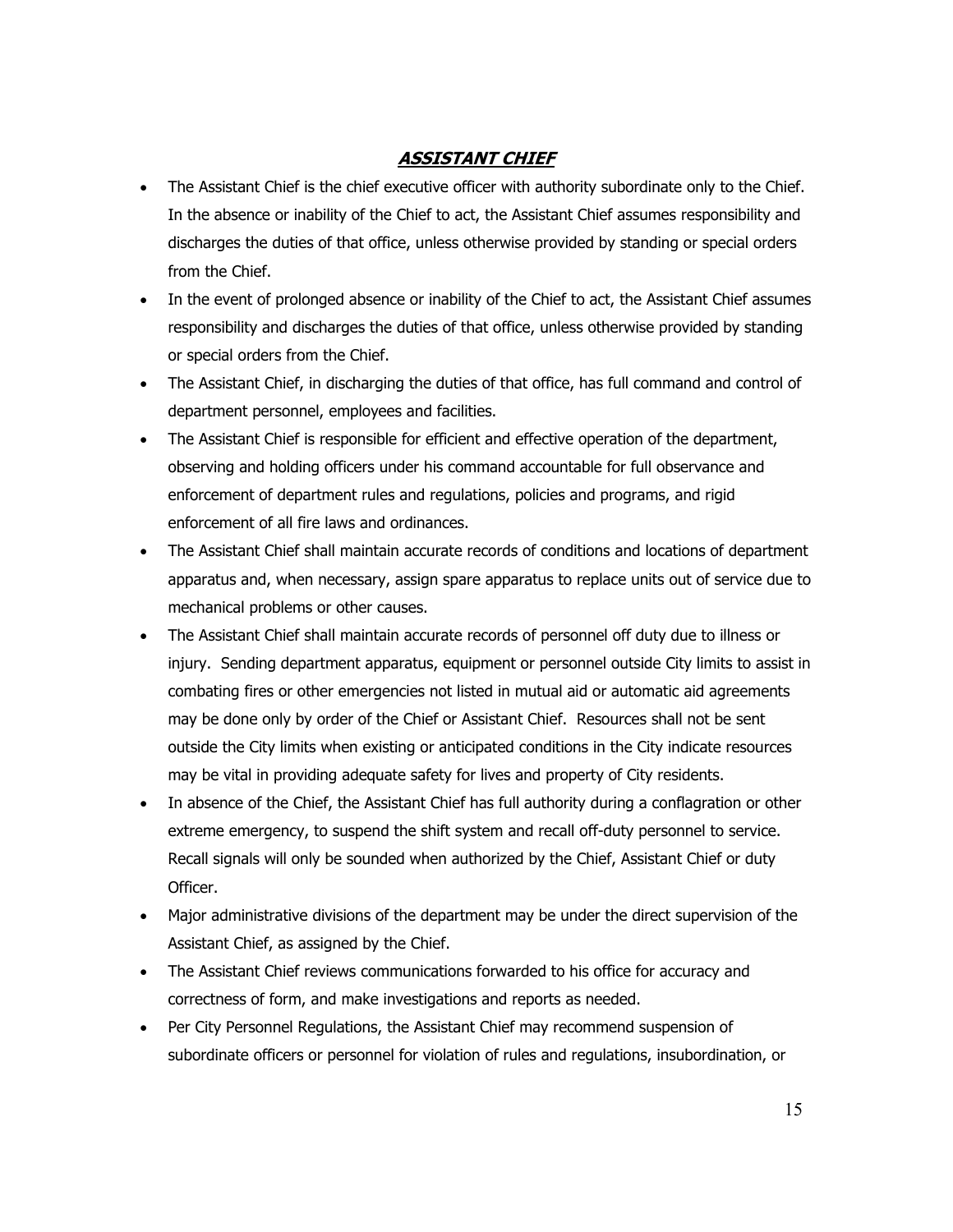other act detrimental to the department. Upon suspension of personnel from duty, the Assistant Chief shall immediately forward a written report on the matter to the Chief.

- The Assistant Chief maintains accurate records of department activities, rules and regulations, and special or general orders, as required by the Chief.
- The Assistant Chief conducts periodic inspections of personnel, equipment, apparatus and stations. During an inspection, the Assistant Chief is to note evidence of neglect, carelessness, inattention to duty or violation of uniform regulations and require correction of deficiencies; he will also note exemplary care taken by personnel to prevent deterioration of morale, equipment, apparatus, and uniforms. Deficiencies and compliments will be reported to the affected Officer and the Chief.
- The Assistant Chief is to remain thoroughly informed of conditions in areas of his responsibility, make investigations, inspections, and observations as necessary.
- The Assistant Chief will inspect new uniforms for compliance with rules, regulations, and proper fit before being approved for use.
- The Assistant Chief will require personnel to maintain a complete, proper fitting regulation uniform.
- The Assistant Chief will coordinate the department safety program and ensure personnel observe safety rules and regulations.
- The department inspection program will be overseen by the Assistant Chief. The Assistant Chief will thoroughly investigate acts of valor and merit by personnel and promptly forward a written report on such acts to the Chief.
- The Assistant Chief performs other duties as directed by the Chief.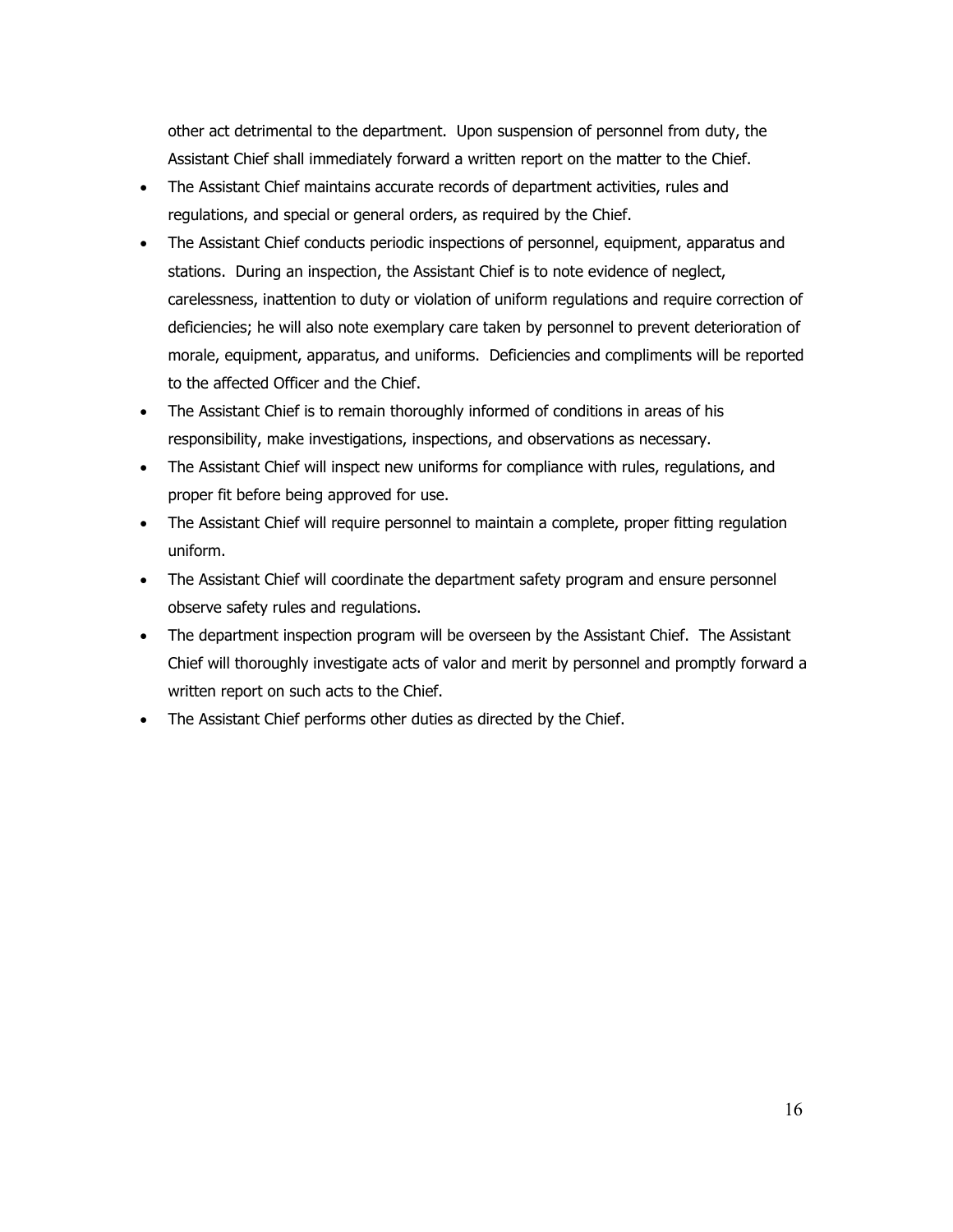#### **BATTALION CHIEF**

- The Battalion Chief is assigned by the Chief and has direct responsibility for operation and management of training, safety and educational programs. The Chief may assign additional personnel to assist the Battalion Chief to effectively conduct activities of that division.
- The Battalion Chief is responsible to the Chief for proper administration of the training & safety division. Training division policies and programs are under the administrative supervision of the Assistant Chief.
- If the Chief or Assistant Chief are not available, the Battalion Chief will assume responsibility and discharge duties of those offices unless otherwise provided by standing or special orders from the Chief.
- The Battalion Chief ensures department rules, regulations and orders are followed and operations preformed in accordance with established practices and procedures.
- The Battalion Chief prepares a schedule for instruction of companies. When circumstances prevent scheduled training, the Training Officer will notify affected companies through the Assistant Chief.
- The Battalion Chief will provide each company a copy of the department SOG manual, including additions and revisions.
- The Battalion Chief ensures personnel report to scheduled training sessions at specified times and places.
- The Battalion Chief organizes and presents practical and technical courses on firefighting. Training will be scheduled so trainees participate in every phase of training.
- The Battalion Chief prepares special courses on efficient department operation for officers.
- The Battalion Chief selects subjects and assigns instructors using instructional materials approved by the Chief. When preparing instructional materials, the Battalion Chief will use modern guidelines and techniques generally approved and recommended by fire service authorities. With approval of the Chief, the Battalion Chief may revise instructional material to incorporate improved materials, methods, guidelines or equipment into the program.
- The Battalion Chief prepares an indoctrination program for newly appointed personnel. Upon completion of 90 days probation, the Training Officer submits a written report to the Chief of recruit's qualification for appointment, based on abilities and attitude demonstrated during the initial training period.
- The Battalion Chief prepares and administers suitable exams for probationary personnel prior to the end of one year of probation. Exams include written and practical tests relative to firefighting duties, handling hose, ladders and other department equipment. Before the end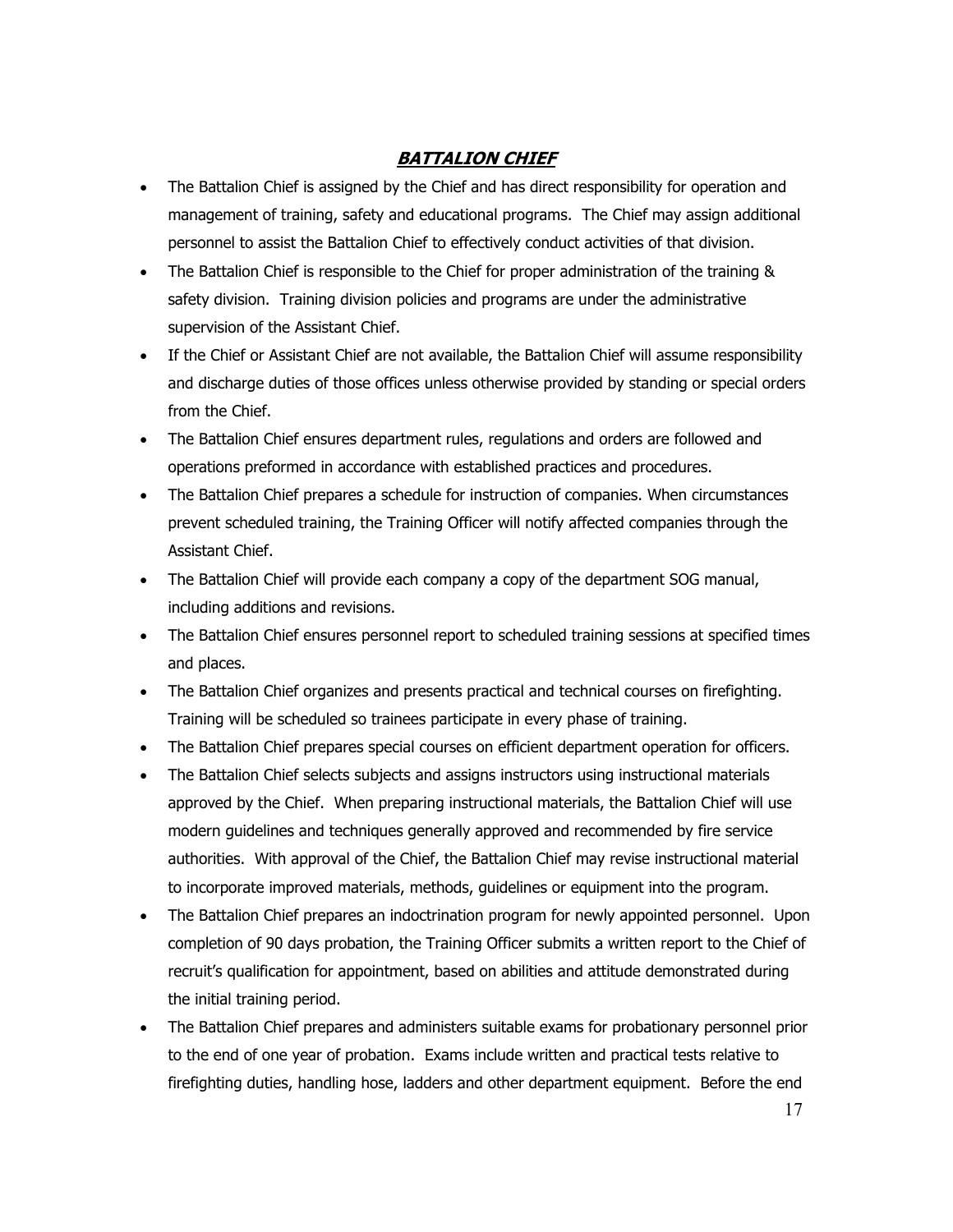of a person's probationary period, the Battalion Chief will submit a report to the Chief regarding qualification for permanent appointment.

- The Battalion Chief prepares monthly checklists for company training activities.
- The Battalion Chief maintains accurate records of courses, subjects and personnel attendance. Ensures all reports are posted in a timely manner.
- The Battalion Chief submits monthly and annual training reports to the Chief.
- The Battalion Chief maintains complete, accurate records of maintenance and condition of tools, equipment and apparatus assigned to the training division.
- The Battalion Chief shall inspect apparatus for cleanliness and general maintenance during training sessions.
- The Battalion Chief is responsible for testing driving abilities of potential apparatus drivers.
- Per City Personnel Regulations, the Battalion Chief may recommend disciplinary action for improper conduct during training. A written report detailing all facts warranting discipline is to be forwarded to the Chief.
- The Battalion Chief will dismiss companies in training and order them to quarters when a greater alarm is received.
- The Battalion Chief prepares an annual budget based on anticipated needs for training in the upcoming fiscal year.
- The Battalion Chief will perform the duties of Safety Officer or assign that duty to other qualified personnel during emergency operations.
- The Battalion Chief performs other duties as directed by the Chief.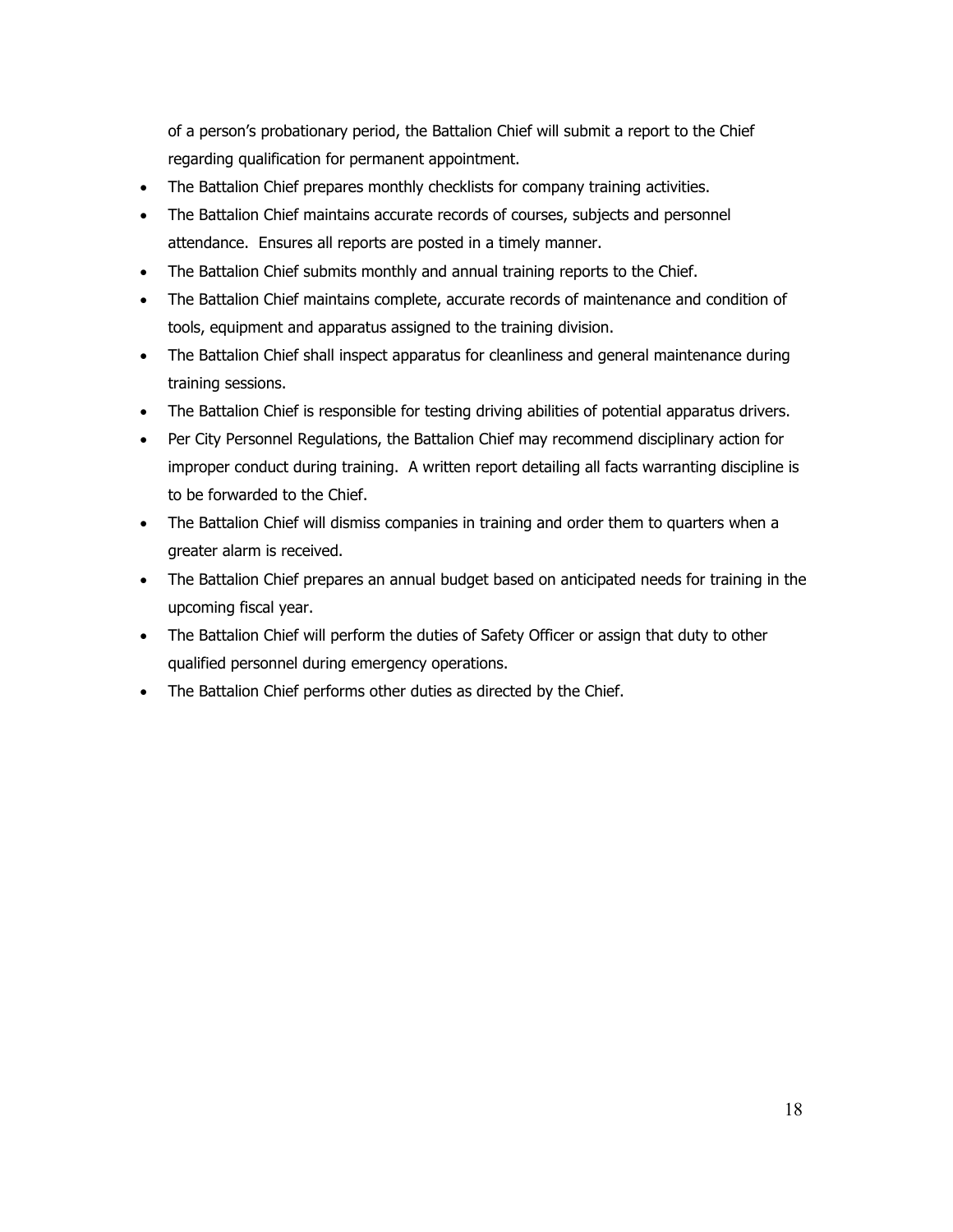### **LIEUTENANT**

- Lieutenants are senior grade company officers and exercise command over units assigned to their shift.
- Lieutenants are responsible for discipline and efficiency of units under their command and enforce strict compliance with rules, regulations and orders of the Chief.
- Lieutenants ensure stations under their command, apparatus, equipment and spare equipment are maintained in good condition and ready for service at all times.
- Lieutenants ensure routine work about quarters is completed, and participate in work details as often as possible to promote high morale and the spirit of teamwork.
- Lieutenants arrange work schedules for proper care of apparatus and stations.
- Lieutenants cooperate with other Officers to promote harmony and efficiency in department activities. Habitual carelessness or neglect of duties by any shift shall be reported in writing to the Assistant Chief.
- Lieutenants call roll at shift change, inspect personnel and uniforms, read communications received since last roll call, and promptly report deficiencies in personnel or other irregularities to the Assistant Chief. No shift may go off-duty without being properly relieved. If personnel fail to report to duty, Lieutenants may select personnel from the opposite shift to cover the absence, and then notify the Assistant Chief for further action. When probationary personnel are absent without permission or fail to report, Lieutenants will immediately notify the Assistant Chief and follow up with a written record.
- Lieutenants will formulate programs for efficient administration of stations and units under their command, subject to approval of the Assistant Chief. Programs will be in accordance with department rules, regulations, policies and practices.
- Lieutenants are responsible for stations and supplies, and accurate records as prescribed in rules, regulations and administrative manuals.
- Lieutenants are responsible for prompt and proper dispatch of required reports.
- Lieutenants will maintain an accurate, complete inventory of educational materials provided in the department library, and be responsible for their care and condition.
- Lieutenants ensure that rulebooks, general orders, special orders and official communications are properly maintained.
- Lieutenants maintain an accurate roster of personnel including phone numbers and addresses. Changes will be reported to the Assistant Chief via proper forms, including cover arrangements between personnel. Upon receipt of specially purchased items, Lieutenants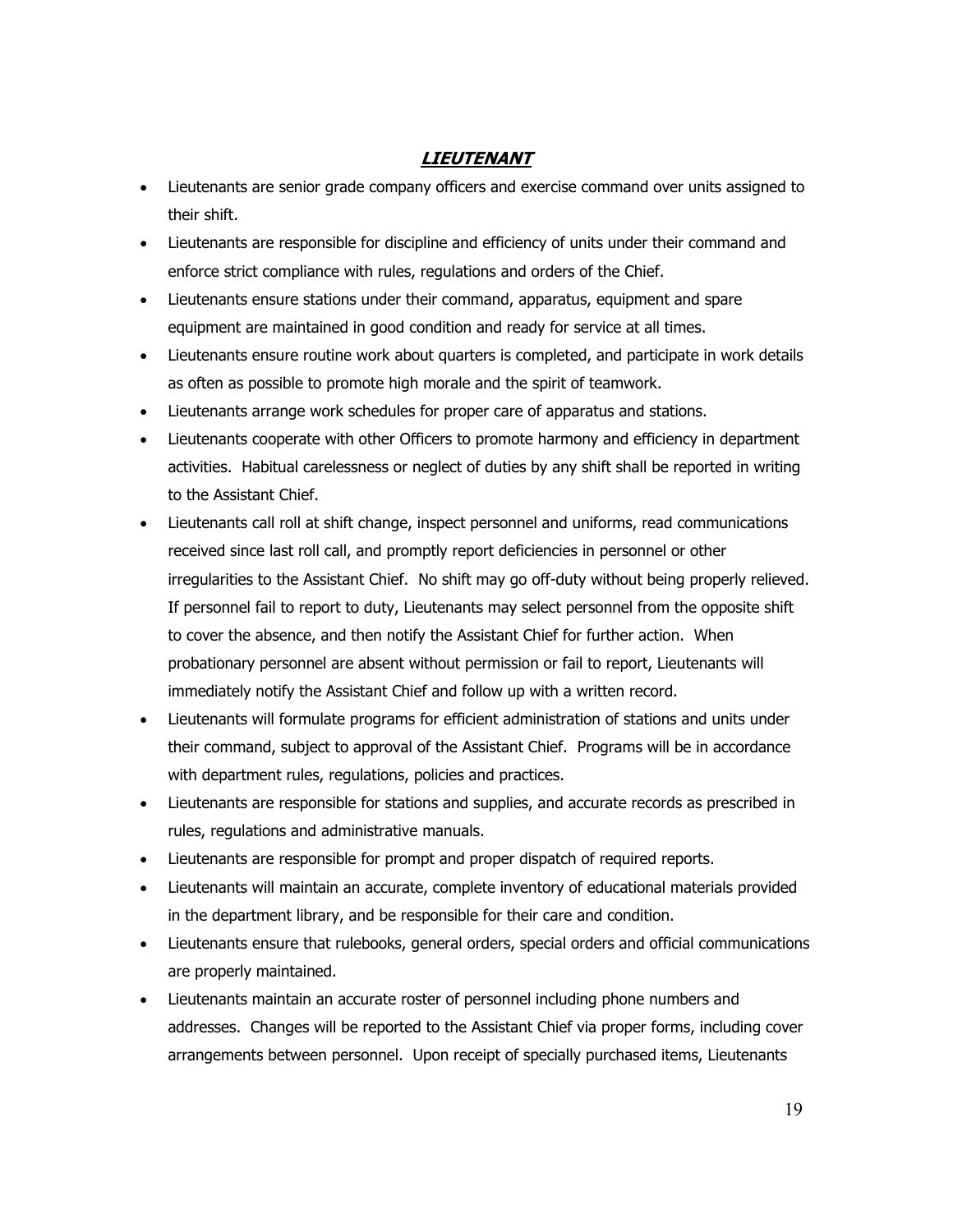will ensure the invoice accurately describes the type and quantity of items delivered, sign the tag and forward it to the Assistant Chief.

- Lieutenants will immediately report damages, repairs or changes to apparatus to the Assistant Chief.
- Lieutenants will report immediately to the Assistant Chief, the circulation of any petition that does not bear the signed approval of the Chief. Personnel are prohibited from signing, displaying or participating in anything of a political nature while on duty.
- Lieutenants ensure visitors are promptly and courteously received and questions about apparatus or equipment are answered civilly. Habitual lounging about quarters is not permitted, nor are children permitted in quarters unless accompanied by an adult.
- Lieutenants are responsible for the training and proficiency of personnel and will conduct drills as specified by monthly schedules and other drills as necessary to maintain company efficiency. Lieutenants will promptly complete reports regarding illness or injury of personnel.
- Lieutenants ensure apparatus and equipment are inspected at the beginning of each shift to verify they are in proper condition.
- Lieutenants respond to alarms to which they are summoned or assigned. Upon arrival, they report to the officer in command.
- Lieutenants of the first company on scene assume command until relieved by a superior officer. Lieutenants are specifically directed to summon additional aid, or transmit a greater alarm when necessary, without awaiting the arrival of a superior officer.
- Lieutenants are directed to respond to alarms provided the location is within their department. Lieutenants ride near the driver and direct routes, rate of speed, sound sirens and maintain safe response.
- Lieutenants are directly responsible for violations of this section.
- Lieutenants will cause apparatus to sound sirens at intersections and other dangerous points, to come to a full stop at traffic lights, check traffic and proceed with caution through intersections. Lieutenants will immediately, upon return to quarters, prefer charges against any driver for careless or reckless driving, or failure to obey orders or instructions. If apparatus break down during a response, Lieutenants will immediately notify dispatch, request assistance and notify the Assistant Chief.
- Upon discovery of another fire during a response, Lieutenants will summon additional aid, detail personnel to render assistance and proceed to the original alarm. If an immediate, extreme hazard to life exists at the second fire, Lieutenants will proceed according to their best judgment and notify dispatch of their actions.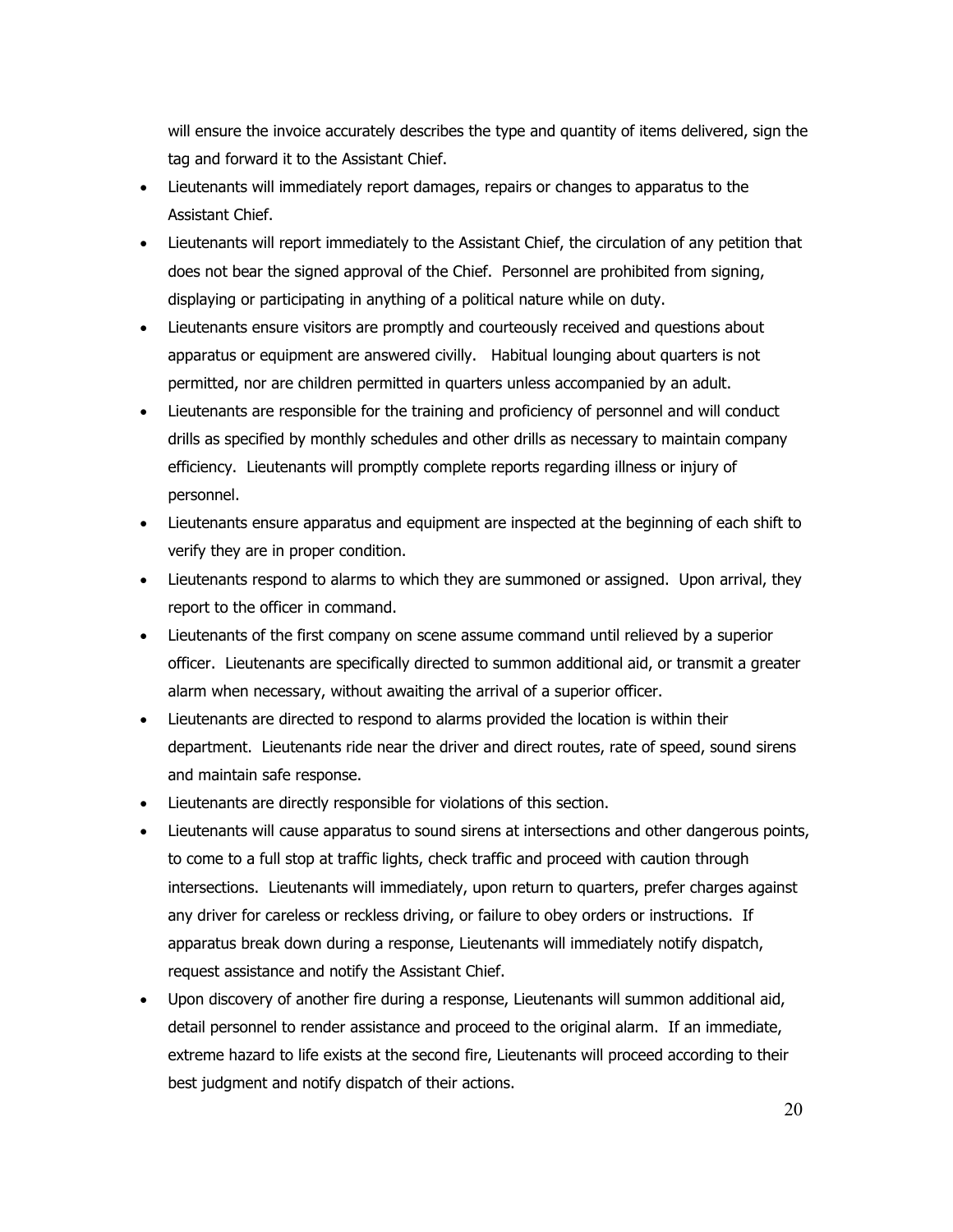- Lieutenants will not direct a driver to pass a fire to spot a hydrant, unless it creates greater convenience and contributes to more efficient handling of the fire.
- When actively engaged in firefighting, Lieutenants remain with their company and direct operations in accordance with instructions from a superior officer.
- Lieutenants will require personnel to remain with apparatus while awaiting orders.
- Lieutenants use their best judgment in performance of duties, remain mindful of hazards at emergencies, and demonstrate special concern for safety of personnel, apparatus and equipment.
- Lieutenants take every precaution to assure the fire is extinguished to prevent rekindling. Lieutenants are responsible for tools and equipment, and report shortages to the Assistant Chief immediately upon returning to quarters.
- Lieutenants will have knowledge of structural conditions and occupancies in their department, and be well informed of water supply location, capacity and normal hydrant and main pressures. Lieutenants ensure companies comply with inspection and safety programs, and demonstrate a continued interest in the welfare of the department and its activities.
- Lieutenants ensure that SCBA's and resuscitators are inspected and proper reports are maintained.
- Lieutenants are responsible for economical use of company supplies, utilities, fuel, oil and other items supplied by the department.
- Lieutenants confer with the relief officer before going off duty. Every effort shall be made to coordinate company activities.
- When personnel normally assigned duties requiring special skills or abilities are absent, Lieutenants assign the best-qualified personnel to serve such an assignment.
- Lieutenants forward a written report to the Assistant Chief when any change is made in personnel assigned regular driving duty.
- In the event of hurricanes, tornadoes or other incidents where the stability of the station may be jeopardized, Lieutenants will cause apparatus to be removed from quarters and remain inservice via radio or phone with the Communication Center.
- Lieutenants perform other duties as directed by rules, regulations or superior officers.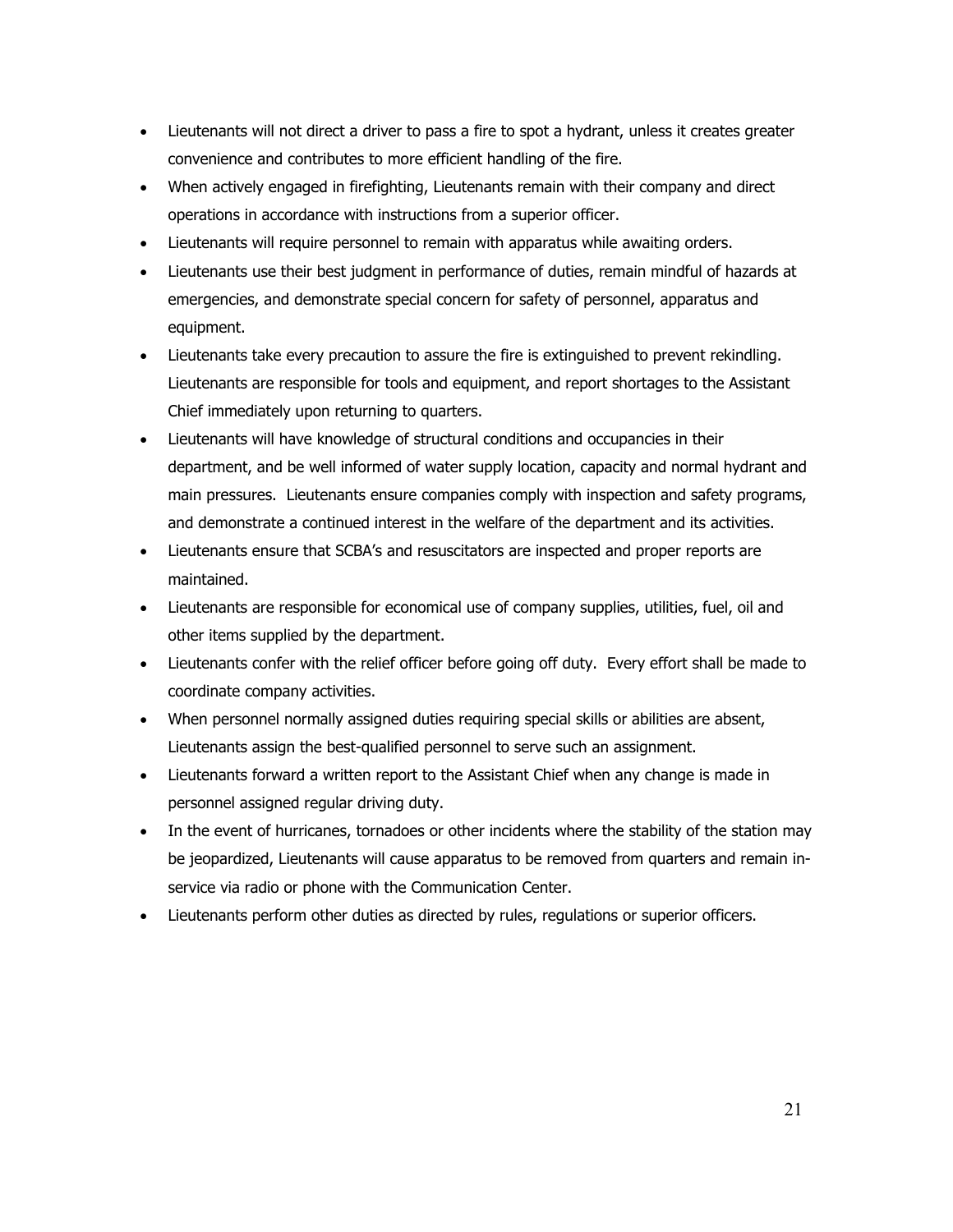# **ENGINEER**

- Engineers are operational positions immediately subordinate to shift officers.
- Engineers are company chauffeurs and pump operators under the supervision of an officer, and are directly responsible for maintenance and condition of apparatus.
- Engineers respond to alarms in accordance with assignment rules and under the direction of an officer to direct the route and rate of speed.
- Engineers operate apparatus in a safe, sane manner with due regard for safety of the public and department personnel, and abide by department driving rules.
- To expedite response, Engineers shall have detailed knowledge of topography, street conditions and other factors affecting response.
- Engineers maintain apparatus in good, clean, ready condition at all times. After pumping with salt water, Engineers will connect apparatus to a hydrant and flush pump, cooling system and other devices that contacted salt water.
- Engineers will make no change or adjustment to motors without approval of an officer except when necessary to answer an alarm or continue operations away from quarters. Emergency adjustments shall be reported to their officer upon return to quarters.
- Engineers will be constantly alert to the condition of apparatus and inspect it carefully when coming on duty and after each response. Defects will be reported immediately to the company officer.
- When pumps are not in operation, and apparatus not connected to a hydrant, Engineers work with other personnel and perform duties of a firefighter.
- Engineers have a thorough knowledge of practices and guidelines relative to fire streams, water supply and operation of department pumpers to efficiently perform duties.
- Engineers cooperate fully with officers to promote department programs, and exert their best efforts in promoting operational efficiency.
- Engineers consult with each other at shift change about apparatus and equipment to promote safety and efficiency.
- Engineers are specifically directed to assist in training potential drivers and engineers in pump operation and driving, when requested to by their officer.
- Engineers are subject to other duties as directed by officers, or as rules and regulations may require.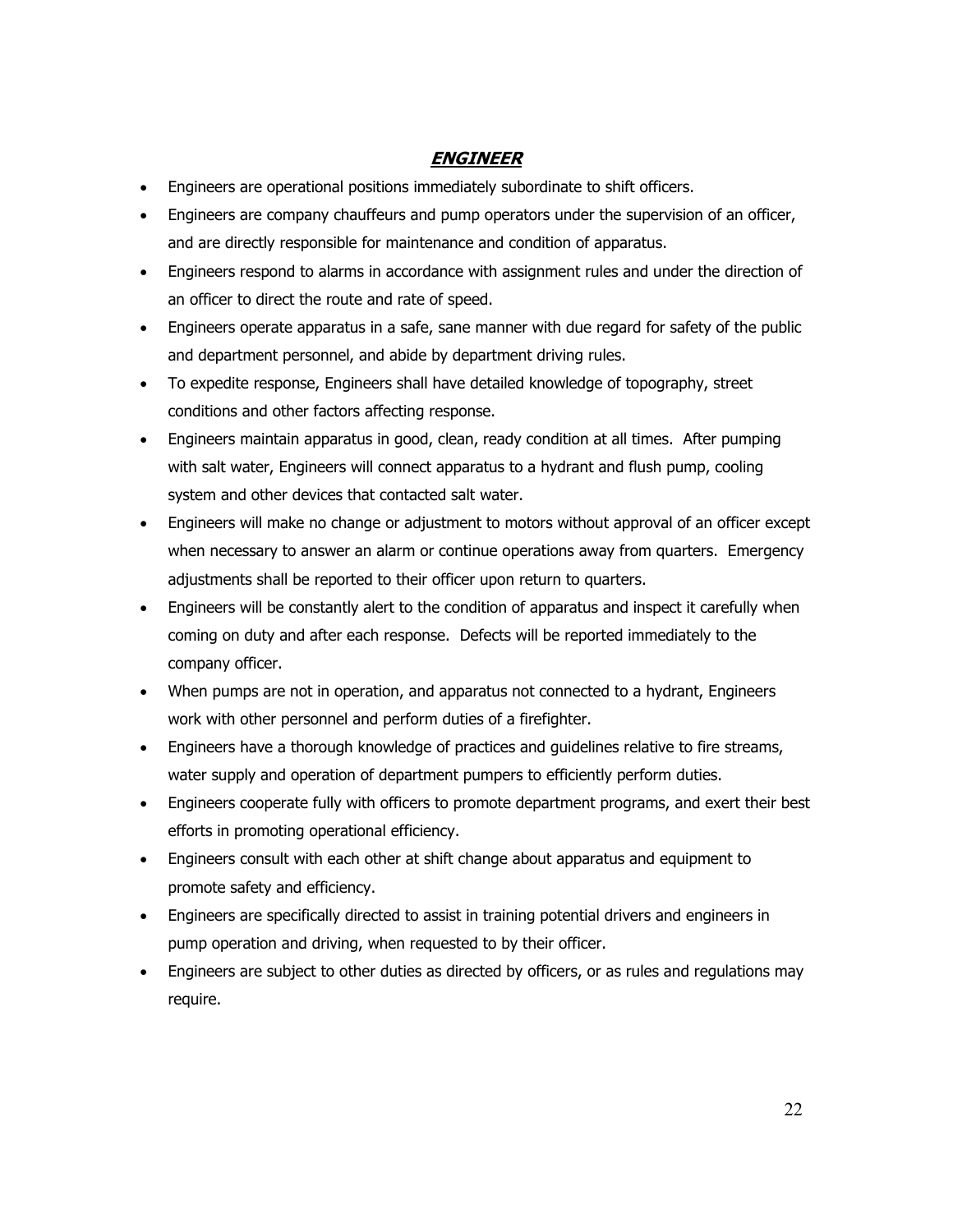# **FIREFIGHTER**

- Firefighter is the entry level of suppression personnel in the department. They are subordinate to other positions and subject to general service.
- Firefighters shall possess and maintain minimum certifications required by the Chief at the time of hire.
- In quarters and at fires, firefighters are under the direct supervision of their officer.
- During the probationary period, firefighters must successfully complete a series of written and practical exams based on regular duties, handling hose, ladders and other department equipment, and certain EMS protocols.
- Firefighters are subject to detail anywhere in the department.
- Firefighters report as assigned on time, with necessary devices, equipment and uniforms in a condition to effectively discharge duties.
- Firefighters execute lawful orders of officers promptly, properly and to the best of their abilities. Firefighters assist in general maintenance of tools, apparatus and quarters as directed.
- Firefighters are subject to special service details for public relations and community improvement as directed.
- Firefighters are subject to special detail as apparatus driver, acting officer, engineer, and inspector or per department needs.
- Firefighters remain aware of hazards and dangers during emergencies, learn and consistently practice safety in all operations.
- Firefighters respond to alarms per assignment rules. On arrival, they remain with their company and work as a unit under direction of an officer. If an officer is disabled or rendered incapable of performing duties, the senior firefighter, in the absence of an engineer, assumes command and executes the duties of the position until relieved by an officer, unless otherwise provided. Firefighters perform other duties as directed by rules, regulations or an officer.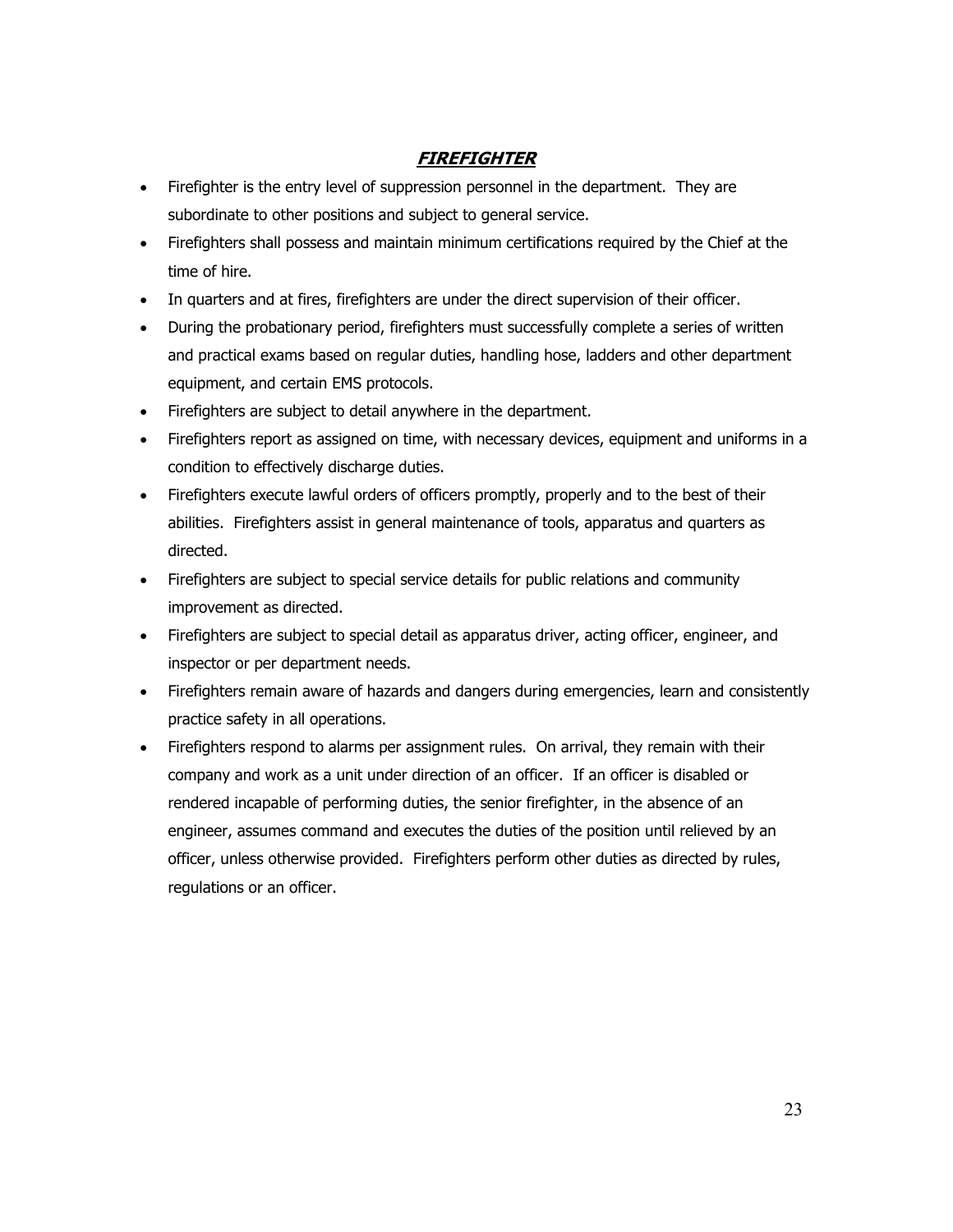#### **PERFORMANCE EVALUATION**

Written performance evaluations will be conducted, as a minimum, annually. This written performance evaluation may also be utilized when an employee performs in an exceptional manner or has proven substandard work performance. The employer will provide a performance evaluation form that will cover the following areas: job understanding, job performance, job productivity, dependability, cooperation and an overall performance rating. Rating categories will range from unsatisfactory, fair, satisfactory, and good to excellent. A general comments section will be provided for documentation on employee's signature. Each evaluation will contain the supervisor's signature and the reviewing officer's signature. The rank of Battalion Chief will be the lowest rank that can conduct an Employee Performance Evaluation. All evaluations will be reviewed by the Chief.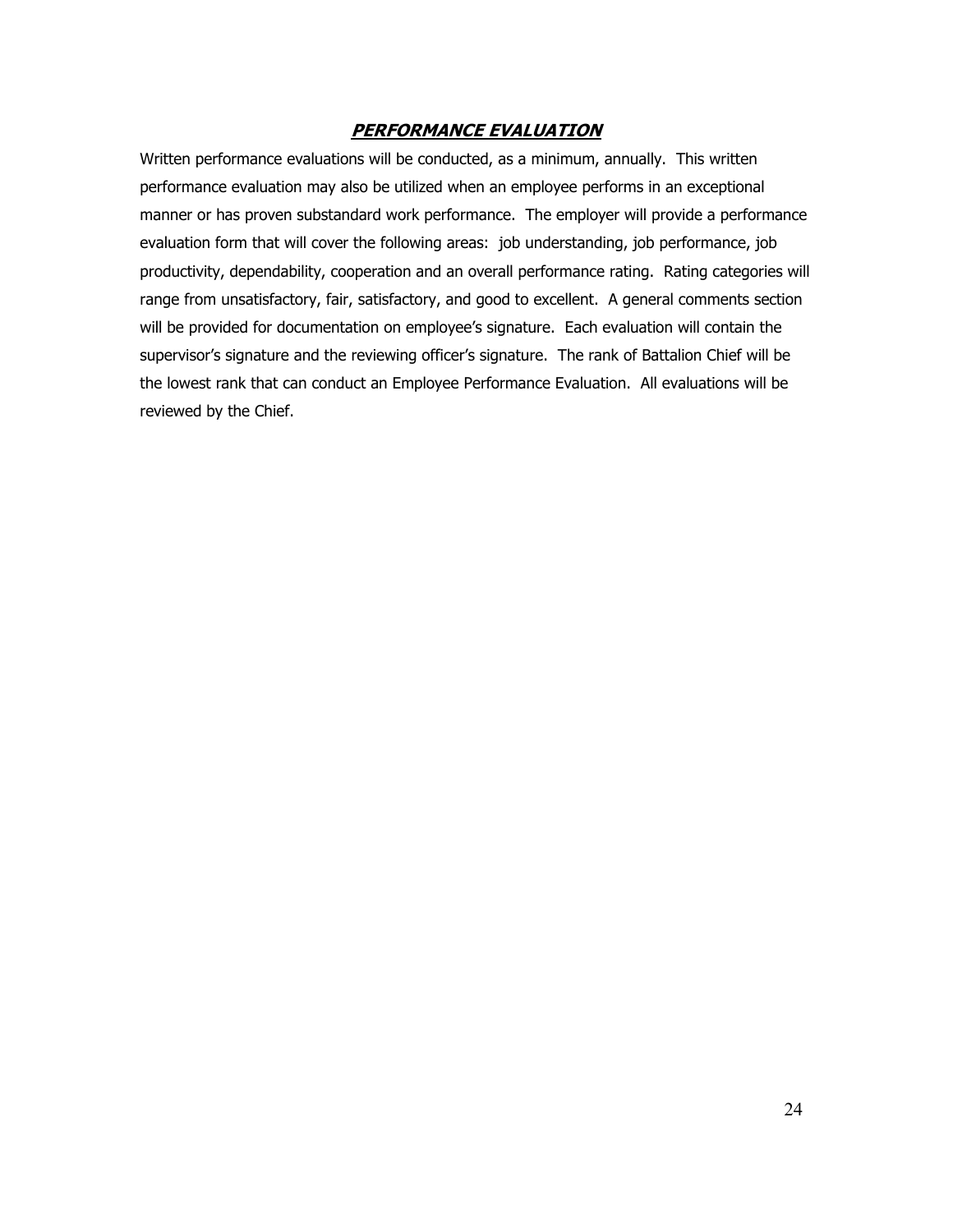#### **PROMOTIONAL PROCEDURE: TRAINING OFFICER**

For consideration for promotion to Training Officer, candidates must meet the following minimum requirements:

Have been a department member for at least five years

Possess a valid Florida driver's license

Have working knowledge of fire prevention and firefighting theory, guidelines, techniques and equipment, administrative and supervisory techniques, laws and regulations pertaining to fire suppression

Be certified by the State of Florida in the following categories, or obtain criteria within the probationary period:

Fire Instructor II

Company Officer I

Methods of Instruction

EMT or Paramedic

Have successfully completed a course on Hazardous Materials Response – Technician level

During the probationary term, specific courses may be mandated by the Chief to enhance skills of the position. Training Officers coordinate in-service training for personnel to maintain required certifications.

A written request for promotion must be submitted to the Chief within two weeks of the date the position is posted. A resume and Training Officer Goals statement must accompany the request. Candidates must verify that documented qualifications from training courses are on file in the Training Office. Selection criteria may be based on written and oral exams or interviews, supervisory ability, personnel relations, past performance and stated goals for the Training Office. The Chief has the authority to select from the top three candidates regardless of scores and, if the Chief determines it to be in the best interests of the department, the position may be advertised outside the department.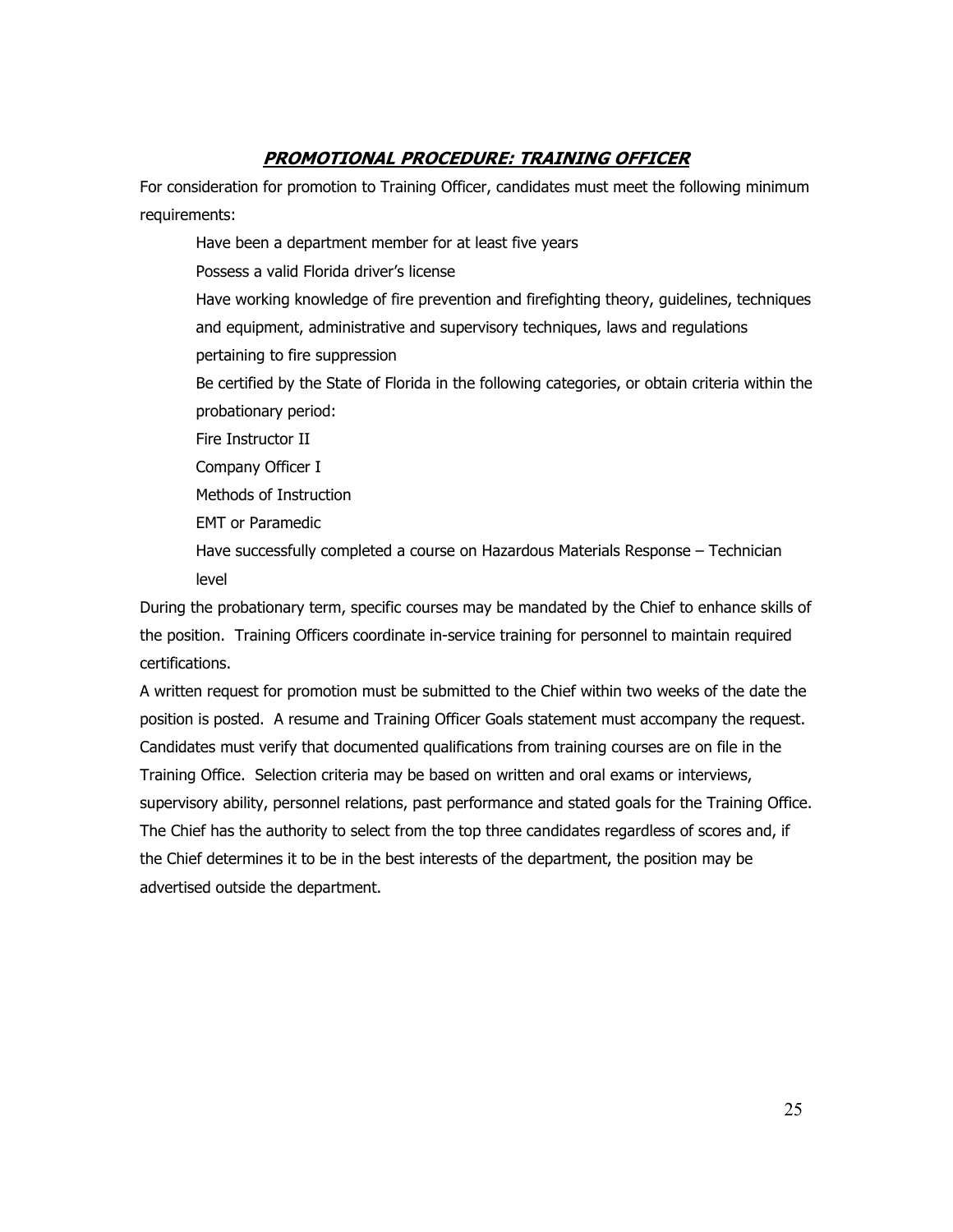#### **PROMOTIONAL PROCEDURE: LIEUTENANT**

For consideration for promotion to Lieutenant, candidates must meet the following minimum requirements:

Have been a member of the department for at least five years Served in position of department Engineer for at least one year Have a working knowledge of fire prevention and firefighting theory, guidelines, techniques & equipment, administrative & supervisory techniques, laws & regulations pertaining to fire suppression Have a strong knowledge of rules and regulations, local geography, fire hazards and training techniques Possess certification as an EMT or Higher Be certified by the State of Florida, or obtain within the probationary period, the following:

Company Officer I

Fire Instructor I

Successfully completed a course on Hazardous Materials Response – Technician level

During the probationary term, specific courses may be mandated by the Chief to enhance skills of the position. The Training Officer will coordinate in-service training to assist personnel in maintaining required certifications. A written request for promotion must be forwarded to the Chief within a specified time of the position being posted. A resume with professional goals included must accompany the request. Candidates must verify that stated qualifications are on file with the Training Office. Selection is based on written and oral exams or interviews, supervisory ability, personnel relations, past performance and professional goals. The Chief has the authority to select from the top three candidates regardless of scores and, if the Chief determines it is in the best interests of the department, the position may be advertised outside the department.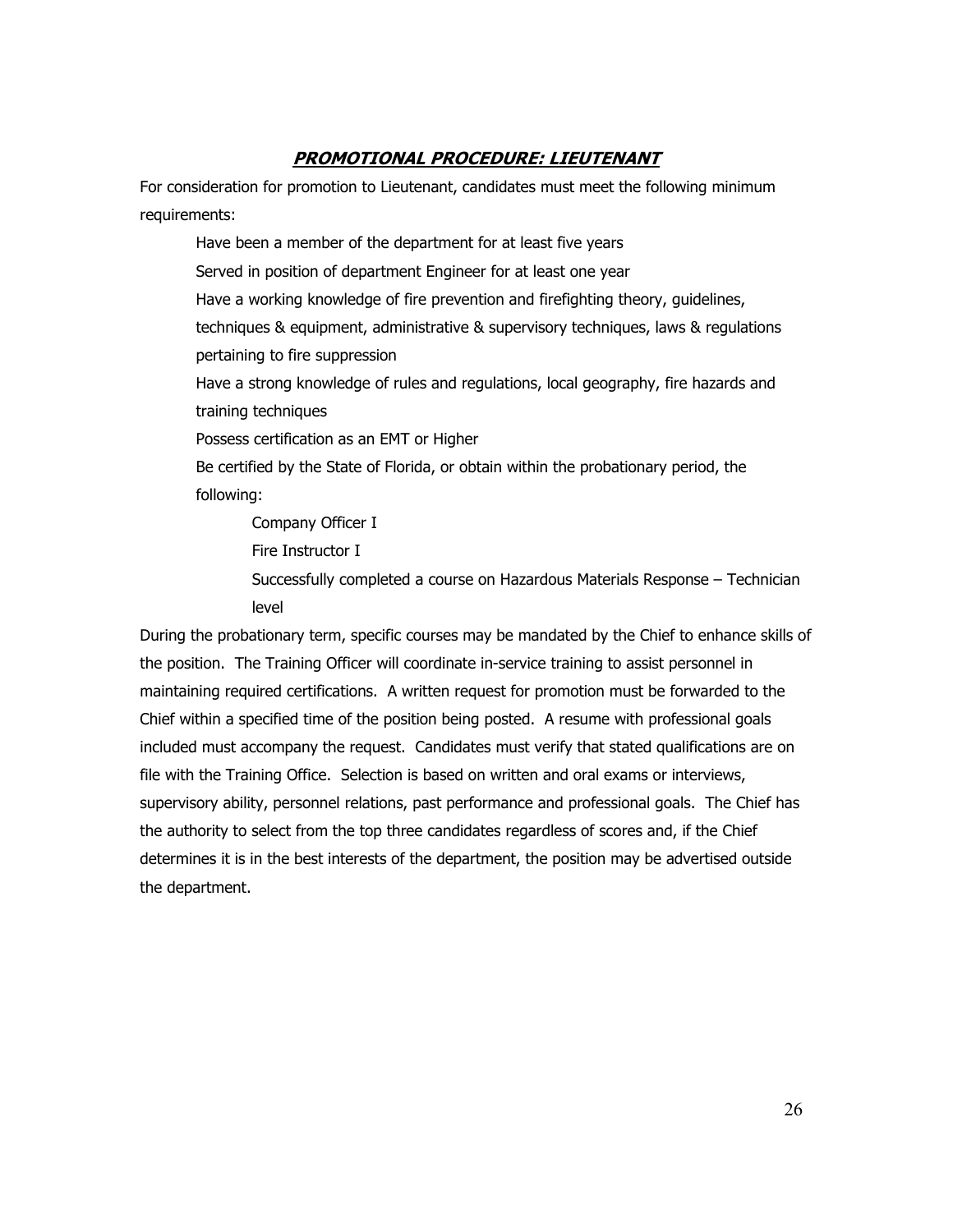#### **PROMOTIONAL PROCEDURE: ENGINEER**

For consideration for promotion to Engineer, candidates must meet the following minimum requirements:

Have been a member of the department for at least two years Possess a valid Florida driver's license Have a thorough knowledge of topography and City streets Possess certification as an EMT Have successfully completed an approved department program on operating and pumping apparatus

Meet NFPA and Florida Standards per "Fire Apparatus Driver / Operator Professional Qualifications"

During the probationary term as Engineer, specific courses may be mandated by the Chief to enhance skills of the position. Engineers must maintain necessary in-service training through the Training Office to maintain required certifications. A written request for promotion must be forwarded to the Chief within the specified time of the position being posted. A resume with professional goals must accompany the request. Candidates must ensure that stated qualifications are on file in the Training Office. Selection criteria include written and practical exams and past performance. The Chief has the authority to select from the top three candidates regardless of scores and, if the Chief determines it to be in the best interests of the department, the position may be advertised outside the department. Candidates that pass exams and evaluations may be deemed eligible for selection. Candidates passing but not selected may remain eligible for promotion to Engineer for one year from the final test date, if a vacancy occurs for that position. If other department personnel become eligible for testing during that period, then all eligible personnel may be tested for the promotion.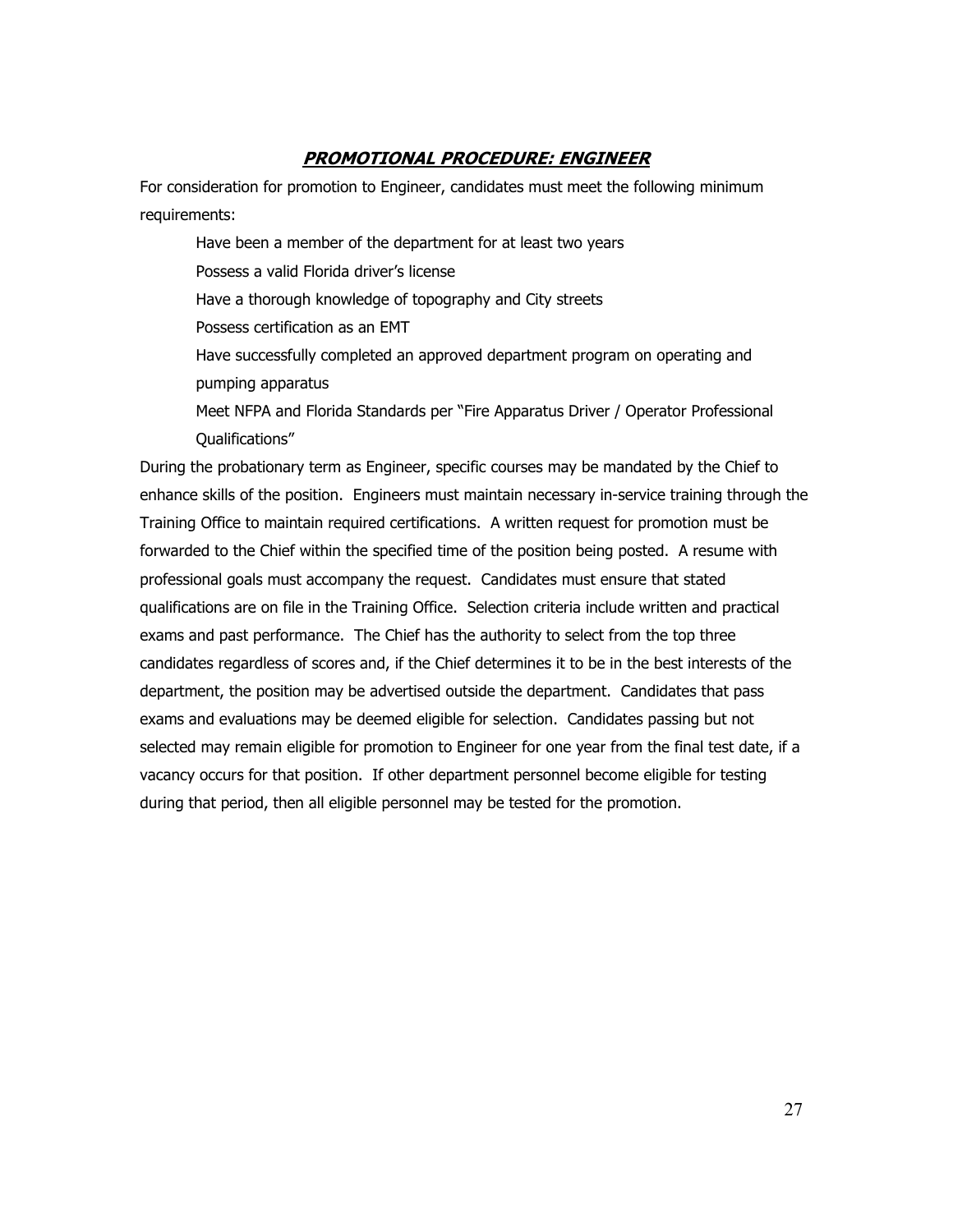## **QUALIFICATIONS FOR HIRE: FIREFIGHTER/EMT/PARAMEDIC**

Applicants for entry-level firefighter positions must meet minimum qualifications to be considered for testing for a position:

Be certified by the State of Florida as Firefighter II

Possess a valid Florida driver's license

Possess certification by the State of Florida as an EMT through Paramedic,

Candidates must be at least eighteen years of age, a high school graduate or possess a

GED Successfully complete a physical examination administered by a local physician

Must meet minimum physical fitness requirements per NFPA Standards for firefighters Candidates meeting the minimum requirements of the application process shall then become eligible to test for a position as follows:

A timed fire ground agility test

Meet an Oral Interview Board

The Chief has the authority to choose from the top candidates regardless of scores and, if the Chief determines it to be in the best interests of the department, the position may be readvertised with no offer of hire made to any applicant. During the probationary term as a firefighter, specific courses may be mandated by the Chief to enhance skills of the position. Probationary firefighters must obtain in-service training necessary to maintain required certifications.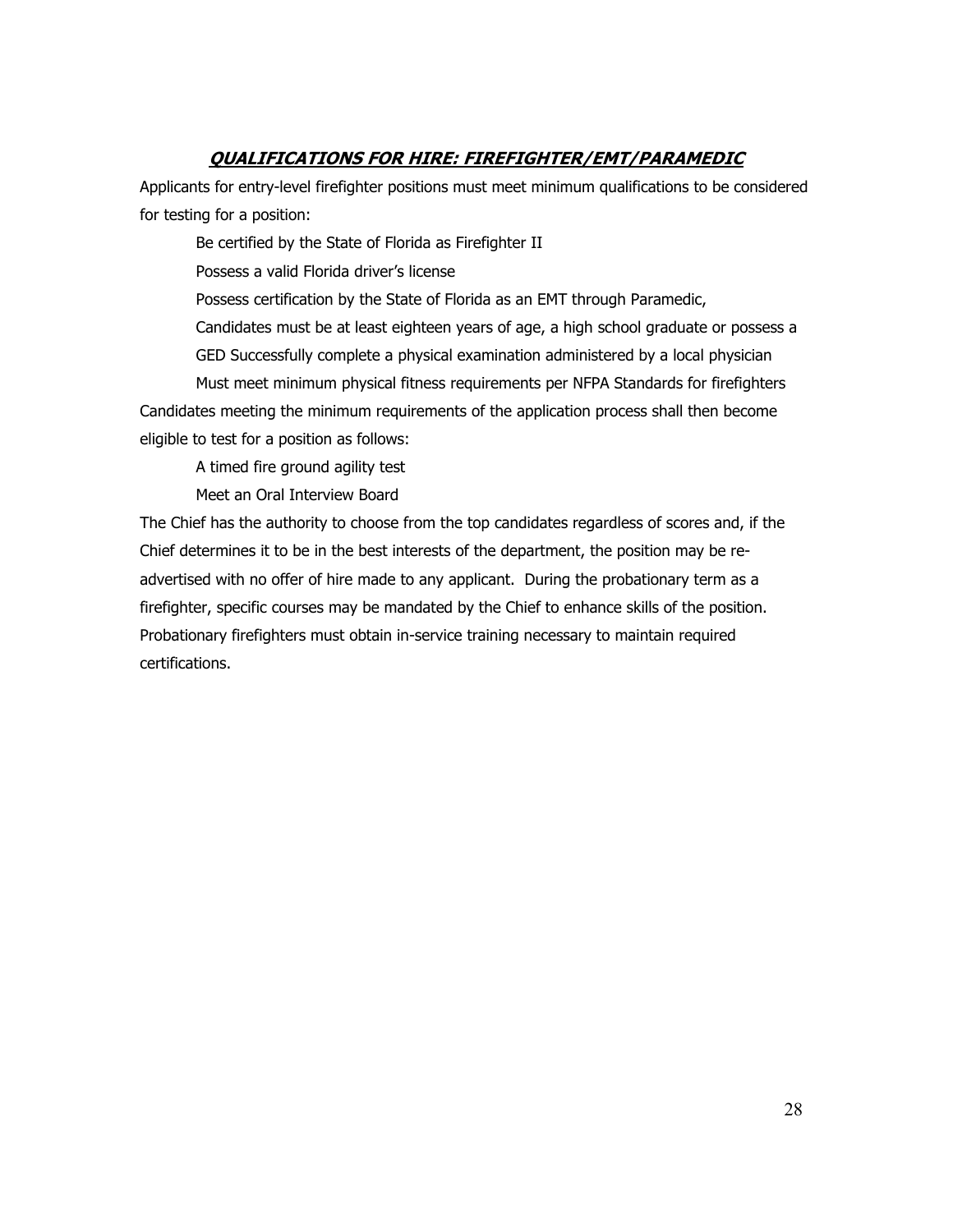## **DRIVING RULES**

- Personnel driving apparatus shall possess a valid Florida driver's license.
- To expedite response, drivers shall have detailed knowledge of topography, street conditions and other factors affecting response.
- Apparatus shall be operated in a safe, sane manner with due regard to safety of others. Speed shall be consistent with principles of safety, road conditions and all factors affecting safe driving. Drivers are responsible for proper, safe response and shall maintain complete control of apparatus at all times. At "STOP" signs and signaled intersections when a red light is visible, apparatus shall come to a complete stop before entering the intersection. No driver will proceed into an intersection unless it can be done with complete safety.
- Drivers shall not attempt to pass other apparatus unless directed to by an officer.
- When returning to quarters or not responding to an emergency, apparatus will be operated in full observance of normal traffic laws.
- The officer in charge directs the route and speed of response. Speed of response to an emergency should not exceed 10 MPH over the posted speed limits but when necessary, speed shall remain safe and consistent with road conditions.
- If careless driving of any apparatus is observed by an officer, that officer shall immediately have the apparatus pull over and remove the driver from that position. The Officer shall continue to drive to the destination and then immediately upon return to quarters, officers will prefer charges against offending drivers for carelessness, recklessness or failure to heed lawful directions. Personnel against whom charges have been preferred for violating driving rules will not be permitted to drive apparatus until charges have been disposed of. In all cases of accidents involving apparatus, officers and police shall be notified immediately. Notification of the Chief and Assistant Chief shall follow. Damage to apparatus or injury to civilians or property due to violation of driving rules, careless or reckless driving will subject the offender to disciplinary action.
- Where possible, hose will be laid on the hydrant side of a street near the curb.
- Apparatus may not be driven over hose, except when unavoidable.
- Heavy apparatus will be operated only on solid, improved roads. Driving off pavement into private drives or unimproved roads will be strictly avoided, unless the officer considers it safe and necessary to effectively handle an emergency.
- Drivers make no changes or adjustments to apparatus without approval or orders from an officer, except when necessary to answer an alarm or continue an operation away from quarters. Emergency adjustments shall be reported to the Assistant Chief.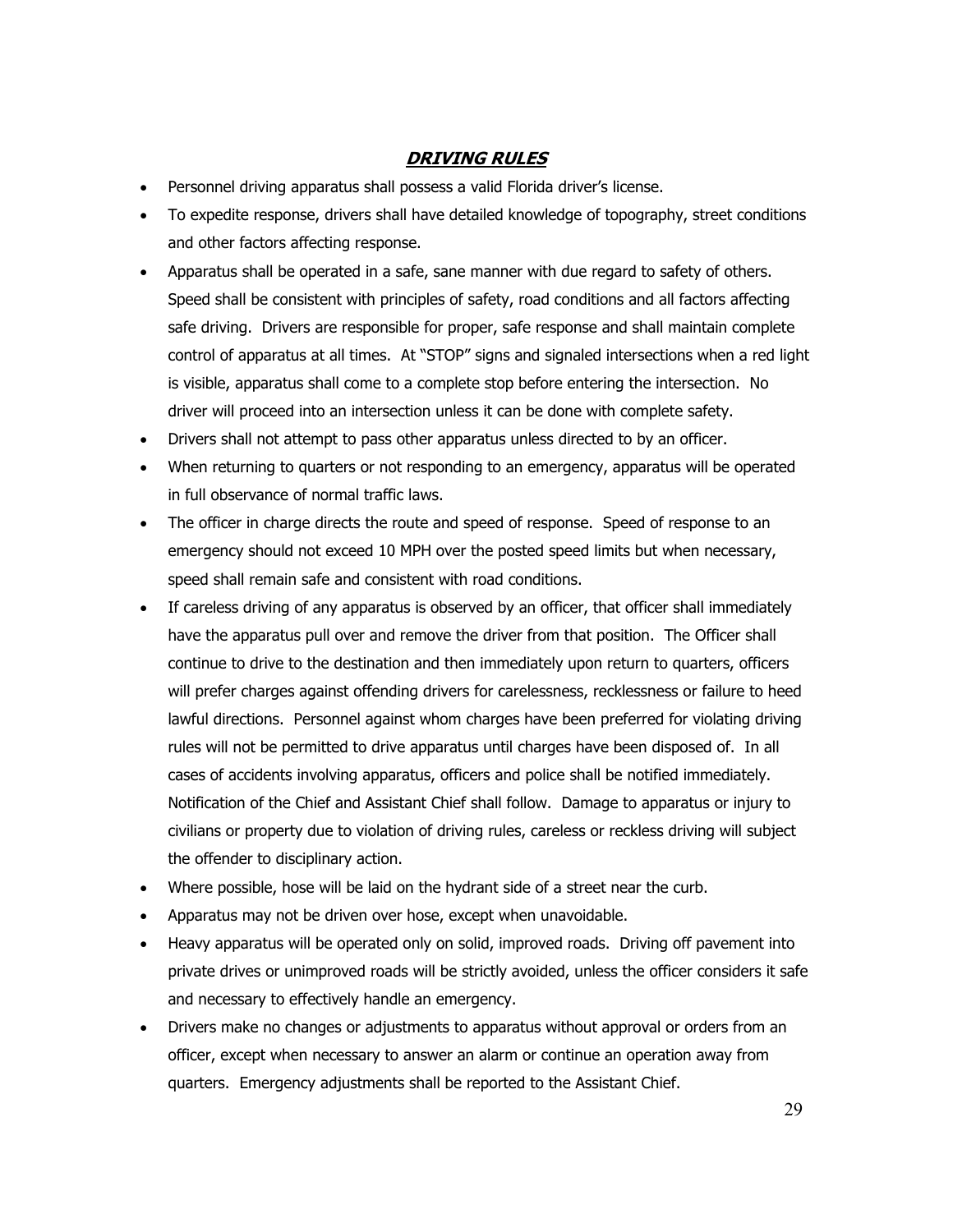- Apparatus are maintained in a clean, serviceable condition, ready for immediate response at all times.
- Drivers remain aware of the condition of apparatus and inspect them carefully when coming on duty and after each response. Defects shall be reported immediately in writing to the Assistant Chief.
- Fuel tanks will be maintained at 3/4 capacity. Fuel tanks will not be allowed to drop below three-quarters capacity, except when unavoidable.
- Drivers shall be familiar with the Florida Motor Vehicle Code regarding rights and responsibilities of operators of emergency vehicles.
- When more than one person is available, apparatus will be backed up only when properly flagged and directed by another person having a full, unobstructed view of the rear of apparatus. Personnel directing a backing apparatus are responsible for safe movement of the apparatus.
- In an emergency when no one is available to direct backing an apparatus, it may be backed up only after the driver has walked completely around the apparatus to verify it can be safely backed.
- Drivers maintain and test equipment assigned to apparatus.
- Drivers are under the direct command of their officer and will observe and comply with rules and policies instituted by the officer.
- Except in extreme emergencies, drivers make reports through their officer.
- Except when parked in vehicle stalls, all major apparatus will have the driver's side rear tire chocked in front of and behind the tire.
- Drivers will do a complete walk around apparatus prior to moving apparatus if on vehicle by them selves to ensure compartment doors are closed, equipment is secured and hose covers are in place. If other personnel are on apparatus with them, drivers will ensure a walk around was completed prior to moving apparatus.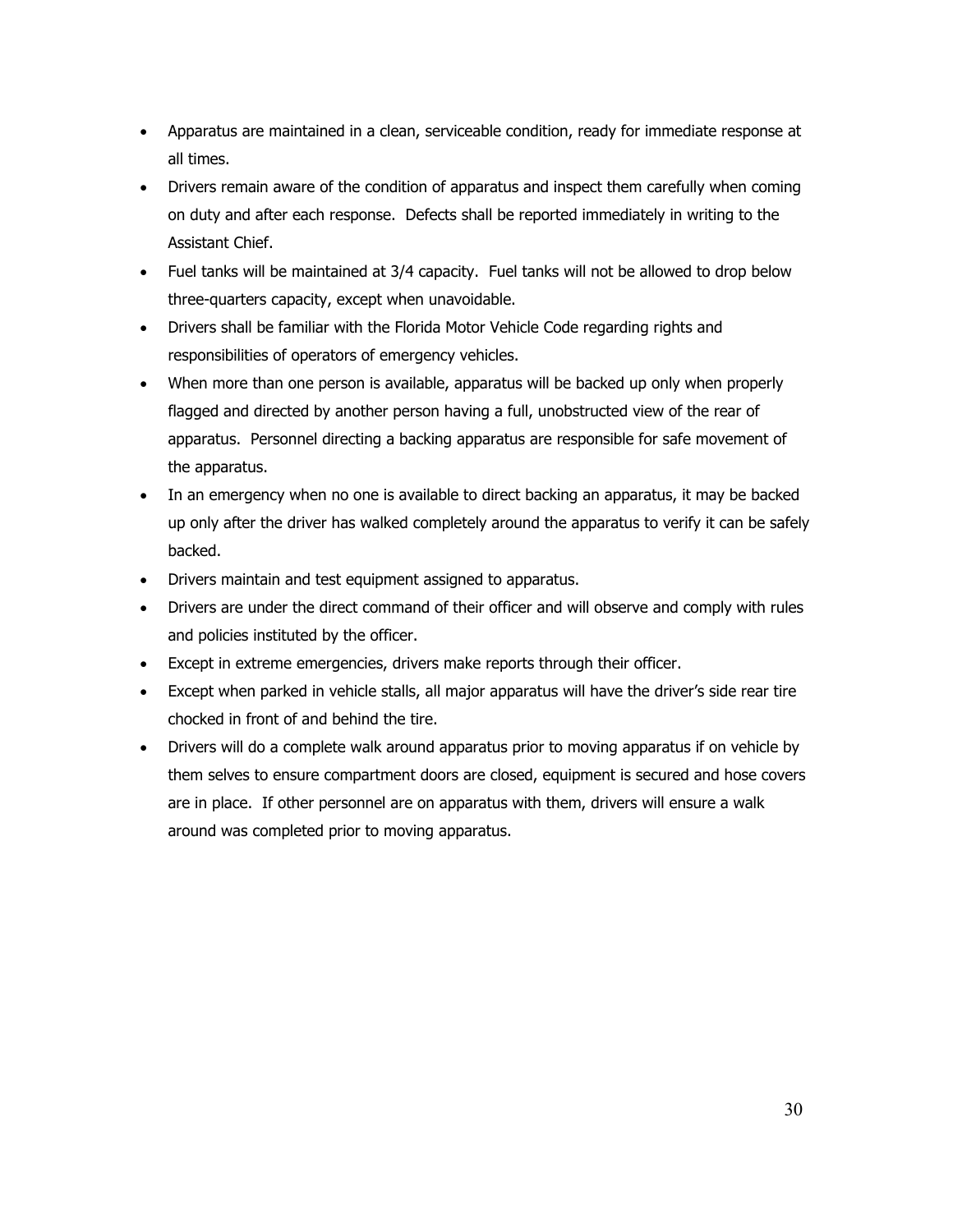## **GENERAL RULES**

- Personnel are subject to the immediate direction of the Chief. The term "personnel" in these guidelines includes officers.
- To qualify for permanent employment, newly appointed personnel must satisfactorily complete a probationary period of at least twelve months and receive favorable recommendations from the Chief, in addition to other requirements.
- Officers will be addressed by proper titles without abbreviation. Chief Officers will be addressed verbally as "Chief". When written, the full title of the officer will be used.
- Personnel will comply with provisions of the City Charter that relate to the department. Personnel are prohibited from interviewing the Chief on official business without prior approval of their officer.
- Per City Personnel Regulations, personnel having cause to believe they have been unfairly or unjustly treated may appeal through a specified grievance procedure.
- On-duty personnel may not leave the station for other than department business without prior approval of an officer.
- Personnel will familiarize themselves with rules and regulations. Ignorance of a rule will not constitute an acceptable excuse for violations.
- Personnel may neither neglect nor refuse to perform any duty or follow any lawful order of an officer. Personnel receiving an order that conflicts with a previous order of another officer will inform the originator of the second order, and be governed by instructions from the originator of the second order.
- Habitual failure or neglect to promptly, properly and energetically perform duties will be considered incompetence and constitute sufficient cause for serious disciplinary action that may include dismissal.
- Willful neglect or refusal to abide by rules and regulations or to execute an order prescribed by rules, regulations or officers, will be deemed insubordination and subject the offender to serious disciplinary action.
- Upon resignation, dismissal or suspension, personnel shall surrender department property including badges and insignia to their officer.
- Fatigue due to a previous alarm does not constitute a valid reason for failure to answer an alarm or perform any duty. Personnel will exert their best energy and ability in performance of duties under all circumstances. Inefficiency or indifference in performance of duties will be considered sufficient cause for disciplinary action.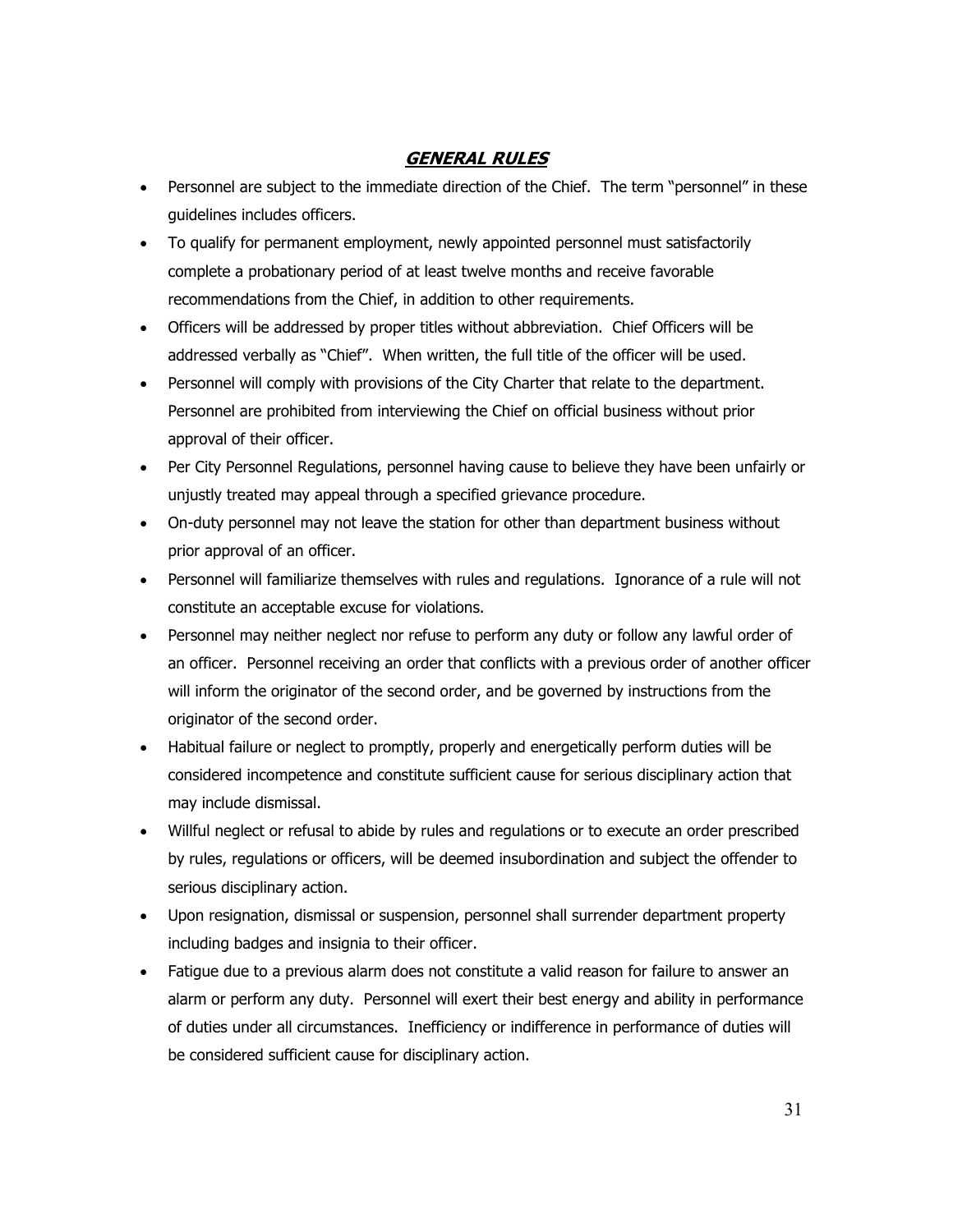- Personnel are subject to off-duty details and extra duty as directed by the Chief to manage emergencies or represent the department at public functions.
- Personnel coming on duty report to the officer for inspection for fitness for duty.
- Officers inspect personnel, read general and special orders and communications received since the last tour of duty, and direct personnel to review postings on the Watch Office bulletin board. Personnel may be required to assemble for roll call five minutes prior to regular shift change time, at the discretion of the officer.
- Personnel keep their personal effects including beds, lockers, and Watch Office boxes in clean, healthful conditions. Persistent uncleanliness, offensive or uncouth habits is sufficient cause for disciplinary action.
- No political meeting or special gathering of non-department personnel is permitted on department premises without prior approval of the Chief. No meetings of personnel are permitted on department premises without prior approval of the Chief. In the Chief's absence, the Assistant Chief or company officer may grant approval.
- Duty personnel may not loiter, lounge, congregate or indulge in horseplay in front of stations, on streets or in public view.
- Except for the City Manager and authorized officials, non-department personnel are prohibited from riding on apparatus without prior approval of the Chief or Assistant Chief.
- Personnel shall be courteous and respectful when dealing with the public. Visitors shall be accorded proper courtesy, but not permitted to remain in a station after 2200 hours without approval of an officer.
- Children unaccompanied by an adult are not be allowed in a station. Duty personnel are responsible for violation of this section. Strict supervision of children in a station is the parent's responsibility. Personnel may not bring children to stations for emergency calls or when answering a recall.
- Personnel may not solicit nor allow their name to be used for solicitation by citizens for the benefit of the company, department or any other purpose, without prior approval of the Chief. Solicitation will not be tolerated nor any subscription paper be allowed to be circulated without prior approval of the Chief.
- Loss of a badge, device or book shall be reported immediately and replaced by the person responsible for the loss.
- Department glass or property that is broken shall be replaced by the responsible party, unless damage is clearly shown to have been unavoidable. Department buildings, appliances or fixtures may not be altered without special permission from the Assistant Chief.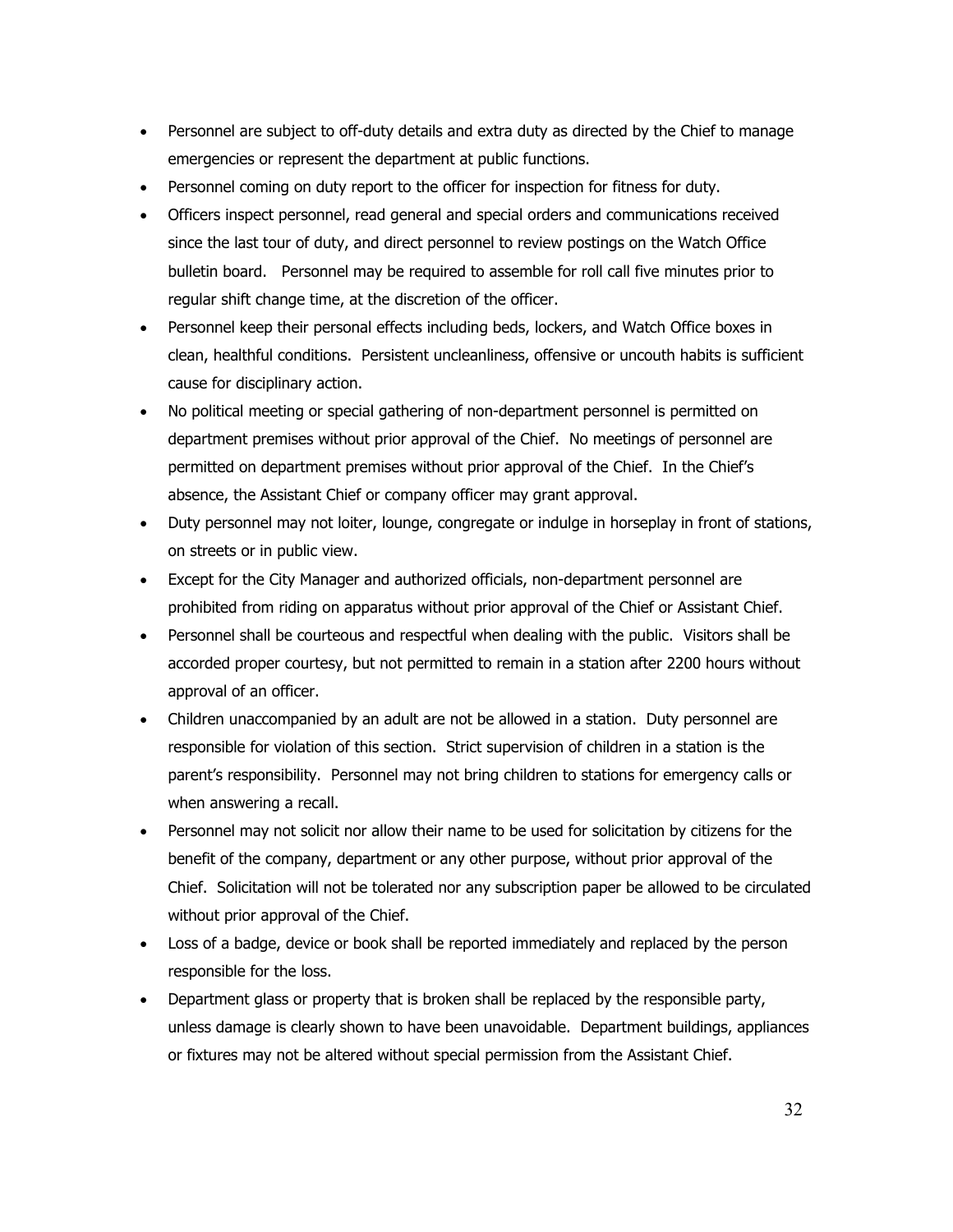- Off duty personnel reporting to an alarm must report to the officer in charge. The officer determines if their services are needed. No off duty personnel will be permitted to work unless properly and safely equipped.
- In responding to emergencies, personnel will strictly adhere to all provisions of assignment rules and regulations.
- Upon arrival at an emergency scene, personnel remain with apparatus and await orders.
- When apparatus require cleaning after emergency runs, cleaning is done immediately upon return to quarters after apparatus are returned to service.
- Resuscitators and breathing devices shall be inspected and cleaned after each use.
- Upon receiving notification of an alarm, duty personnel shall carry out specifically assigned duties.
- Duty activities are restricted to department matters, interests and responsibilities. Projects or undertakings purely personal in nature, repair or service of non-department items are not to be permitted on department property without approval of an officer.
- Repair or service of private vehicles is not to be permitted on department premises without approval of an officer.
- Designated parking spaces are to be used. Personal vehicles obstructing apparatus bay doors or other access to the station may be subject to disciplinary action.
- Personnel participate in training prescribed by their officer and the training division, and strive to remain proficient in their duties.
- Personnel with knowledge of violations of rules, regulations, orders or directives shall immediately report them in writing to an officer. Reports must contain details of violations including time, place, sections violated, names of personnel and witnesses. Failure to adhere to this section will warrant punishment equal to that of the offense committed. Charges, in writing, may be preferred for violation of any rule, regulation, directive, general or special order, in effect or enacted in the future. Substantiation of charges will result in disciplinary action per City Personnel Regulations. Misconduct or other charges resulting in disciplinary action shall be reported immediately to the Assistant Chief by the officer taking action. Verbal reports shall be followed by written reports detailing facts of charges.
- Personnel receiving an order must make certain they understand the order before proceeding. To avoid injury, personnel will exercise caution, good judgment and safe practice in performance of duties.
- Personnel are specifically prohibited from signing a release from liability or instituting civil action for damages against a third party for injuries sustained on duty as a result of negligence by a third party, without approval of the Chief.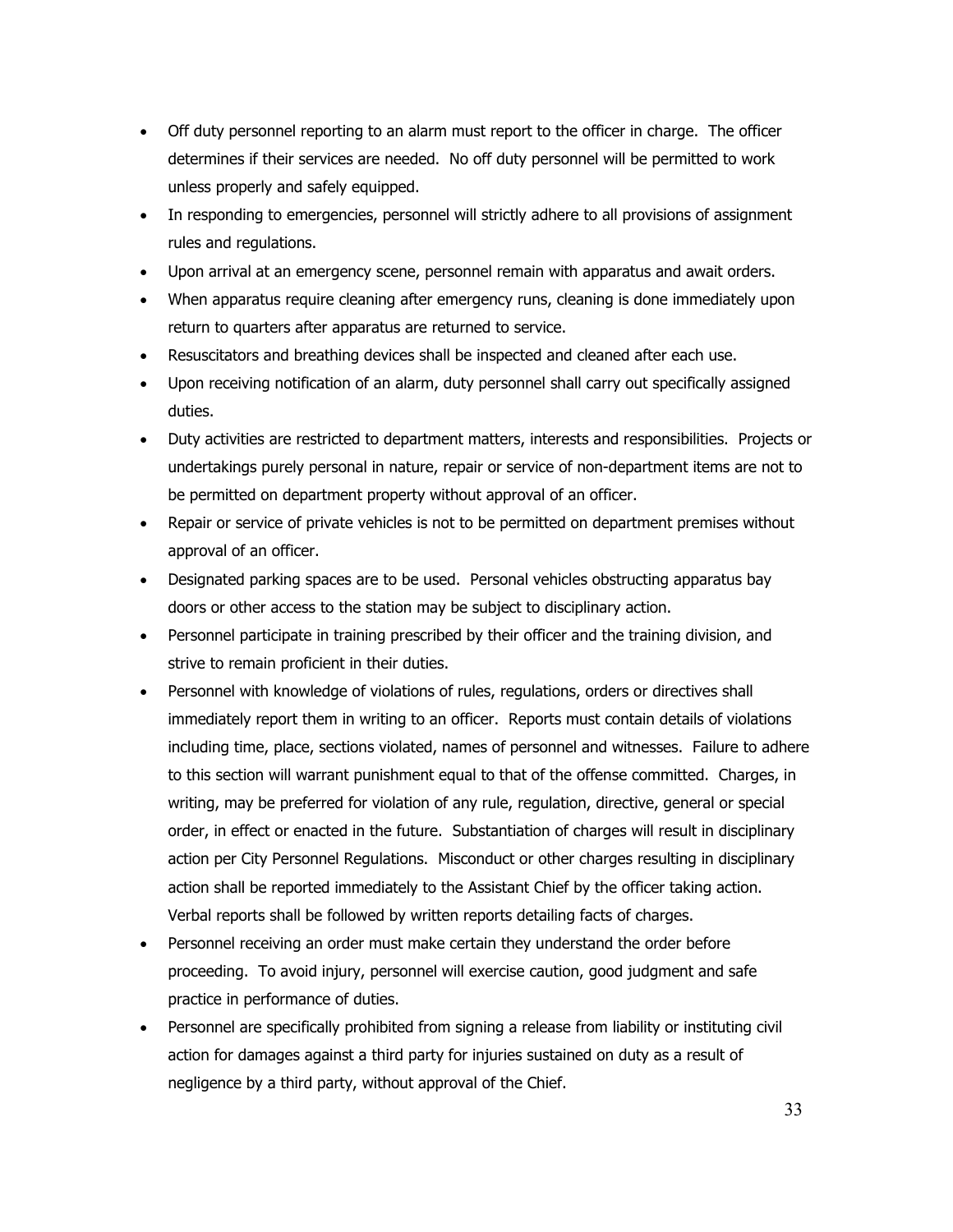- Personnel ordered to return to quarters after an emergency is under control will proceed without delay.
- Gathering on scene for banter or other unnecessary conversation will be kept to a minimum. Personnel promptly report to their officer any accident, sickness or injury sustained while on duty, regardless of how trivial it may seem, and be guided by the officer's advice.
- Personnel remain on duty until properly relieved or otherwise directed by their officer
- Borrowing department tools or equipment is not permitted without approval of an officer. Borrowed items must be returned without delay.
- A property issue slip will be completed for any borrowed equipment.
- Any news release concerning department news or responses will only be released by an officer.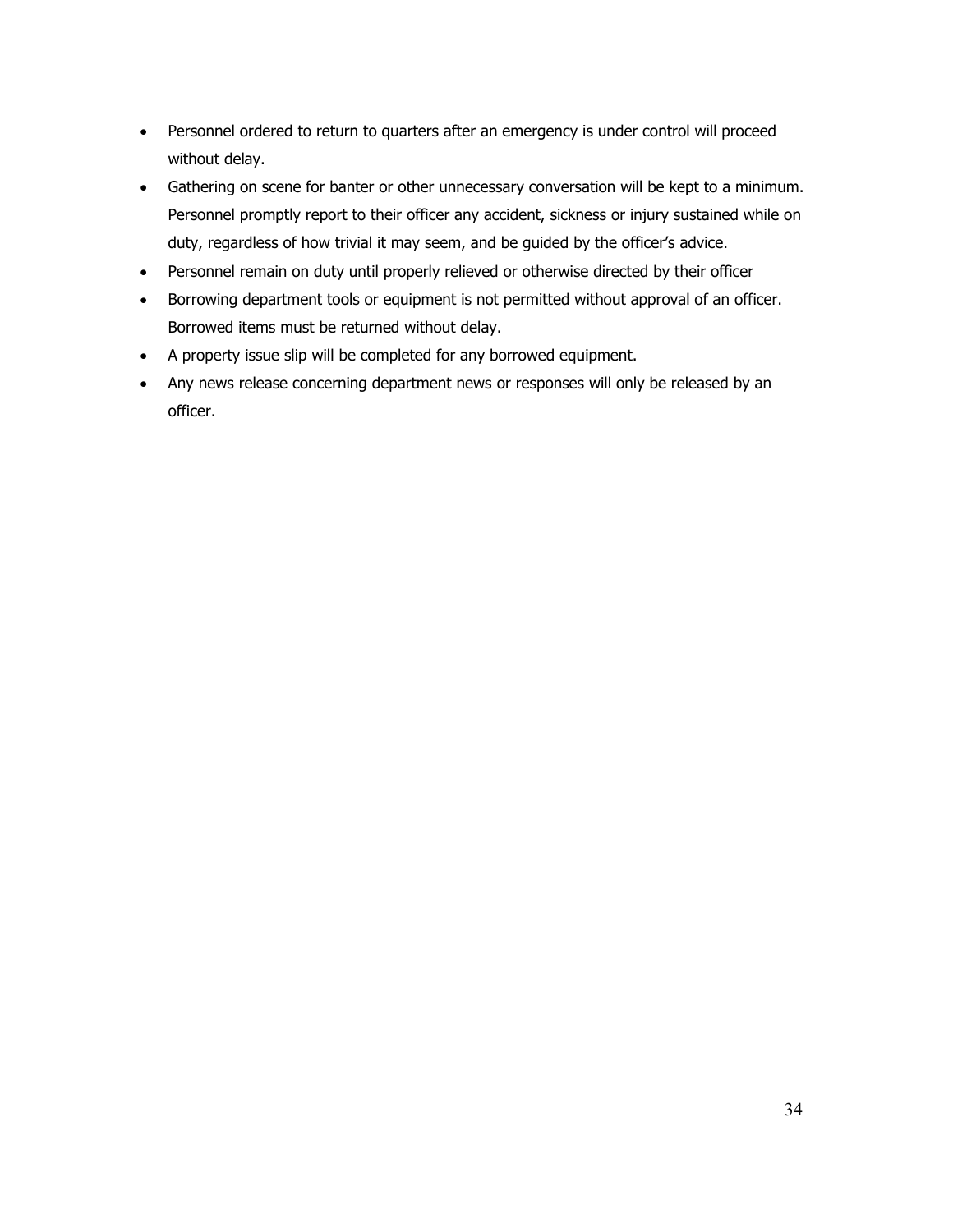#### **GENERAL CONDUCT**

- Ordinary rules of good behavior as observed by law-abiding, self-respecting citizens govern conduct not within the scope of department rules and regulations.
- Charges may be preferred against personnel for conduct that brings reproach or negative reflection upon the department.
- Per City Personnel Regulations, disciplinary action may be initiated against personnel that are guilty of any act or omission that impedes, injures, hinders, or tends to impede or hinder the progress, welfare, discipline, efficiency or good name of the department.
- Personnel will conduct themselves in a refined manner. Refrain from using obscene, immoral, impudent, disrespectful or improper language or gestures.
- Intoxicating beverages or controlled substances shall not be brought, kept or consumed in or about any department premises. Personnel that become intoxicated on duty or absent themselves from duty due to intoxication are subject to disciplinary action per City Personnel Regulations.
- Personnel shall not loan, sell, give away or appropriate public property for personal use nor shall they pilfer or be guilty of theft at fires or elsewhere.
- Religious, political discussions or subjects of controversy will be avoided while on department business.
- Personnel are not to be party to malicious gossip, reports or activities that may disrupt morale or bring discredit to the department or personnel.
- Heated arguments or altercations between personnel shall be strictly prohibited. Acts of violence against fellow personnel, provoked or otherwise, are deemed extremely serious offenses and subject offenders to immediate disciplinary action. Personnel must report witnessed conduct or action of other personnel or language heard that might be prejudicial to the department. Personnel ascertain true facts and conditions of such incidents and are prepared to act as witnesses.
- Falsifying records, making misleading or improper entries or statements, willful mutilation of any useful department record, book, paper or document is considered a serious offense warranting disciplinary action.
- Personnel may not contact the City Manager, Council members, other persons or agencies, either directly or indirectly, regarding department matters without approval from the Chief.
- Personnel shall not directly nor indirectly solicit political influence or intercession to affect a transfer or promotion.
- Personnel shall not belong to any organization, association or society that is subversive or will, in any manner, divide loyalty to the department, City or United States of America.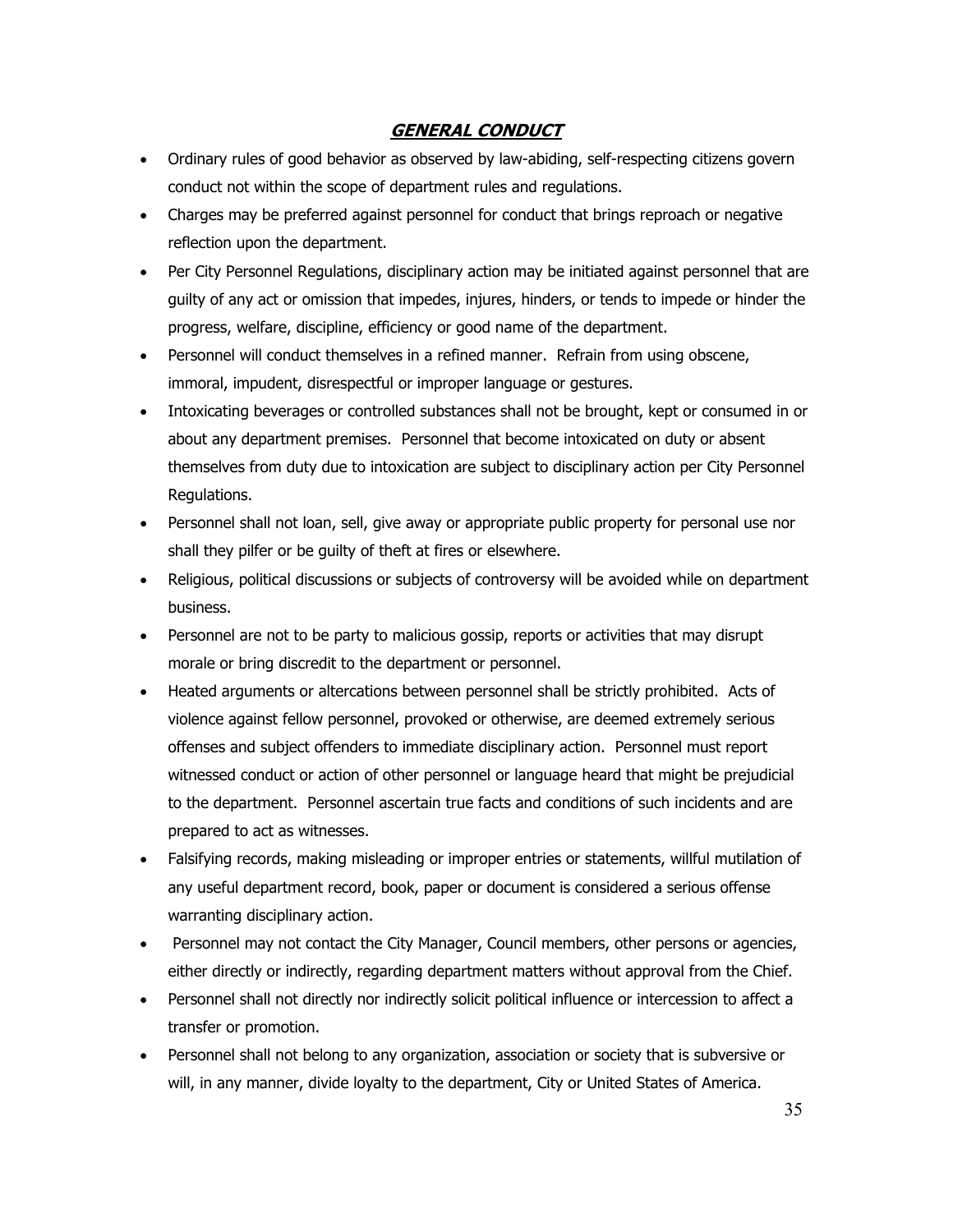- Except when unavoidable, personnel must promptly discharge liabilities contracted during their term of service or prior thereto.
- Repeated complaints of incurring debts and evidence of continued, persistent neglect or refusal to pay debts, especially for necessities of life, constitute sufficient cause for suspension or dismissal.

The following list of causes which shall be deemed just reasons for severance of the employment relationship is illustrative but not exclusive:

- 1. Drinking or being under the influence of alcohol during duty hours
- 2. Illegal use or illegal possession of any controlled substance
- 3. Dishonesty
- 4. Insubordination
- 5. Violations of a publicized employment rule or regulation
- 6. Addressing any personnel in a disrespectful manner
- 7. Proven and documented substandard work performance
- 8. Failure to abide by prescribed standards as to personal appearance, sanitation or safety
- 9. Any physical condition which impairs the employee's ability to perform the duties of their job at a satisfactory level on a permanent basis or for a projected period of time exceeding allowable leave of absence
- 10. Habitual tardiness
- 11. Unauthorized use of employer property
- 12. Unauthorized use of the employer's promises
- 13. Having two (2) unreported absences or unexcused absences or a combination of both during a period of one (1) year, except in case on an emergency

Personnel shall not accept fees, gifts or other items of value for or during performance of official duties on behalf of the City.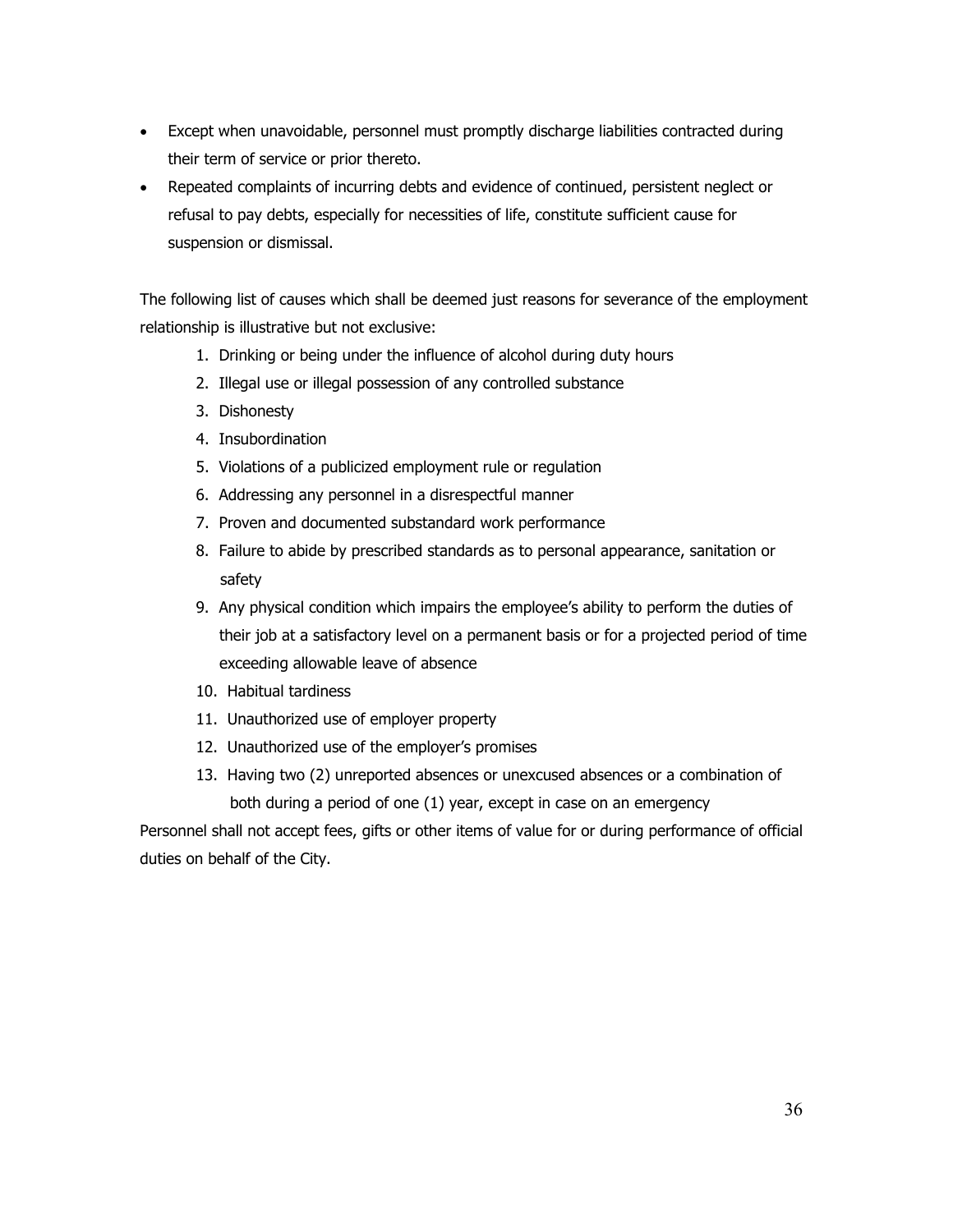# **STATION SECURITY**

The safety and security of personnel and city equipment is of the utmost concern. In order to protect our personnel and equipment the following security procedures shall be adhered to:

- Anytime the station will be left unattended, all stall doors and exterior personnel doors shall be secured.
- When trucks leave the station drivers will pull the truck onto the front ramp and then shut stall doors. This includes emergency responses.

# **TOBACCO POLICY**

- No tobacco products will be allowed inside or outside the station except in designated areas. This includes stall areas, living areas, front ramp and vehicles.
- Examples of tobacco products include chewing tobacco, snuff, pipe tobacco, cigarettes, cigars etc.
- The designated tobacco area is the back ramp of the station near wash rack or picnic table
- No tobacco products will be utilized while out in public to include emergencies or public appearances.

# **SEXUAL HARASMENT POLICY**

The City of Niceville strongly opposes any act of sexual harassment. It is illegal and against policy for any person connected with this department to make unwelcome sexual advances, requests for sexual favors, or verbal or physical conduct of a sexual nature when:

- The employee's submission to the conduct is made a condition of employment
- The employee's submission to or rejection of such conduct is used as the basis of an employment decision affection the employee
- Such conduct interferes with an employee's job performance or creates an intimidating, hostile, or offensive environment

The department will investigate every incident of claimed sexual harassment. This investigation will be conducted in a professional and confidential manner that, as much as possible, protects the identity of both the person lodging the complaint and the person accused. Pursuant to this, the City complaint procedure, which is available to every employee, should be followed.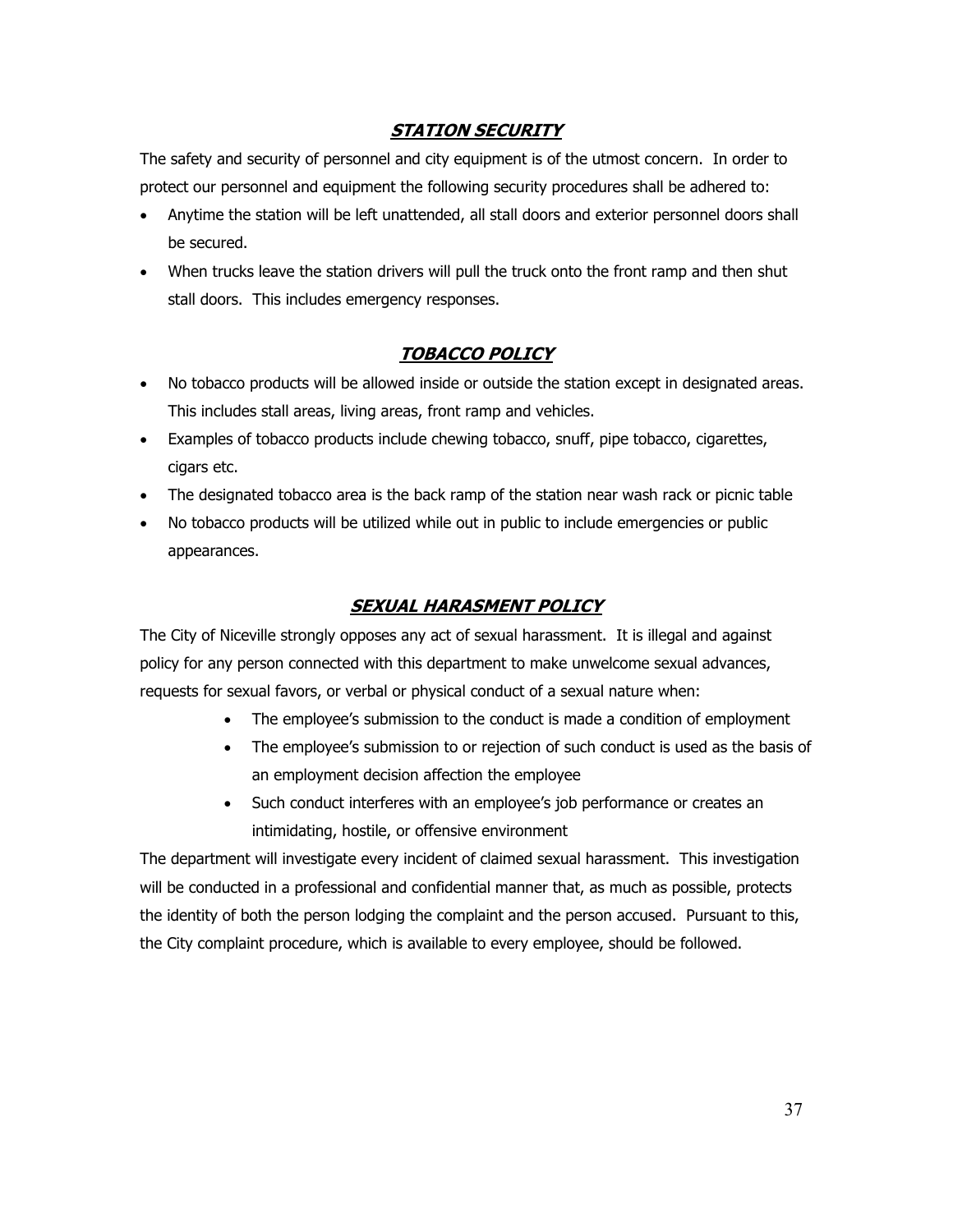# **APPEARANCE**

Department employees shall adhere to the following procedure to help maintain and display a positive professional image for the Department.

# **HAIR**

Haircuts or personal grooming styles are varied and wide. While it is not the intent of this code to dictate or specify what type of hairstyle is acceptable, it is in the best interest of the employee and the Department to maintain a high professional image. Hairstyles that may be extreme or otherwise classified as non-professional in the accepted professional community, may be evaluated and either approved or disapproved. Hair color should be kept natural or in a natural color. The hair must be kept well groomed and neat at all times. The hairstyle cannot interfere with the seal of the SCBA face piece. Sideburns shall not extend below the bottom of the ear lobe.

# **MUSTACHES**

Mustaches must be kept well trimmed and neat at all times. The length of the mustache cannot compromise or inter the seal of the face piece.

# **JEWELRY**

Personnel shall not wear earrings or exposed necklaces during tours of duty. No body jewelry will be allowed while on duty (i.e. nipple rings, belly button rings and tongue rings).

# **TATOOS**

No offensive or vulgar tattoos will be allowed or excessive amounts of visible tattoos where it presents a negative image to the public.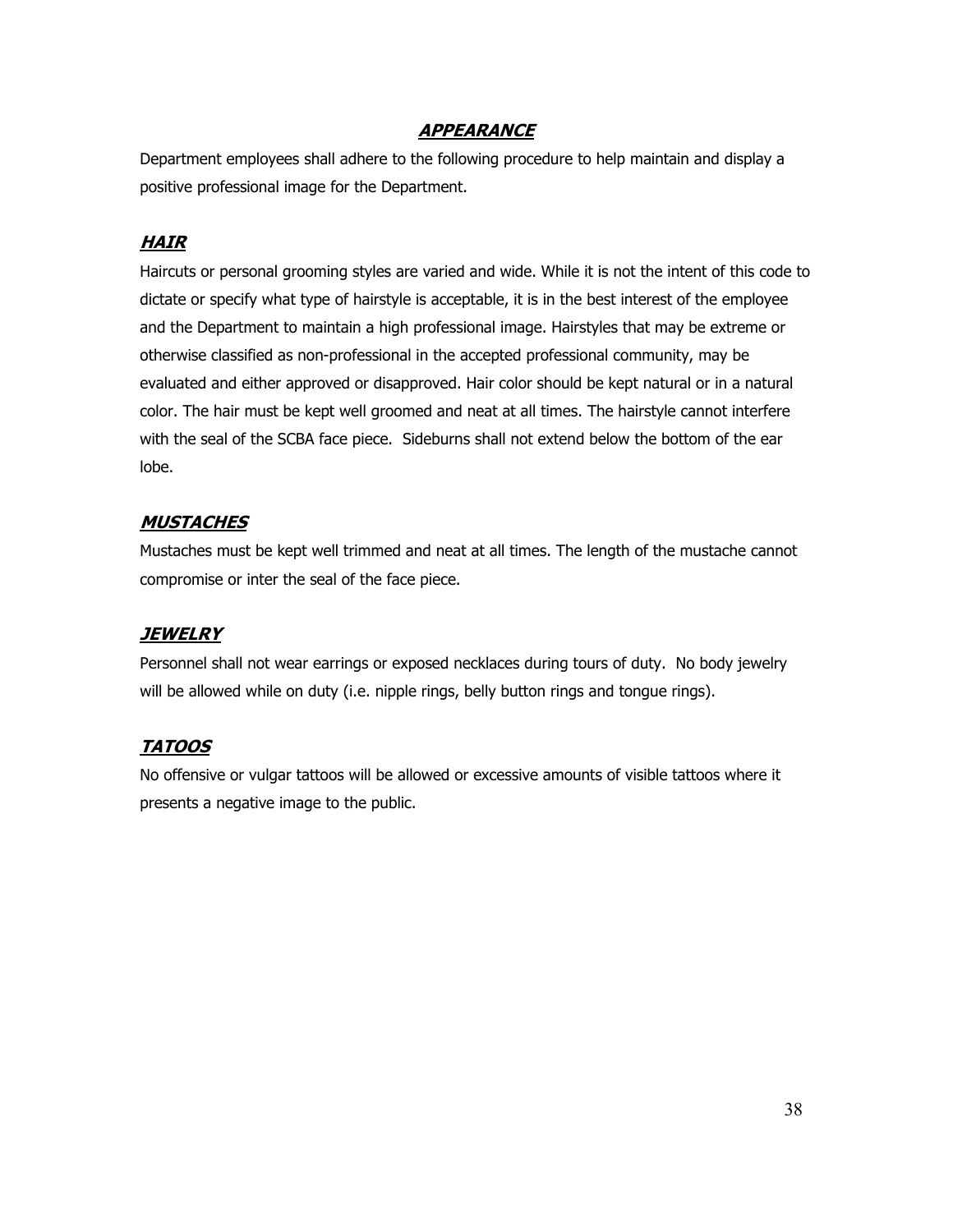## **UNIFORMS**

The department will provide each employee with uniforms. All uniforms shall be kept clean and personnel shall wear the uniforms to the following procedures.

# **CLASS A UNIFORMS**

The Class A Uniform shall be worn when representing the Department during funerals, formal public functions, court appearances, and award presentations and upon Chief Officer requests. The uniform shall consist of: Long sleeve dress shirt with hardware, staff  $-$  white, line  $-$  black Black dress slacks Black shoes or boots, if shoes are worn black socks must be worn Black belt Black tie Black dress coat and dress hat, staff

# **CLASS B UNIFORMS**

The Class B Uniform shall be worn as the duty uniform. The uniform shall consist of: EMS style black pants, shift employees Black slacks or EMS style pants, staff Uniform t-shirt, long or short sleeve, shift employees Uniform dress shirt with hardware, long or short sleeve, staff Black shoes or boots, if shoes are worn black socks must be worn Black belt Uniform jacket, optional Uniform ball cap, optional

# **SHORTS**

Employees shall be allowed to wear shorts as a uniform under the following conditions: The department will govern what kind of shorts to wear, the department will govern where the shorts may be worn, the department will govern what kind of shoes and socks may be worn, the department will govern what period of the year in which shorts may be worn.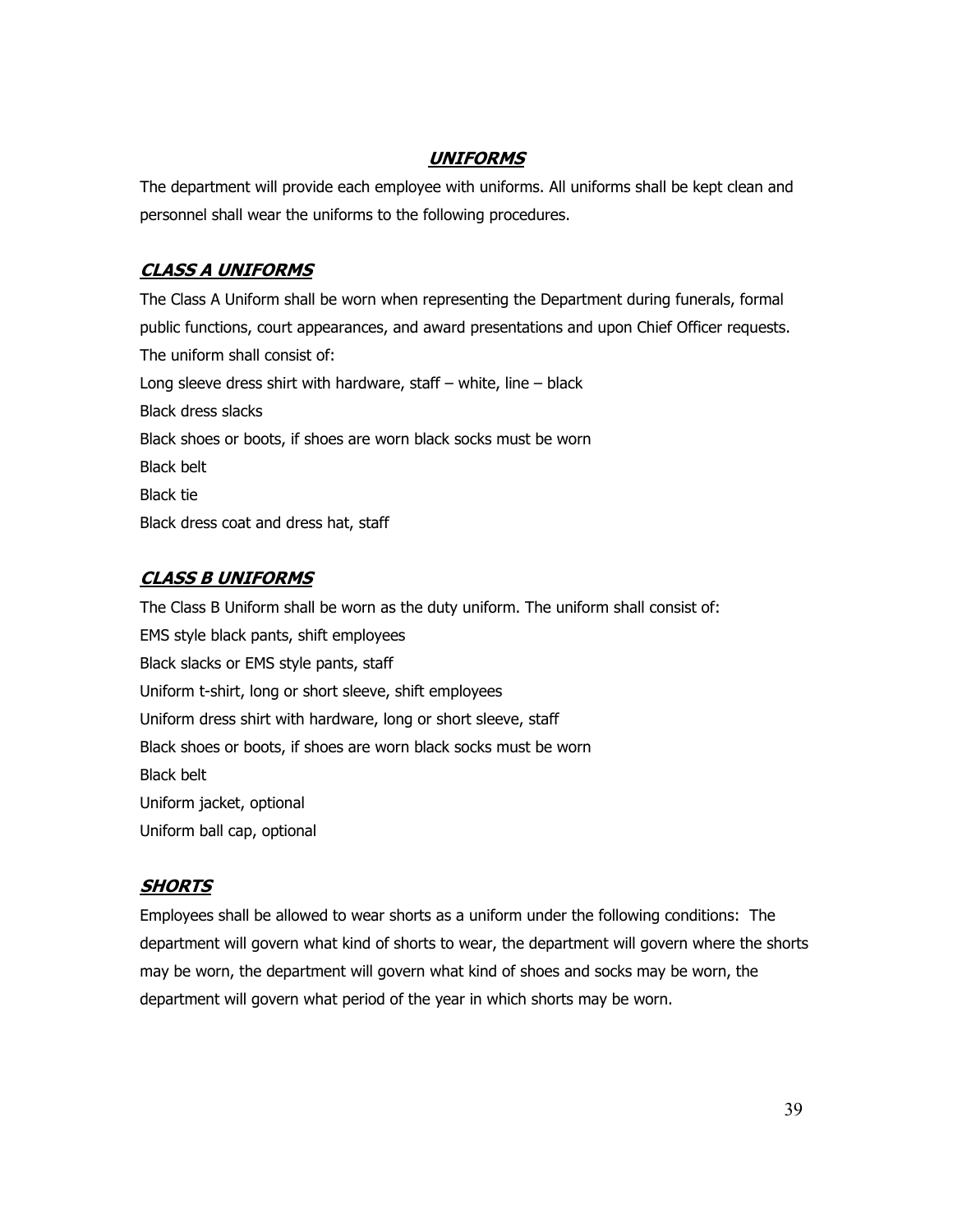#### **UNIFORM HARDWARE**

#### **Fire Fighter**

Badge – silver Collar Brass – silver Name Tag – silver, black lettering

#### **Lieutenant**

Badge – silver Collar Brass – silver with one bugle Name Tag – silver, black lettering

### **Battalion Chief**

Badge – gold, with two crossed bugles, black lettering Collar Brass – gold, with two crossed bugles Name Tag – gold, black lettering

#### **Assistant Chief**

Badge – gold, with three bugles, black lettering Collar Brass – gold, with three bugles Name Tag – gold, black lettering

#### **Chief**

Badge – gold, with five bugles, black lettering Collar Brass – gold, with five bugles Name Tag – gold, black lettering

### **HARDWARE PLACEMENT**

The badge should be placed on the left chest centered over the left pocket. The bottom tip of the badge should be 1" above the pocket line. The nametag and serving since attachment should be placed on the right chest centered over the right pocket. The pins of the tag will rest on the top edge of the right pocket. The collar brass should be placed a 1/4" from the tip of each collar and centered between the collar seams. The open or larger end of the bugle or bugles should point towards the tip of the collar.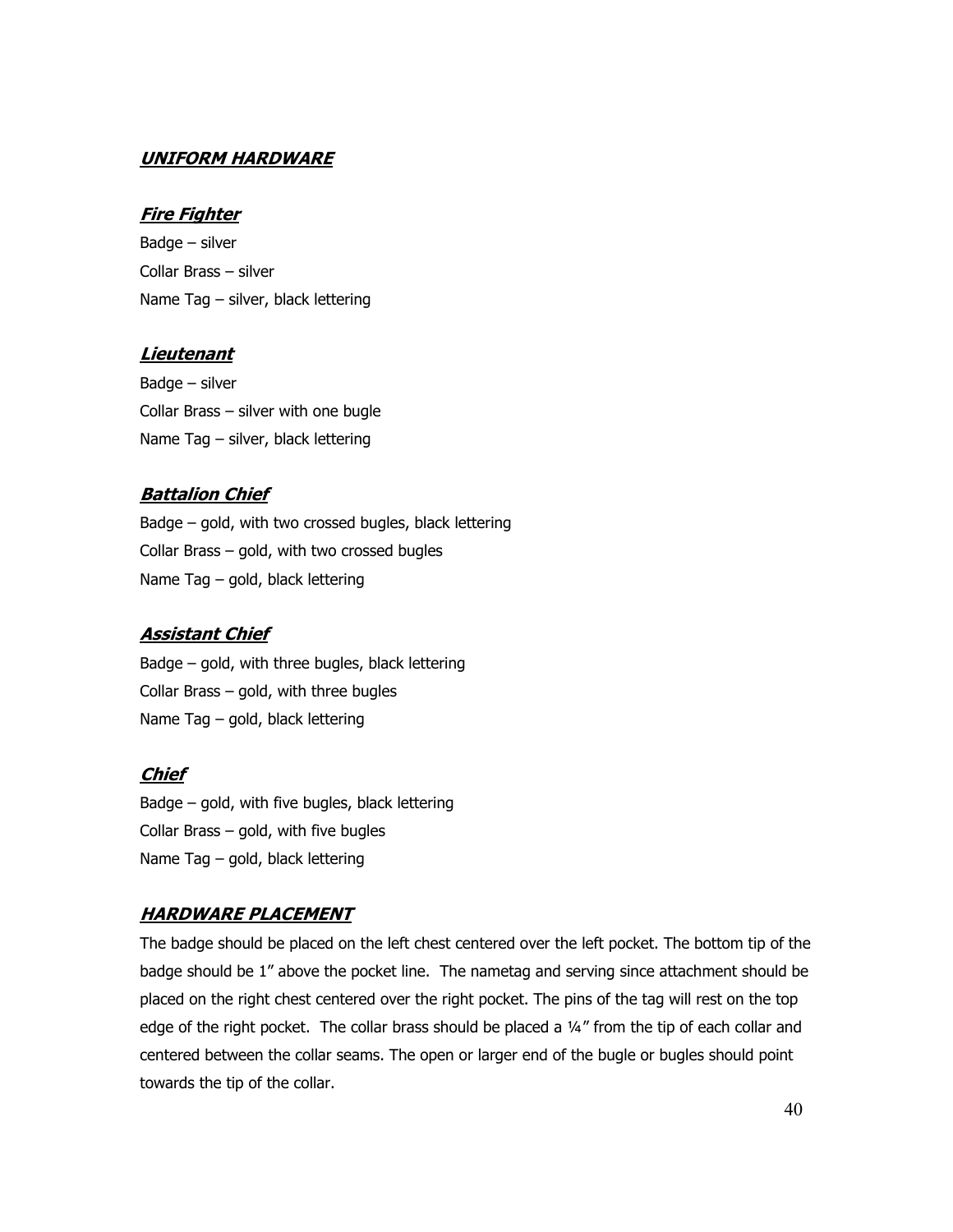# **OUTSIDE EMPLOYMENT**

- City employment shall be considered the primary employment and no employee may engage in outside employment that interferes or tends to interfere with the interest of the City or the duties for which the employee is responsible as a city employee.
- Employees who have other jobs or who seek to have other jobs must obtain approval to work at outside employment by submitting a letter to the Assistant Chief or Fire Chief and a copy of that letter will be kept in the employee's folder.
- If the employee's other employment causes absences, tardiness or otherwise interferes with the operations of the City or his responsibility as an employee of the City, including but not limited to availability for mandatory training, meetings, scheduled and unscheduled overtime and or recalls, the employee may be required to quit the other job and if he refuses, he will be terminated.
- If permission to engage in other employment is granted, it may be withdrawn at any time if in the opinion of the City the responsibilities of the job are inconsistent with the responsibilities of the employee's responsibilities an employee of the City.
- The determination of the City shall be final.
- Employees sustaining injuries while engaged in outside employment are ineligible to receive benefits under the City Workers Compensation Program due to an injury or disability resulting from outside employment.
- The burden of proof rests with the employee to ascertain that injury or disability was or was not incurred through City employment or other sources.
- The City will be the determining Authority as to whether or not the claim is valid.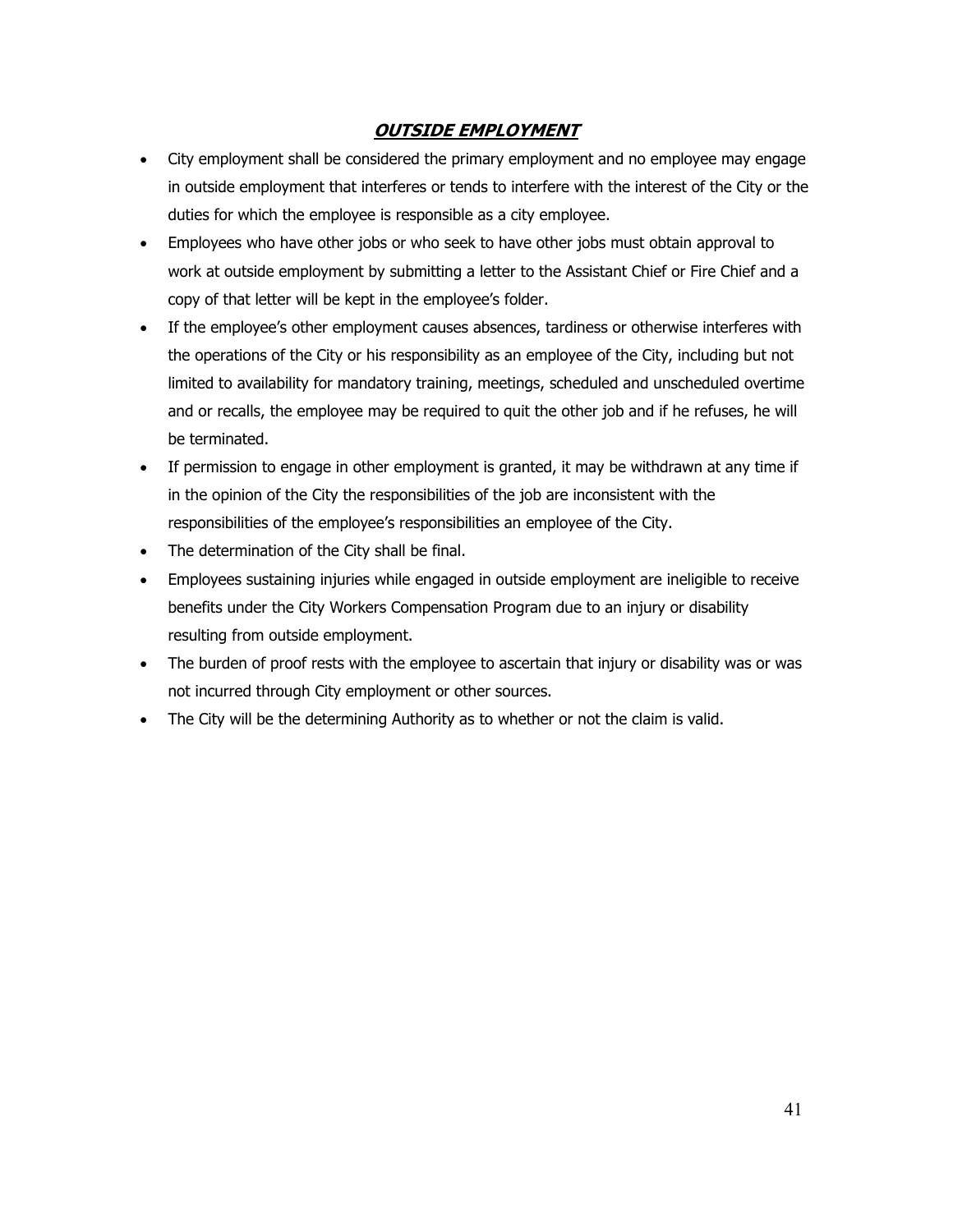#### **GRIEVANCE**

A grievance is any dispute, claim, or complaint concerning the interpretation or application of these operating guidelines or department procedures. Every effort will be made by the parties to settle all grievances as soon as possible and at the lowest level. Time limits set forth shall be strictly complied with and can only be waived by mutual agreement of the parties in writing. At no time will an employee take a department issue to city management without first trying to solve the problem at department level.

- Step 1 Written notification of a pending grievance shall be submitted to the Chief or Assistant Chief within five (5) calendar days after the occurrence of the event or became aware of the event and all grievances shall be taken up with the Chief or Assistant Chief in writing within seven (7) calendar days after the occurrence of the event leading to the grievance or when they should have reasonably become aware of the event. The written grievance shall state the nature of the grievance, the act or acts complained about and when the act or acts occurred, the identity of the employee or employees who claim to be aggrieved, the precise Articles, Section and or subsection of the agreement claimed to have been violated, and the remedies sought. The Chief or Assistant Chief shall provide an answer within seven (7) working days. Failure of the Chief or Assistant Chief to respond shall be considered a denial of the grievance.
- Step 2 A grievance denied in Step 1 may be followed up with procedures set forth in the City Handbook and elevated to the next level.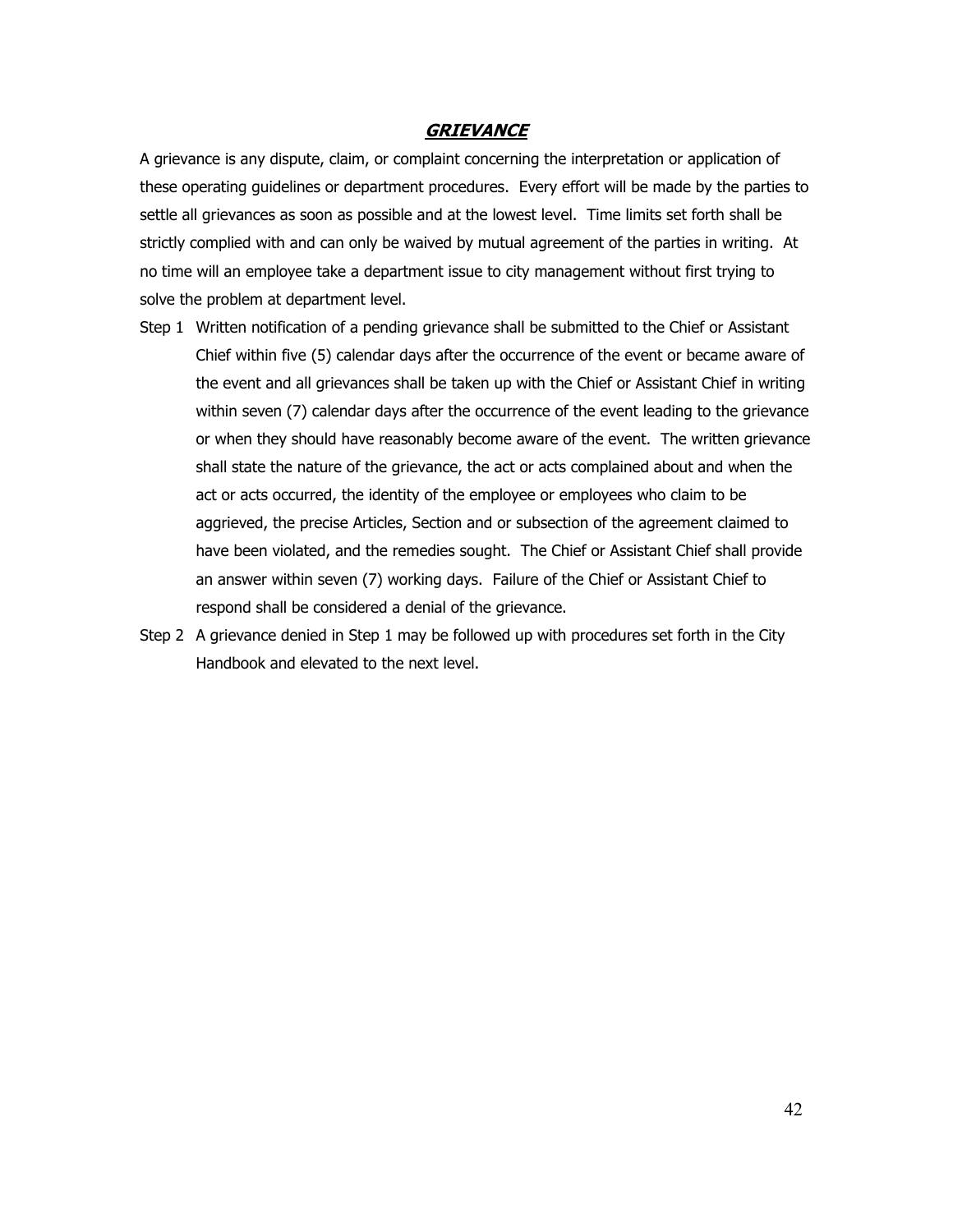# **DAILY DUTY GUIDELINES**

Reports shall be completed immediately after each run or incident requiring a report. If complete information cannot be obtained on scene, a follow up shall be made no later than the following day.

# **Weekday shifts may follow these guidelines:**

| 0700-0730 | Information & shift change                                |
|-----------|-----------------------------------------------------------|
| 0730-0830 | Apparatus checks                                          |
| 0830-2200 | Daily work, special activities, Training (class & field), |
|           | clean equipment                                           |
| 1100-1200 | Lunch                                                     |
| 1200-1300 | Lunch, clean kitchen                                      |
| 2200-0600 | Study, free time, lights out                              |
| 0600      | Wake up, make beds, clean equipment, and clean station    |

# **Weekend shifts may follow these guidelines:**

### **SATURDAYS**

| 0700-0730 | Information & shift change                             |
|-----------|--------------------------------------------------------|
| 0730-0830 | Apparatus check                                        |
| 0830-1200 | Training with City Crew                                |
| 1200-2200 | Daily work, special activities, study, free time       |
| 0600      | Wake up, make beds, clean equipment, and clean station |

#### **SUNDAYS**

| 0700-0730 | Information & shift change                             |
|-----------|--------------------------------------------------------|
| 0730-0830 | Apparatus check                                        |
| 0830-2200 | Daily work, special activities, study, free time       |
| 0600      | Wake up, make beds, clean equipment, and clean station |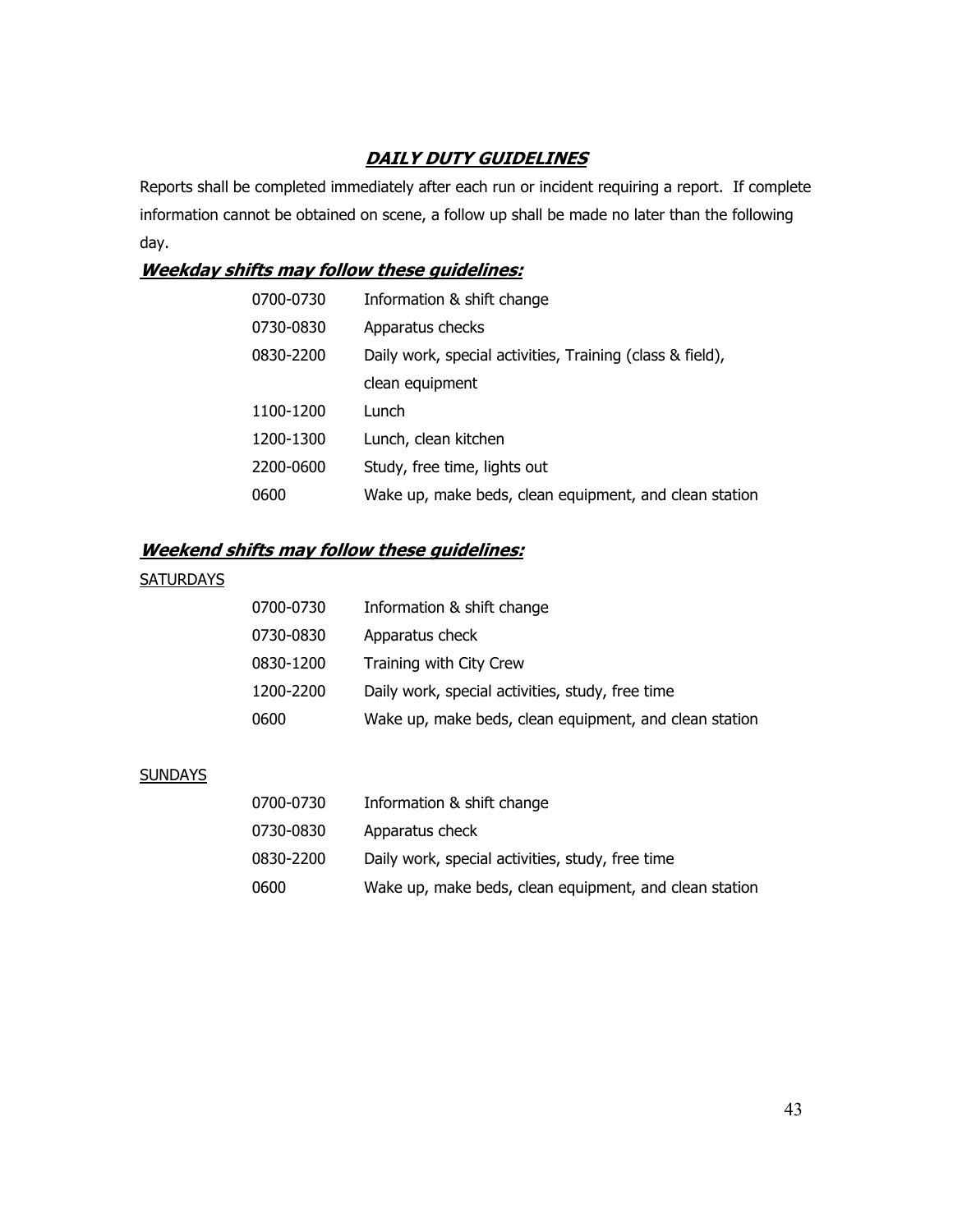# **ADDITIONAL DUTIES BY DAY**

The following details are complete cleaning of listed equipment. This is above and beyond what is completed in the daily details. This includes removing equipment from vehicles and cleaning compartments and floor to ceiling cleaning of station areas. Monday:

Apparatus: Engine 21 Station: Kitchen Tuesday: Apparatus: Pumper 21 Station: Bathrooms Wednesday: Apparatus: Brush 21 / Air 21 Station: Bays Thursday: Apparatus: Reserve Engine Station: Bunkrooms / Offices Friday: Apparatus: Chief 21 Station: Dayroom / Workout Room Perform preventative maintenance to station generator Saturday: Wash all station laundry

### **DINING OUT**

It is the desire of the Department to allow employees the ability to purchase food, or dine out in an accepted establishment within the boundaries of the Department, without compromising the Department's ability to serve the public. A dining establishment shall be considered acceptable when its primary function is serving food. Personnel shall refrain from wearing bunker gear into dining establishments. Crews should restrict their visits, as closely as possible, to normal dining hours. Crews should keep their visit to no more than one (1) hour in length. The apparatus placement shall be determined by the officer, with consideration given to the patrons of the establishment and to any possible damage our equipment might do to parking lots. The apparatus should be placed within a line of sight for security issues.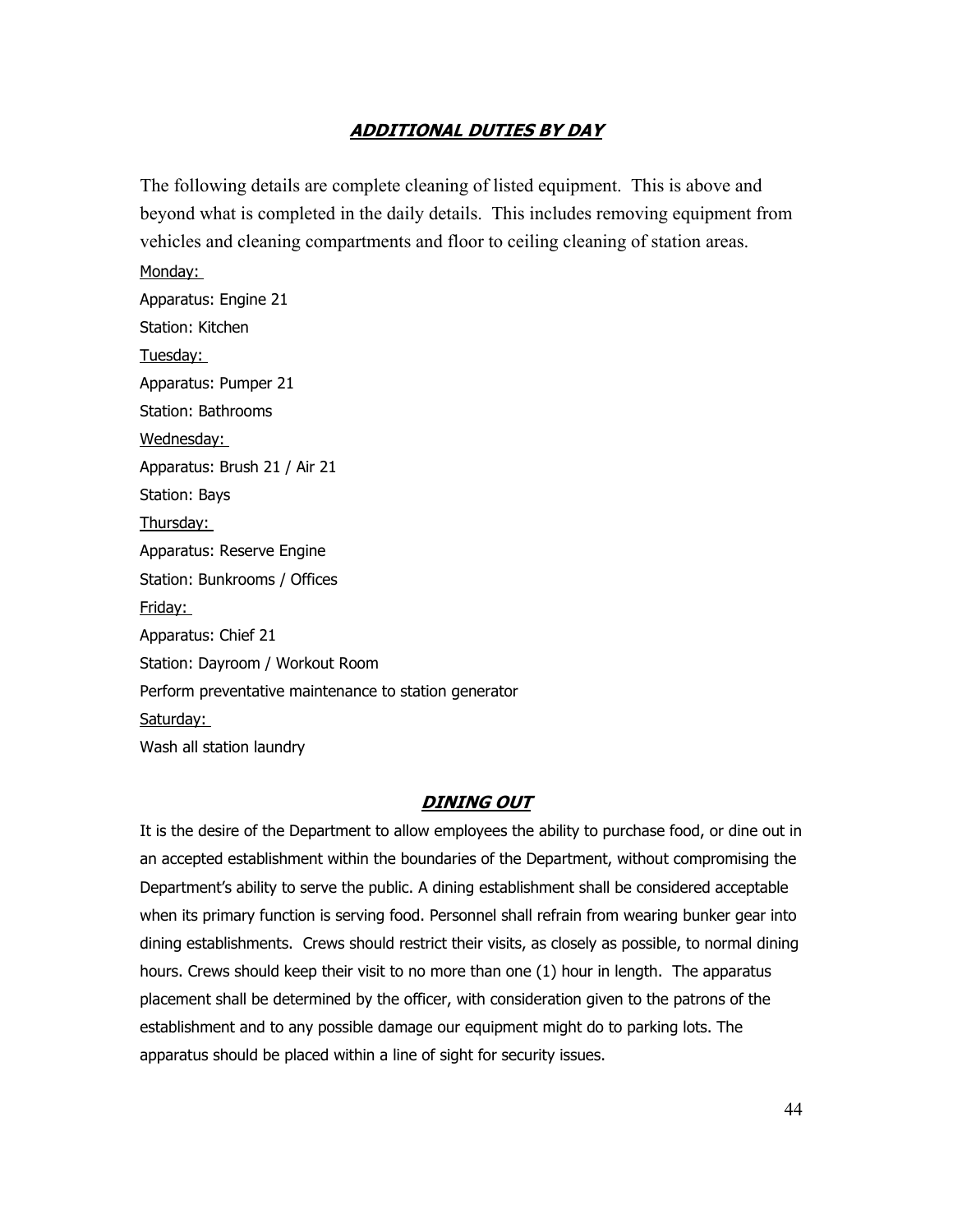# **LEAVE & SHIFT TRADE GUIDELINES**

This policy is intended to provide flexibility for using annual leave, while at the same time providing the minimum amount of personnel to cover each shift. Scheduled annual leave must be taken in the following increments. 0700-1600 - 9hr block

1600-0700 - 15hr block

0700-0700 – 24hr block

- Employees shall be permitted time off to attend fire service related higher education courses or programs provided the employee arranges for a replacement to maintain minimum manning levels, if required, while attending such courses or programs with the Assistant Chief or Chiefs approval.
- Shift trades will be permitted between Lieutenants and Engineers as one group, and between firefighters as the other group.
- All trades must be paid back between each individual within the same calendar month.
- All trades must be completed by the last day of the month before midnight.
- Trades must be approved by the Assistant Chief or higher.
- All trade sheets must include time traded, time being made up and then submitted a minimum of 48 hours in advance. Any swap sheets not filled out completely or correctly will be returned denied and must be resubmitted.
- After trade approval, should an employee covering the swap time not be able to report for duty, that person will be responsible for finding another replacement or be charged the appropriate time off, not the employee with whom they are swapping.
- Department members are not allowed to take annual leave for secondary employment.
- If you are being compensated by a second party for performing a task while on annual leave, you are in violation of the departments leave policy. (Shift trades are allowed for secondary employment).
- If two employees request the same day off for annual leave, the following process will be used for deciding who gets the time off. 1-Maternity, 2-Emergency, 3-Sick, 4-Required Training, 5-Annual, 6-Non-Required Training.
- Seniority will be used for deciding leave conflicts, except for maternity and emergency/sick leave.
- One day leaves will not be granted for major holidays. Thanksgiving, Christmas Eve, Christmas Day, New Years Eve, New Years Day, 4<sup>th</sup> of July.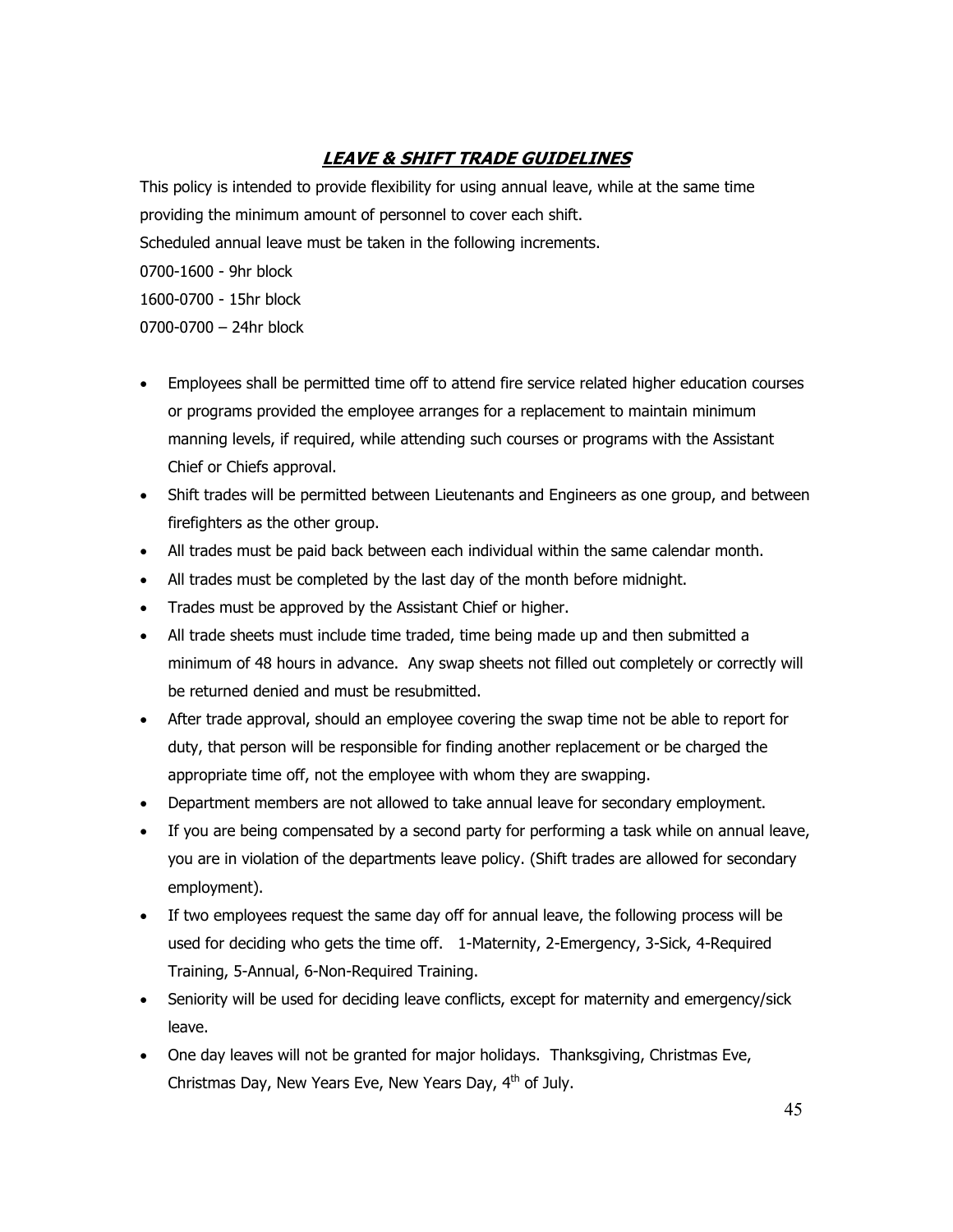# **VACATION TIME EARNED**

Shift personnel will earn vacation time based on the following chart:

 0-5 years 10hrs per month 6-10 years 12hrs per month 11-15 years 14hrs per month 16+ years 16hrs per month

Salary employees will earn vacation time based on the following chart:

 0-6 years 1 day per month 7+ years 1 ½ days per month

No vacation time can be taken until working 12 months of continuous employment. Time earned in the first 12 months will accrue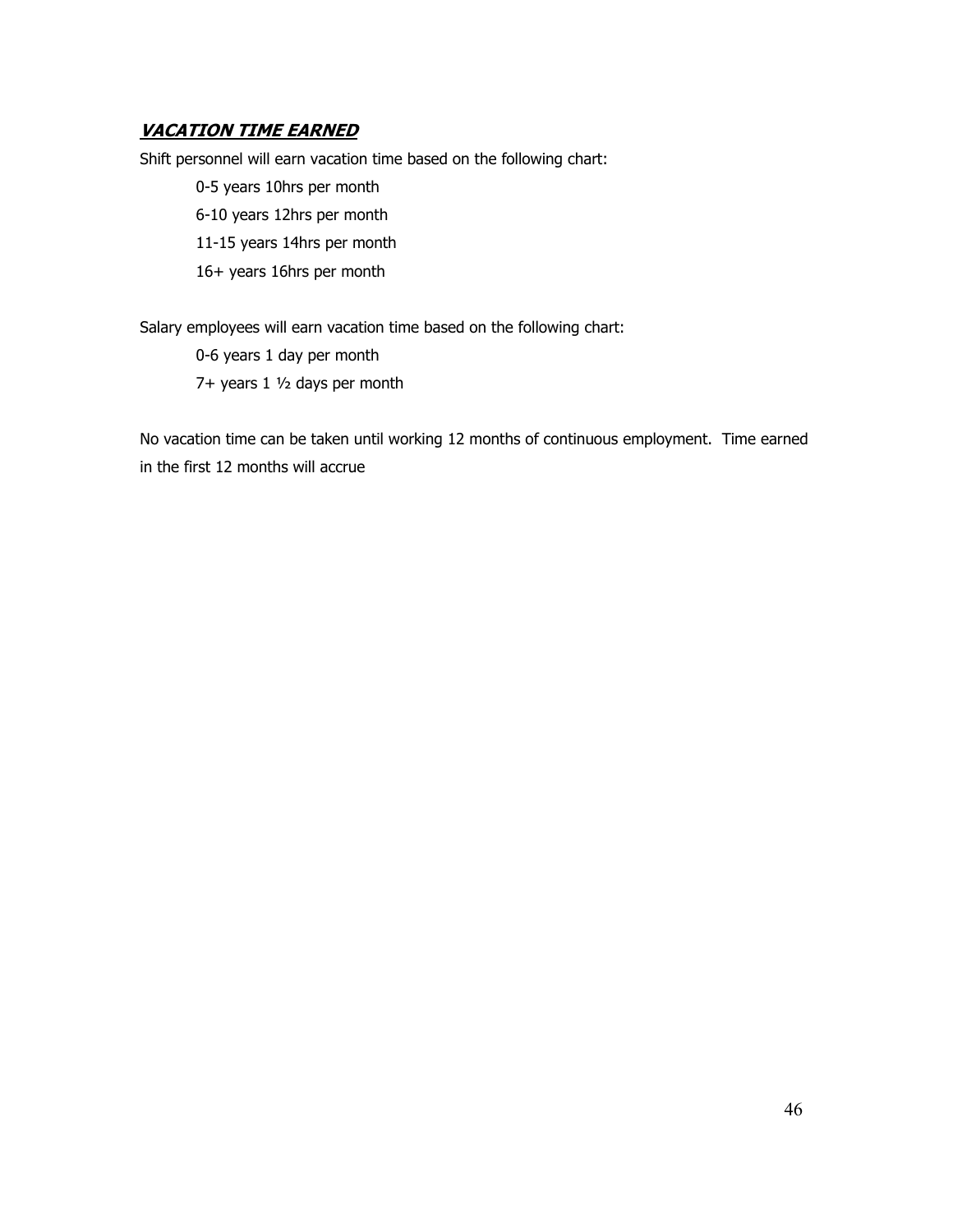# **SICK LEAVE**

Each shift employee is entitled to earn twelve (12) hours per month of sick leave with pay. Each 40 hour employee will earn eight (8) hours per month. Sick leave may be accumulated. Sick leave time will begin with the first complete calendar month of work and earned on the last day of that calendar month. There will be no pro-ration of the time for an incomplete month. Proof of illness or disability may be required by the Fire Chief, Assistant Chief, Battalion Chief or Shift Officer in charge at anytime when requests for sick leave are in connection with vacation, holidays, pending employee disciplinary actions or if an employee does not have at least 200 hours of sick leave. Regardless of the circumstances, shift employees will be required to submit a doctor's excuse upon returning to work if absent due to illness for two (2) consecutive shifts. Forty (40) hour employees will be required to obtain a doctor's excuse before returning to work after an absence due to illness for three (3) consecutive work days. The City will not assume the cost of a proof of illness or disability and/or a doctor's excuse.

# **BREVEMENT LEAVE**

Funeral absence leave with pay shall be authorized for employees to funerals for members of an employee's immediate family. Immediate family is defined as mother, mother-in-law, father, father-in-law, sister, sister-in-law, brother, brother-in-law, spouse, children, stepchildren, present step-parents or other extenuating circumstances, and grandparents. No more than three (3) 8 hour consecutive days will be granted for 40-hour employees. No more than one (1) 24-hour shift will be granted for shift personnel. If more time is needed, sick leave can be used at the discretion and approval of the Chief.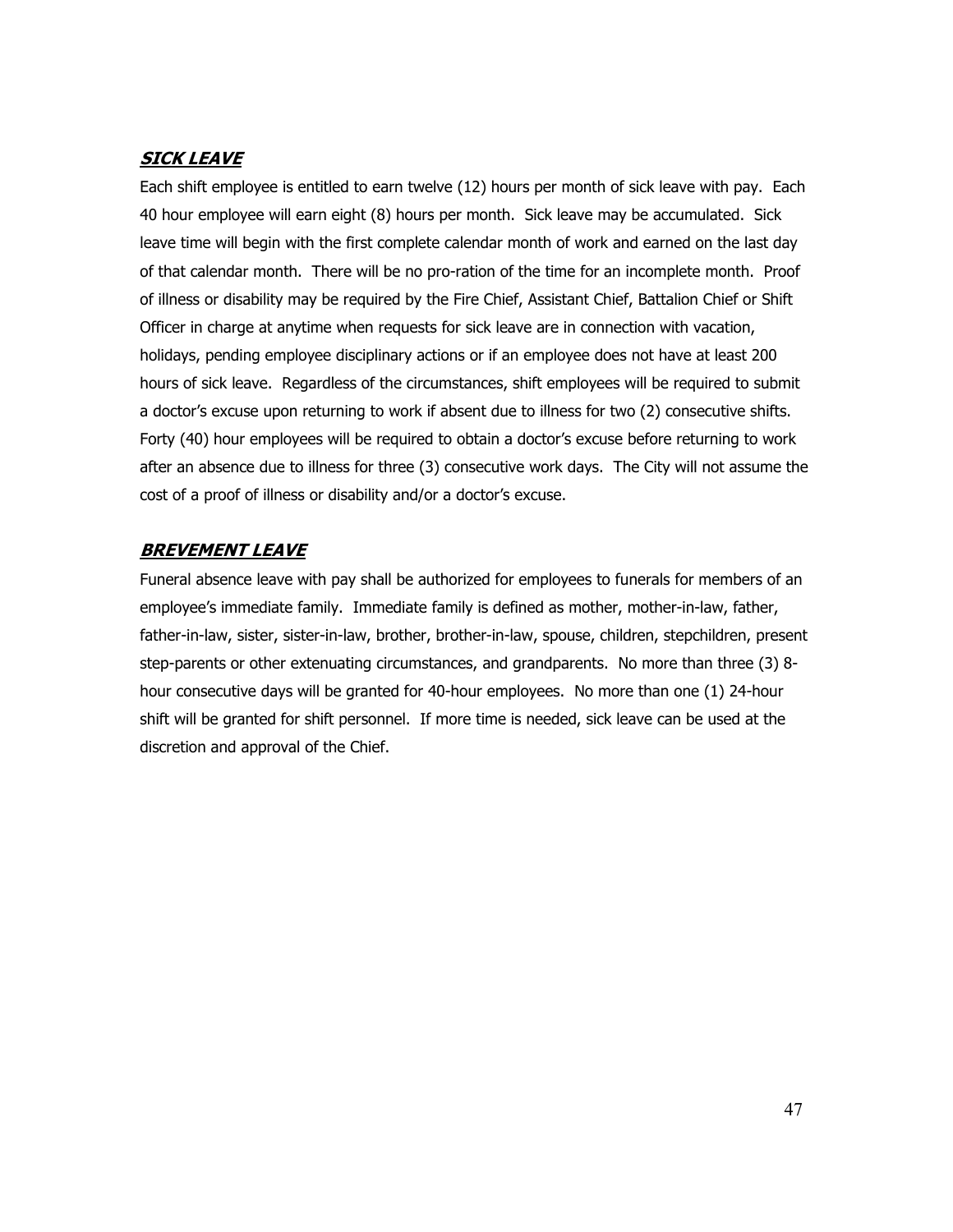# **HOLIDAYS**

The following holidays shall be recognized:

| New Year's Day   | Martin Luther King Jr. Day | Veterans' Day  |
|------------------|----------------------------|----------------|
| Christmas Day    | Christmas Eve              | Independence D |
| Thanksgiving Day | Friday after Thanksgiving  | Birthday       |

Memorial Day Pay Labor Day

For 40-hour employees, if the holiday falls on a Saturday, then it will be observed on the previous Friday. If the holiday falls on a Sunday, then it will be observed on the following Monday.

For 24-hour employees, if you work the shift prior to the holiday you will be compensated for working seven (7) hours of holiday pay (0000hrs to 0700hrs). If you work the shift of the holiday, you will be compensated for working seventeen (17) hours of holiday pay (0700hrs – 2359hrs). Compensation is at time and a half.

Time off for Birthdays will be taken between Monday through Friday. Each employee will receive eight (8) hours off to be taken between 0700 and 1600 hrs.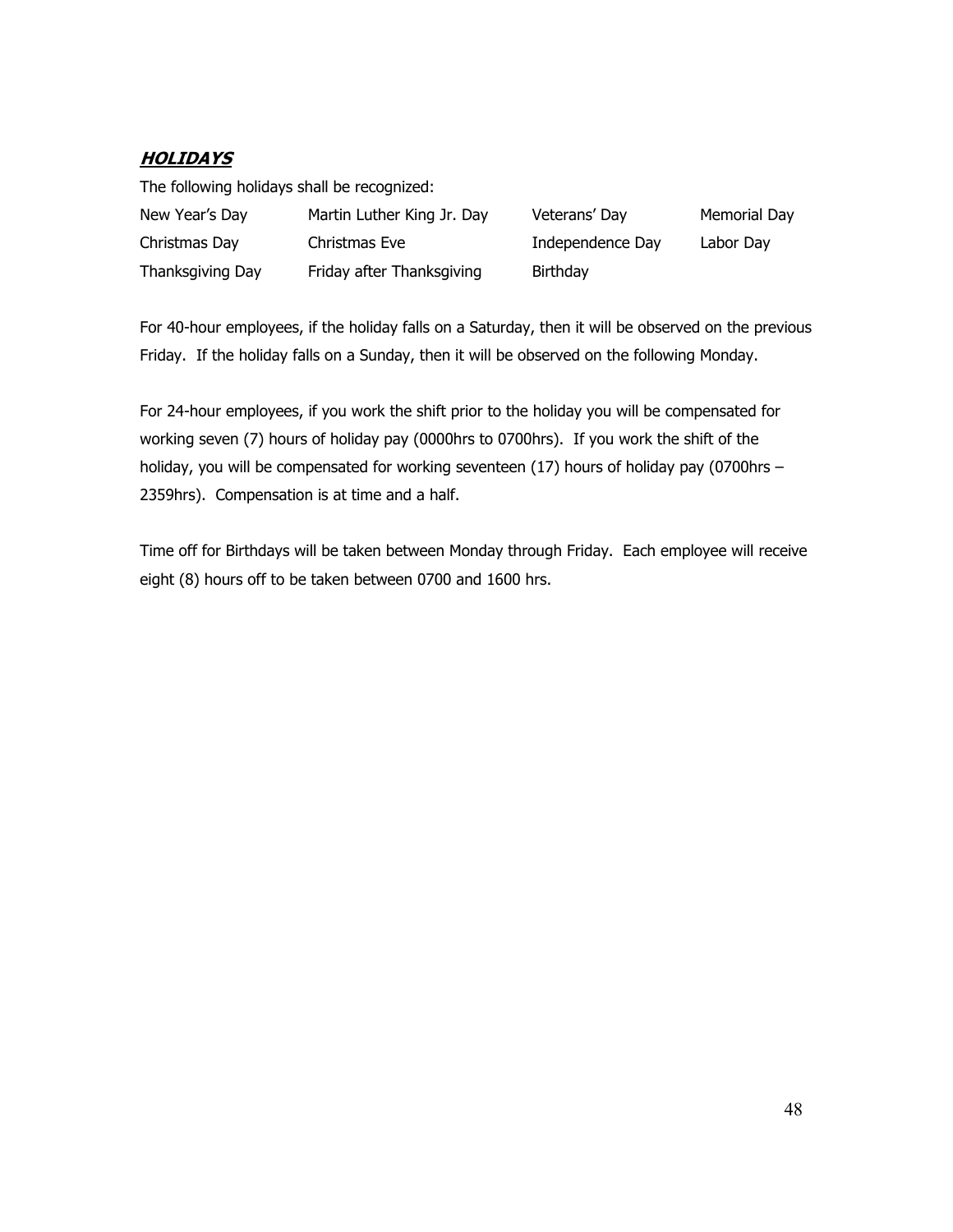# **COMPUTERS / PASSWORDS**

Computers are provided for shift personnel. Use of administrative computers is prohibited without approval of the Chief or Assistant Chief. Computers are for department business only. Personal programs are prohibited, except as noted in City Personnel Regulations. Abuse of computers may result in loss of privileges or disciplinary action. Tutorials should be used to learn programs. The use of the internet to look at obscene or pornographic websites is strictly forbidden and will be punishable.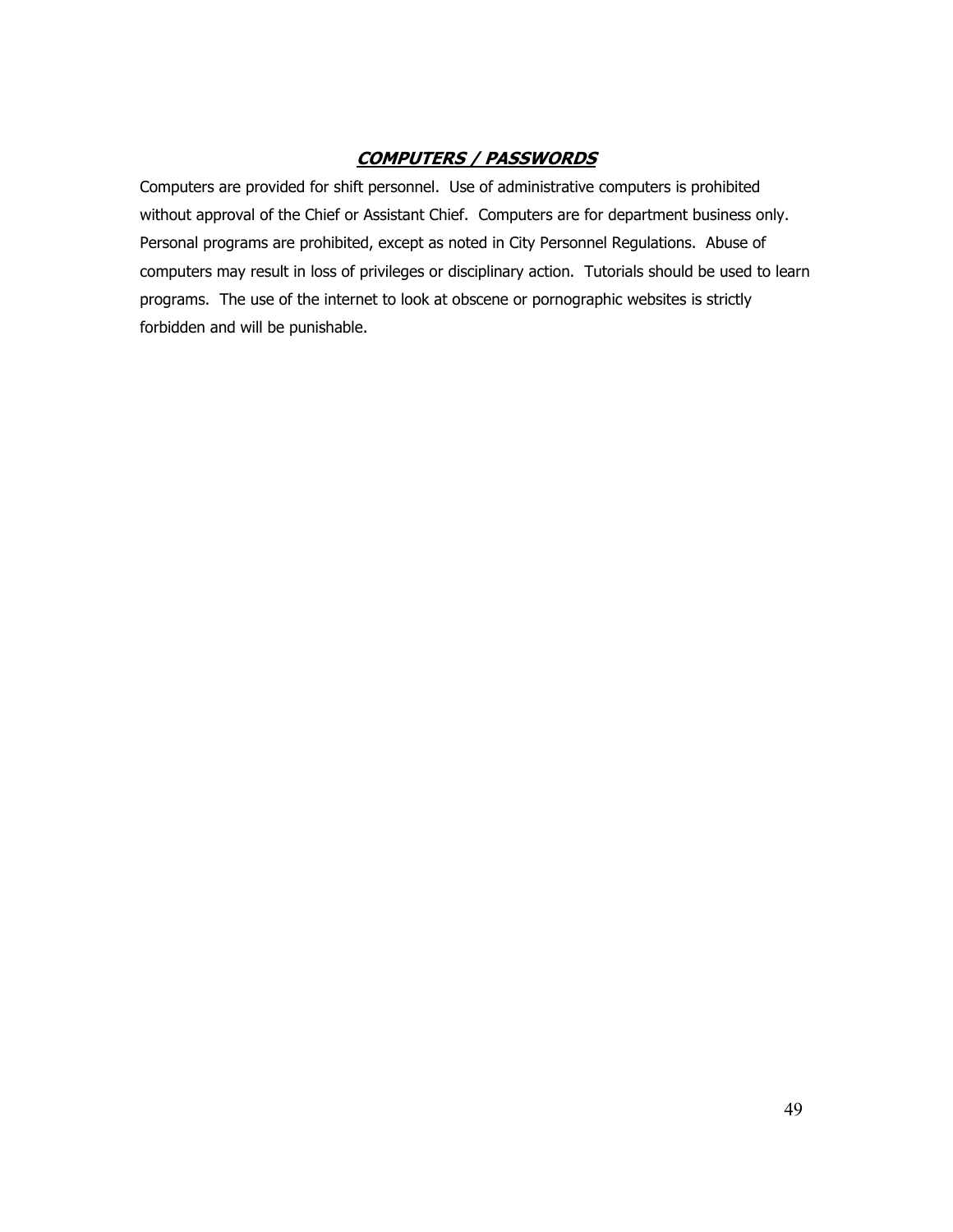### **PROTECTIVE CLOTHING**

Employees shall wear all protective clothing when working within the hazard zone. The employee should don the protective equipment prior to getting on the apparatus, with the exception of the apparatus operator, who may choose whether or not to drive in their bunker pants and boots. The apparatus operator should don protective equipment upon arrival at the scene. Employees who respond in the rescue trucks will don protective equipment upon arrival at the scene. Employees shall be trained in the use, care, inspection, maintenance and limitations of the protective clothing assigned to them or available for their use.

### **MAINTENANCE OF EQUIPMENT**

The personnel are responsible for maintaining their protective equipment. The employee will keep their protective equipment at their assigned station unless a Chief Officer gives prior approval. Personnel shall keep their protective equipment clean, neat and stored in the proper condition. All protective clothing shall be used and maintained in accordance with the manufacture's instructions and recommendations. All structural gear will be cleaned immediately after any structure fire or call where it was contaminated. Any damaged protective equipment should be reported to a Chief Officer. The Chief Officer will determine if the item is suitable for repair or needs to be replaced.

### **FUELING APPARATUS**

Department vehicles shall be fueled on a regular basis. No Department vehicle shall be left below three-quarters (3/4) tank of fuel. Each apparatus is assigned a fuel key. Vehicles should only be fueled on their assigned keys.

### **MISCELLANEOUS FUEL**

There is a key assigned for obtaining miscellaneous fuel. This key will be used to fill gas cans for trucks, premixed fuel cans and generators. Personnel should enter 0 for the mileage.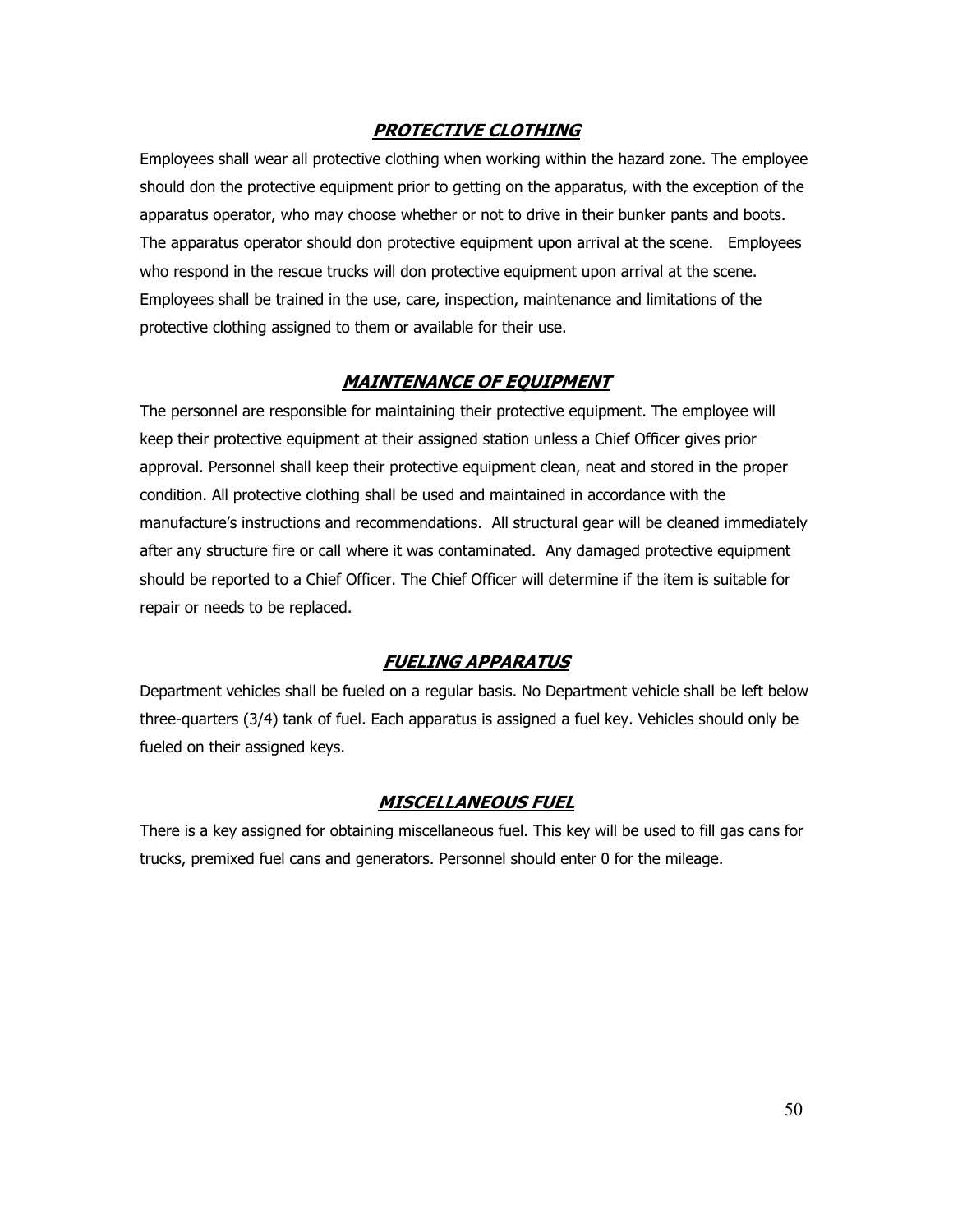# **TRAINING OFFICER RESPONSIBILITIES**

Per NFPA, responsibilities of the Training Officer include:

- (a) A training schedule approved by the Chief is distributed to officers designating specific subjects to be used in training personnel.
- (b) Prepare schedules and forward to companies to report for class and practical training.
- (c) Report on duties performed by the training office personnel.
- (d) Maintain permanent files of individual training records.
- (e) Complete an annual or semi-annual evaluation of training performance of officers.
- (f) Submit detailed reports and evaluations of probationary personnel.
- (g) Maintain an inventory of training office apparatus and equipment.
- (h) Submit a monthly summary of training activity to the Chief.
- (i) Submit an annual report of training activities to the Chief detailing accomplishments of the past year and projected programs and needs of the division.

# **The Training Officer coordinates EMS continuing education for personnel to maintain certifications and stay abreast of State certification requirements.**

Officers are responsible for maintaining shift-training records as follows:

- (a) Log book entries and reports of shift training and schools or programs attended.
- (b) Submit monthly shift training reports to the Training Officer. This report may be omitted if reported on a daily record.
- (c) Submit individual training records for attendance at training, schools or programs to the Training Officer.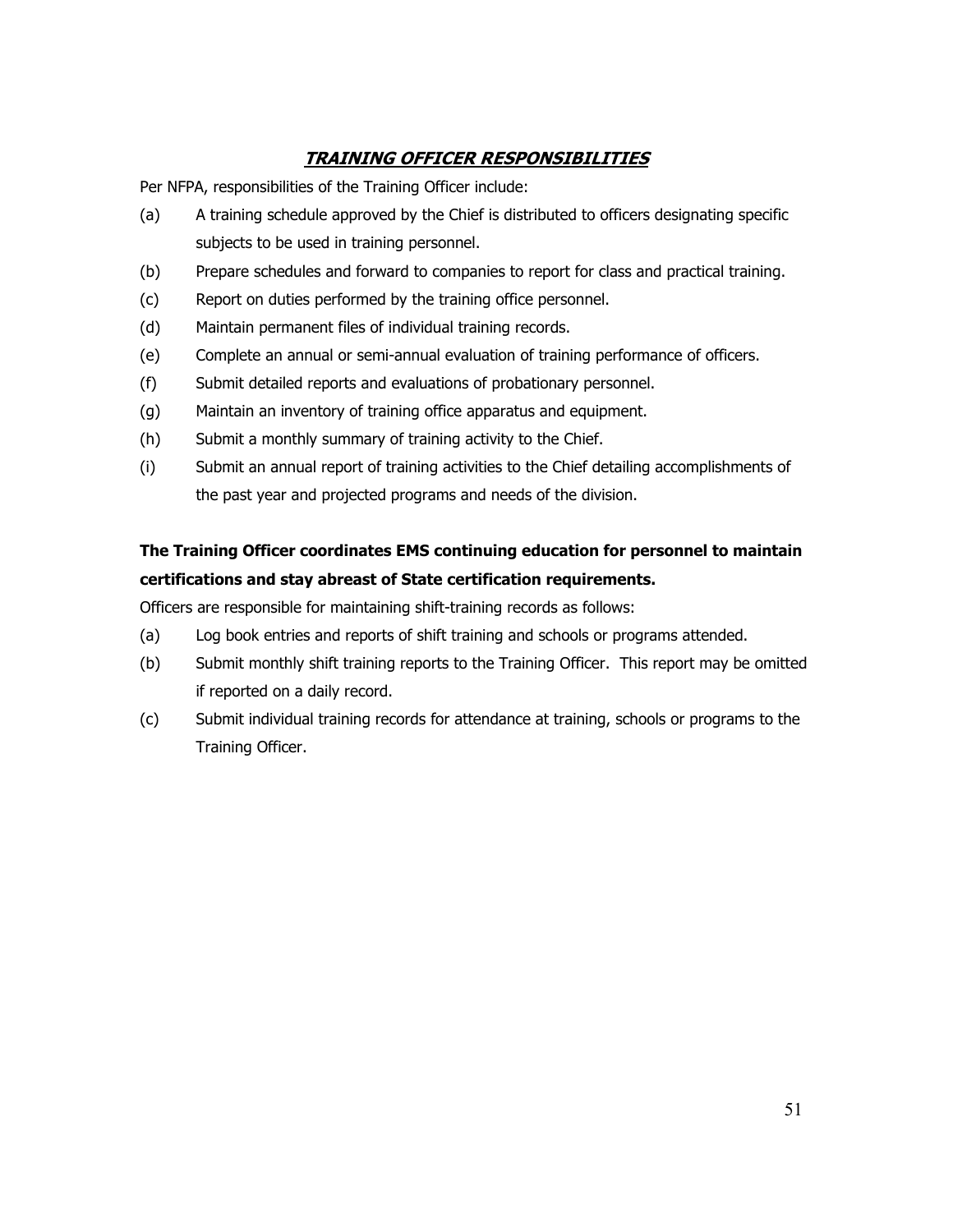## **DRIVER TRAINING**

To be approved by the Chief to drive apparatus, except for training and routine duties when accompanied by an approved driver, personnel should be certified in Emergency Vehicle Operators Course and demonstrate a working knowledge of the vehicle. Personnel should also have completed the department multi-media driver operator course. Officers are responsible for driver training of personnel. Before operating equipment, trainees demonstrate basic knowledge in routine inspection and maintenance, gauges and switches, emergency procedures, engine shutdown and alternative pump engagement. Before a final check ride is given, trainees must have obtained a minimum of ten properly documented hours of driver training on duty, and demonstrate working knowledge of the following:

- (a) Gages and switches.
- (b) Pumps and pump operation
- (c) Water supply
- (d) Written and field calculations for friction loss
- (e) Sprinkler systems
- (f) Emergency operations
- (g) Area familiarization
- (h) Preventative maintenance
- (i) Agent discharge and fill systems
- (k) Spotting apparatus
- (l) Communications

Upon request of an officer, the Training Officer or other senior officer may administer written and practical exams for each apparatus. Trainees are only permitted to operate apparatus when all exams have been successfully completed per department SOG's and NFPA Standards. Resources for study include IFSTA manuals, SOG's, manufacturer specifications, operator handbooks, and knowledge of officers, engineers and other firefighters.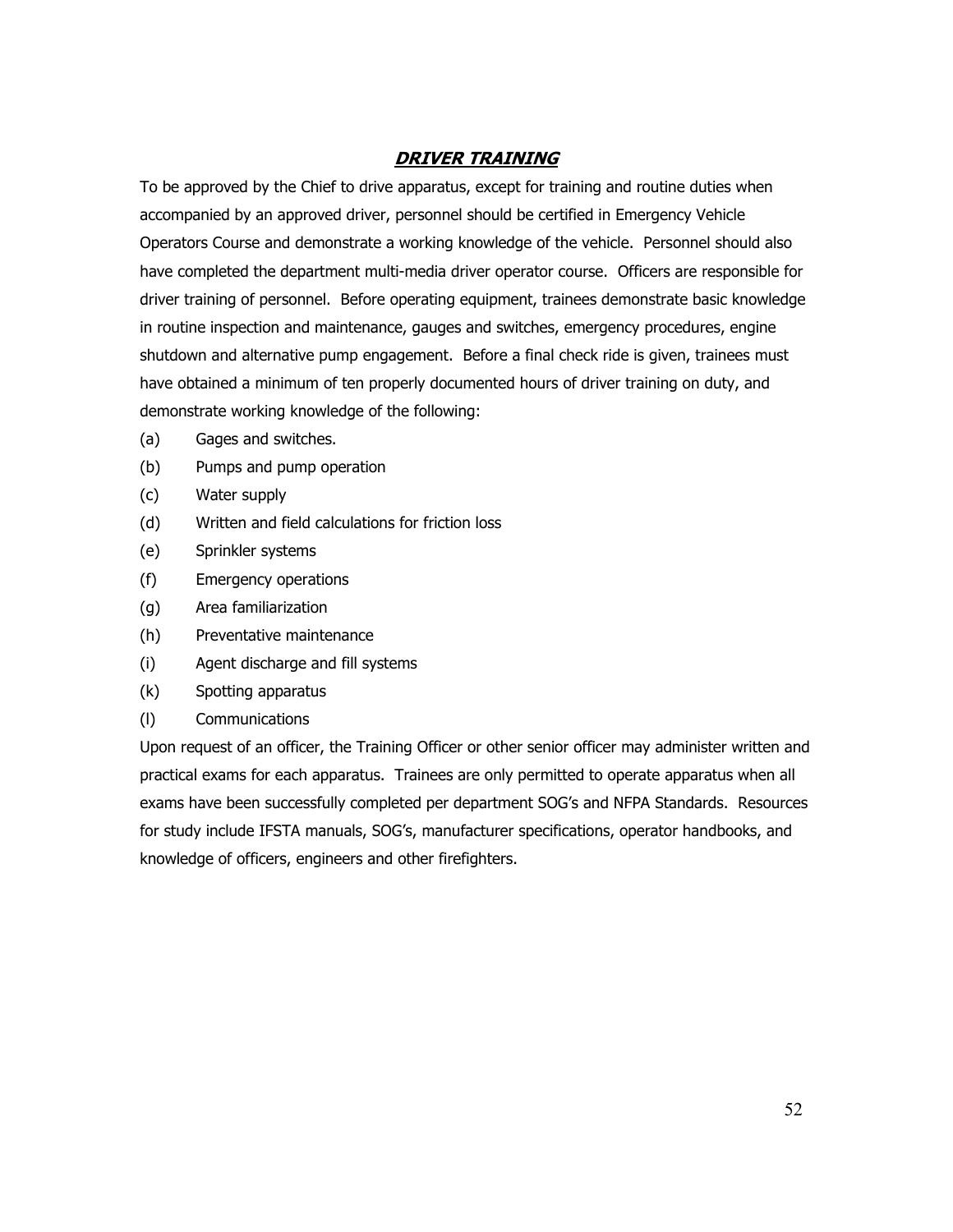# **BASIC FIREFIGHTER TRAINING**

Basic firefighter training is conducted per IFSTA, State of Florida, and department SOG's and NFPA Standard recommendations or requirements. All training materials such as books, study guides etc that are purchased by the department are the property of the department and must be turned back into the department upon completion of the class. If a firefighter wants to keep a book or study guide they must purchase their own or reimburse the department.

# **FORMAL TRAINING REQUESTS**

The chain of command is followed when requesting formal training. Requests must be in writing. No action will be taken without approval of the Chief.

# **CERTIFICATION OF TRAINING**

Personnel receiving certified training are responsible for submitting copies of certificates or certification cards for authorized or required training to the Training Officer.

### **TRAINING SCHEDULES**

Monthly training subjects will be posted at the beginning of each month. Personnel are responsible for acquiring required hours monthly.

Field and class training will be recorded in the logbook and monthly training reports.

Officers are responsible for scheduling field training. Personnel are responsible for studying pertinent resources in preparation for monthly subjects.

When training hours are not acquired, shift officers will submit written reports explaining the deficiency to the Training Officer. The Training Officer forwards such reports to the Chief for action.

# **EDUCATIONAL INCENTIVE**

Each employee will be entitled to receive reimbursement for fire related courses. This will be paid on a purchase order system. Employees will not receive reimbursement unless they are taking courses which will be approved by the Chief and no course will be approved unless it is in line with a Fire Science Degree or a State Certified Course. Any books purchased with this money will become the property of the City. Anyone wishing to take courses for which books have already been purchased will use City books. Employees can purchase their own books if they wish to highlight and keep them. The City will not pay overtime for employees to go to school. The City will retain the right to determine manning as it affects school leave. The City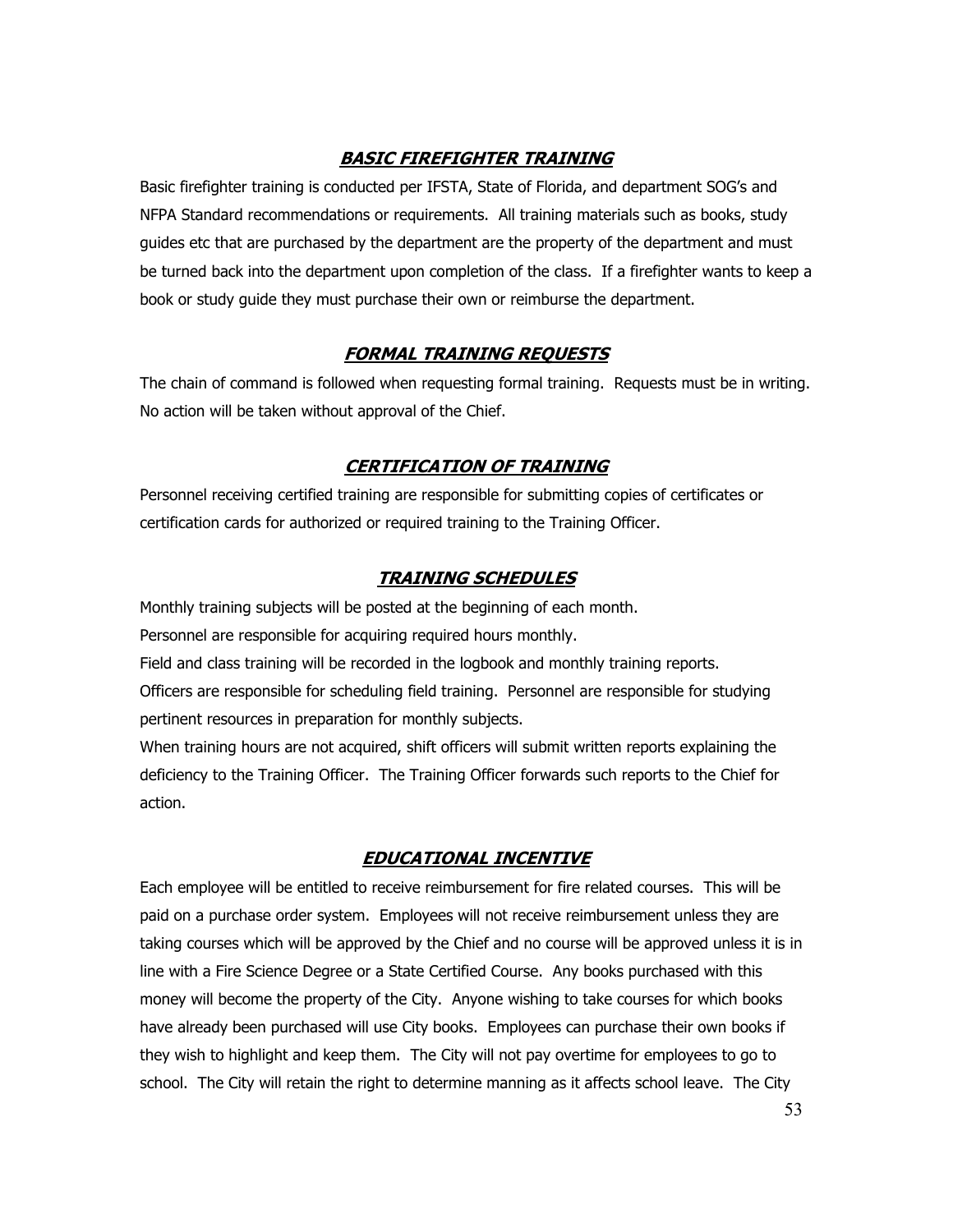will not unfairly withhold school leave from any employee. The protection and interest of the citizens of Niceville will remain paramount in the decision whether or not to allow school leave as it affects manning. Procedures for receiving education funds:

Must have course approved by the Chief

Must have purchase order issued at time of course enrolment.

Upon completion of the course with a grade of "C" or better, the employee will be reimbursed for the tuition cost of the course. A copy of Proof of Completion with grade for the City's records must be presented before payment can be made to any employee. Must present books purchased with receipt to provide the cost to the City of Niceville. Employee must check with the City before purchase of books to ensure the book required has not previously been purchased and is in the City Library.

An employee accepting or requesting reimbursement for a class or course costing more than \$1,000 will sign a separate contract for reimbursement with the following stipulations:

Upon completion of the class or course, reimbursed by the City of Niceville, the employee who received the reimbursement will be obligated to work for the City for a period of two (2) years. The two (2) year period will start with the last completed day of the class or course. If the employee fails to complete the two (2) year period, then the employee will be obligated to refund to the City the cost of the class or course including lodging, per diem, books and any associated cost which the City has incurred.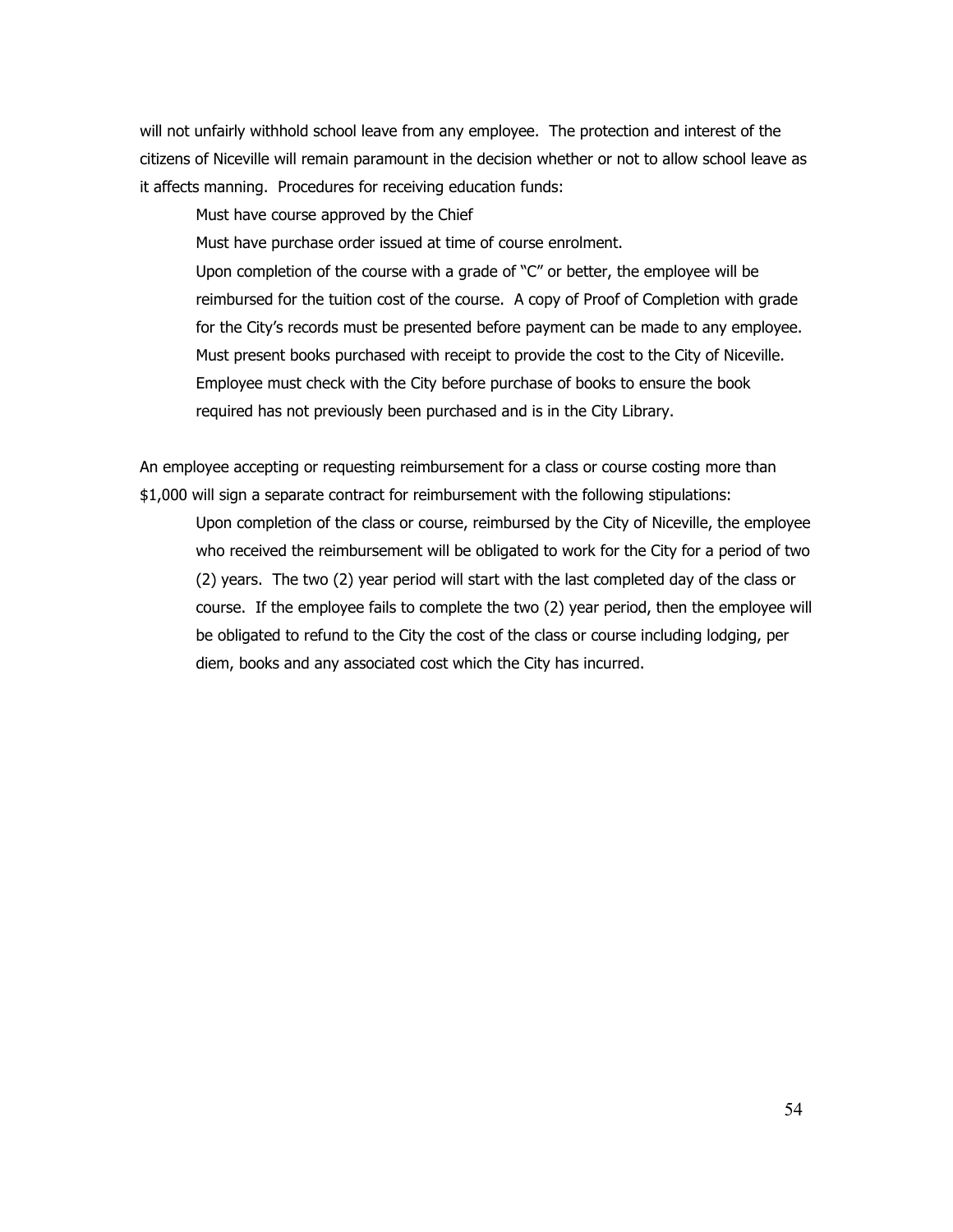# **NON-COMPENSABLE TRAINING COURSES & PROGRAMS**

Time spent training in the following situations is not compensable, even if the department pays for all or part of training costs:

- (a) Voluntary attendance at non-required training
- (b) Attendance outside regular work hours at specialized courses required by law for certification
- (c) Attendance outside work hours of training required by law of a higher level of government.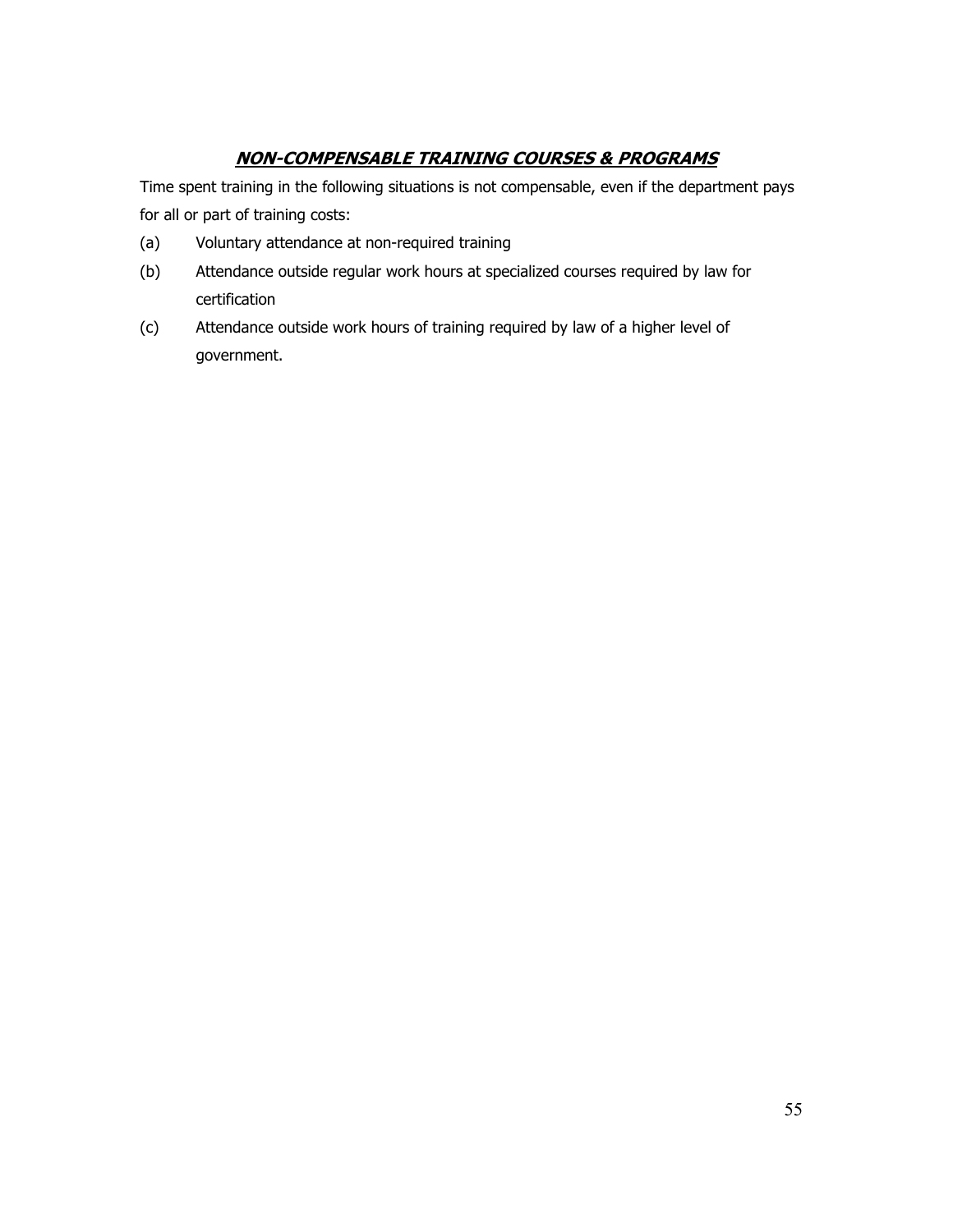#### **HOSE TESTING**

Per NFPA Standards, fire hose is tested annually to assure a reasonable level of safety and dependability. New fire hose is tested and marked before being placed in service. Lay out hose to be tested in lines not to exceed 300 feet. The number of lines to be simultaneously tested is limited to the number of available discharge ports. Remove kinks and record identifying numbers for each section of hose.

Connect pumper or hose tester to water supply. Connect lines to be tested to discharge ports. Attach a shut-off type nozzle to the discharge end of each line. Mark hose at the edge of each coupling shank with a soft pencil to determine if slippage occurs during testing. Fill hoses with water while nozzles are open and elevated. Exhaust all air from lines by flowing water. Nozzles may be held by personnel or otherwise elevated during this part of the process. When air is expelled, leave nozzles open and gradually raise pressure at the nozzle to 50 psi for solid streams or 100 psi for fog streams. Defective lining is most likely to pull loose when flowing water under pressure, but pressure alone may not expose defective linings.

Reduce pump pressure, slowly close nozzles and place them on an elevated block or on the ground. Check couplings for leakage and tighten as needed. Gradually raise pump pressure to 250 psi, hold five minutes, and then surge to 300 psi. After surge test, slowly reduce pressure, close the discharge port, disengage pump and open nozzles. The purpose of testing noncollapsible intake hose is to determine if it leaks, will perform under normal operating pressure, will maintain a vacuum and to check for loose inner linings.

Vacuum tests for intake hose are performed in the same manner as Pumper dry vacuum tests:

- (a) Visually inspect interior of intake hose by placing a light in the barrel of the pump intake with the light directed to the outside.
- (b) Connect the non-collapsible intake hose and hold it horizontally to the pump intake.
- (c) Place a piece of safety glass over the male end.
- (d) After the pump and hose have been subjected to the vacuum test, observe the inner lining of the intake hose.

Computer records will be kept for each section of in-service hose including date of purchase, manufacturer, date and results of tests, remarks on tests, repairs, unusual features, causes of failure and other pertinent data.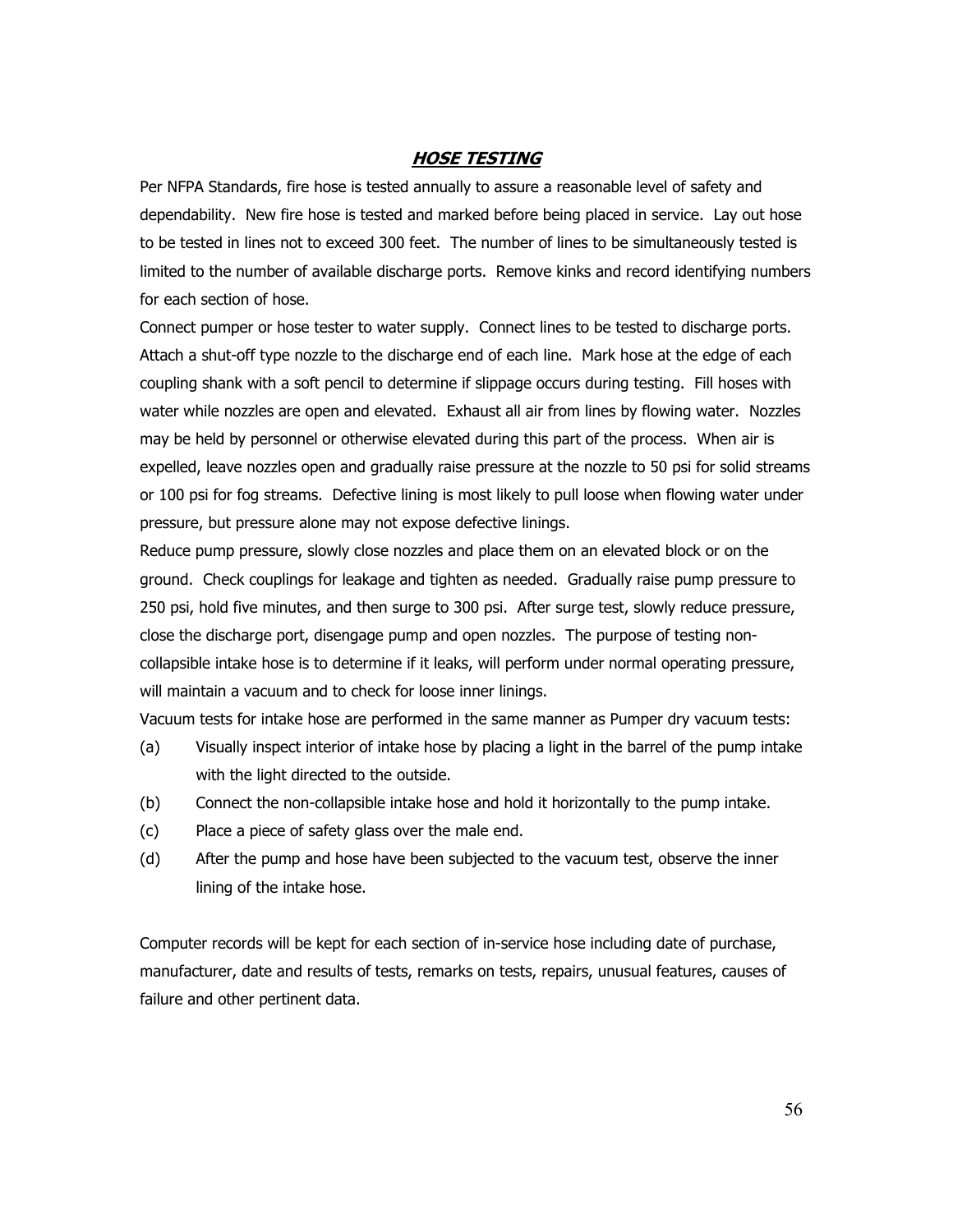### **PUMPER SERVICE TESTS**

Per NFPA Standards, Pumper service tests are performed annually and conducted under the same criteria as acceptance tests, except the time is reduced to 100-percent for 20-minutes, 70 percent for 10-minutes and 50-percent for 10-minutes. Engine oil will be checked before testing, engine temperatures monitored during tests and oil levels checked after testing. In addition to hose and nozzles, other required equipment includes a pitot tube with chamber and pressure gauge, a stopwatch and fire stream tables. Discharge valves may be adjusted to reduce nozzle pressure and increase pump discharge pressure. When nozzle and pump pressures are properly set for GPM to be flowed, the test can be officially started. Readings should be taken with pitot and pump pressure gauges frequently enough to obtain accurate averages. When pressures vary, reading shall be taken more frequently than when the pressure is steady. Hose lays and tip size used for each Pumper are recorded and used for each subsequent annual service test.

### **PUMPER DRY VACUUM TESTS**

Per NFPA Standards, pumpers will have a dry vacuum test conducted annually. Close the booster tank and completely drain the pump. Close discharge valves and auxiliary drains and remove discharge caps. Operate the primer and develop a twenty-two inch vacuum. Disengage primer and let system stand for ten minutes. Pumper passes if vacuum drops only ten inches or less during the ten minute period. If the pump cannot maintain a vacuum within these parameters, the maintenance officer will be advised and a work order completed and forwarded to the Assistant Chief.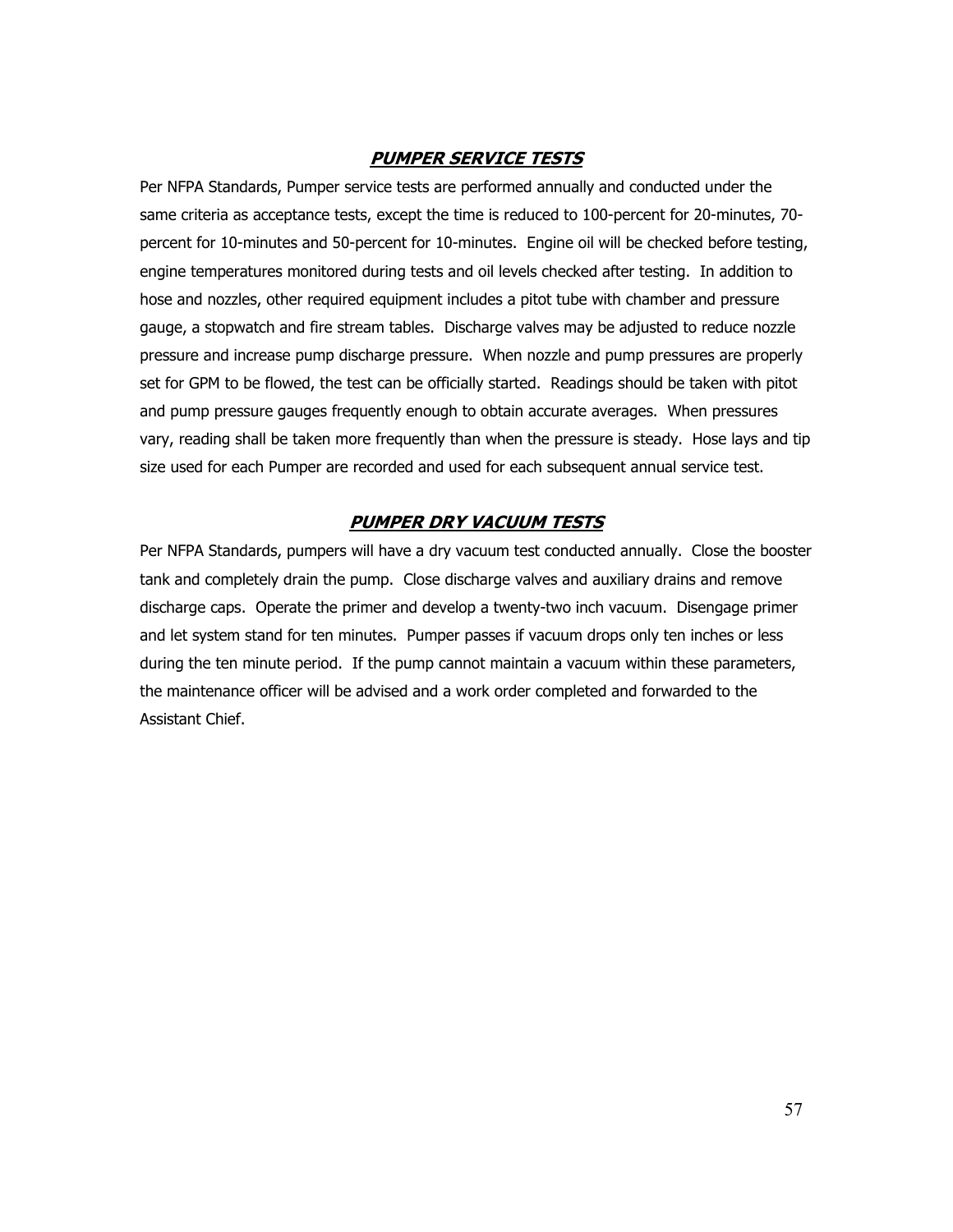## **RECORDS AND REPORTS**

The Department must maintain records and reports. These reports are legal documents and must be maintained accurately. Anytime an employee is in doubt of whether a report is required for an incident then a report shall be generated. All reports shall be completed before leaving the tour of duty. This is very important for follow up investigations, state information, and public requests for reports. The report shall be checked for completion, accuracy by the Assistant Chief. In the event of computer failure or difficulties the system administrator shall be contacted. An operation report is required for every call. The employee in charge of the incident shall complete the operation report and turn it into the Assistant Chief. All sections of the report shall be completed.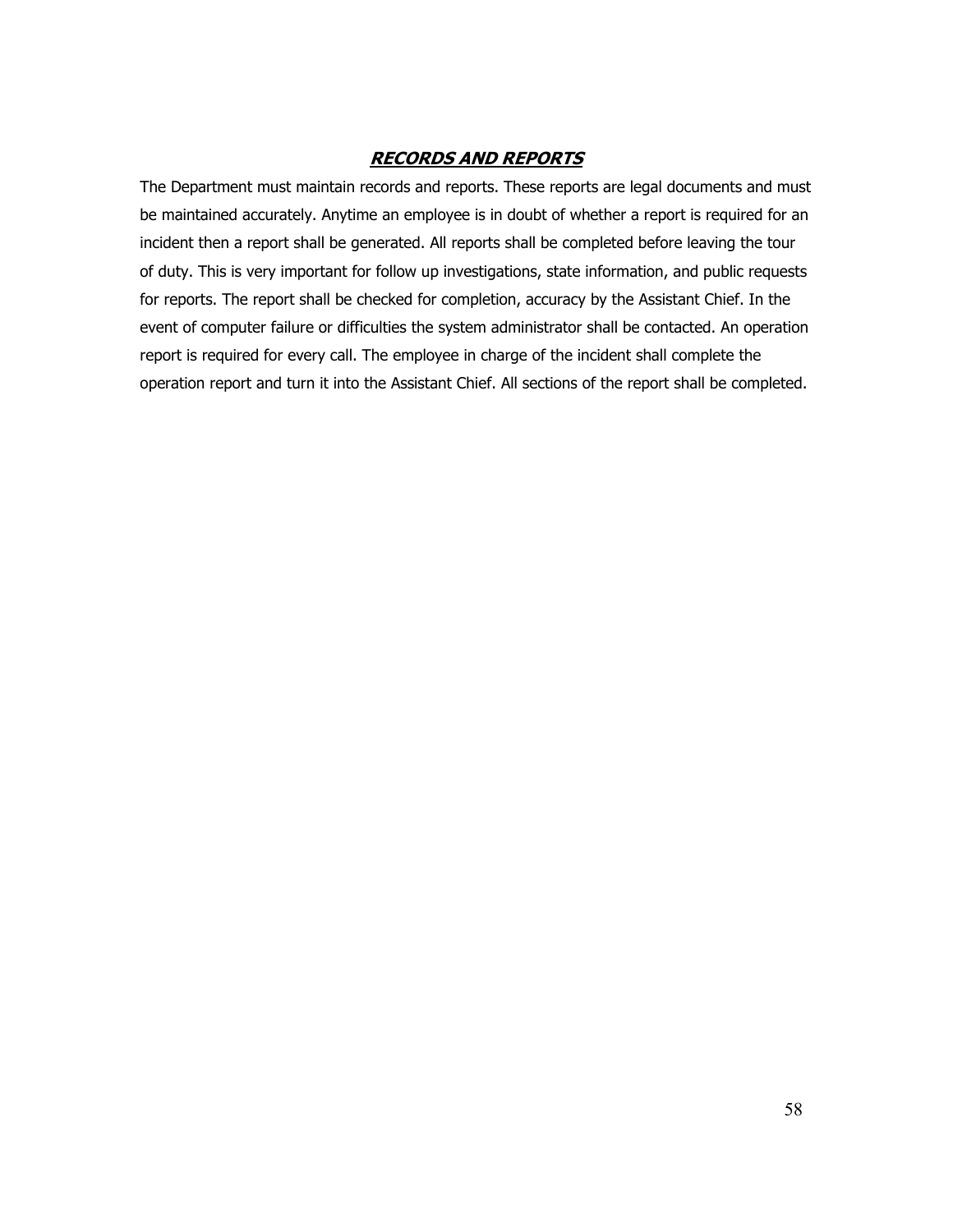## **PROTECTIVE CLOTHING**

The Department shall provide each employee with the appropriate protective clothing and equipment to provide protection from the hazards of the work environment. The protective clothing shall not be modified or altered for personal protection and integrity of the design.

#### **BUNKER GEAR**

Protective clothing and equipment shall be utilized whenever the employee is exposed or potentially exposed to the hazards for which it is provided, or upon an officer's direction. The employee shall be trained in the care, use, inspection, maintenance, and limitations of the protective clothing and equipment available for their use. The employee is responsible for cleaning and care of the protective clothing. All protective clothing and equipment shall be stored at the fire stations, with the exception of the Battalion Chiefs and Chief Officers.

### **SCBA AND PASS DEVICES**

Self contained breathing apparatus shall be utilized at all times, when the employee is in, on or near a contaminated atmosphere or one that may become contaminated. If eyeglasses are to be worn, the employee shall use frames that do not pass through the seal of the face piece. Personal Alert Safety System devices shall be utilized at all times when the employee is within a structure or other hazardous area. The incident commander has the authority to require PASS device use under special circumstances.

### **HELMETS**

Helmets shall not be altered in any manner from the factory. Personnel wishing to add other markings or items on the helmet must obtain approval from a Chief Officer. The rear of the helmet will support the individual's last name. The white and yellow helmets will use black lettering. The black helmets will use white lettering.

### **HIGH VISIBILITY REFLECTIVE VESTS**

High visibility reflective vests are provided on all apparatus and are to be used in all traffic situations that Bunker gear is not necessary; however it is recommended they be worn over gear to add visibility in a no-hazard zone.

The vests also provide department identification for personnel driving and operating around apparatus on emergency scenes. Examples may be tanker drivers leaving the vehicle to fill, and driver operators on a fire scene out of the hazard zone.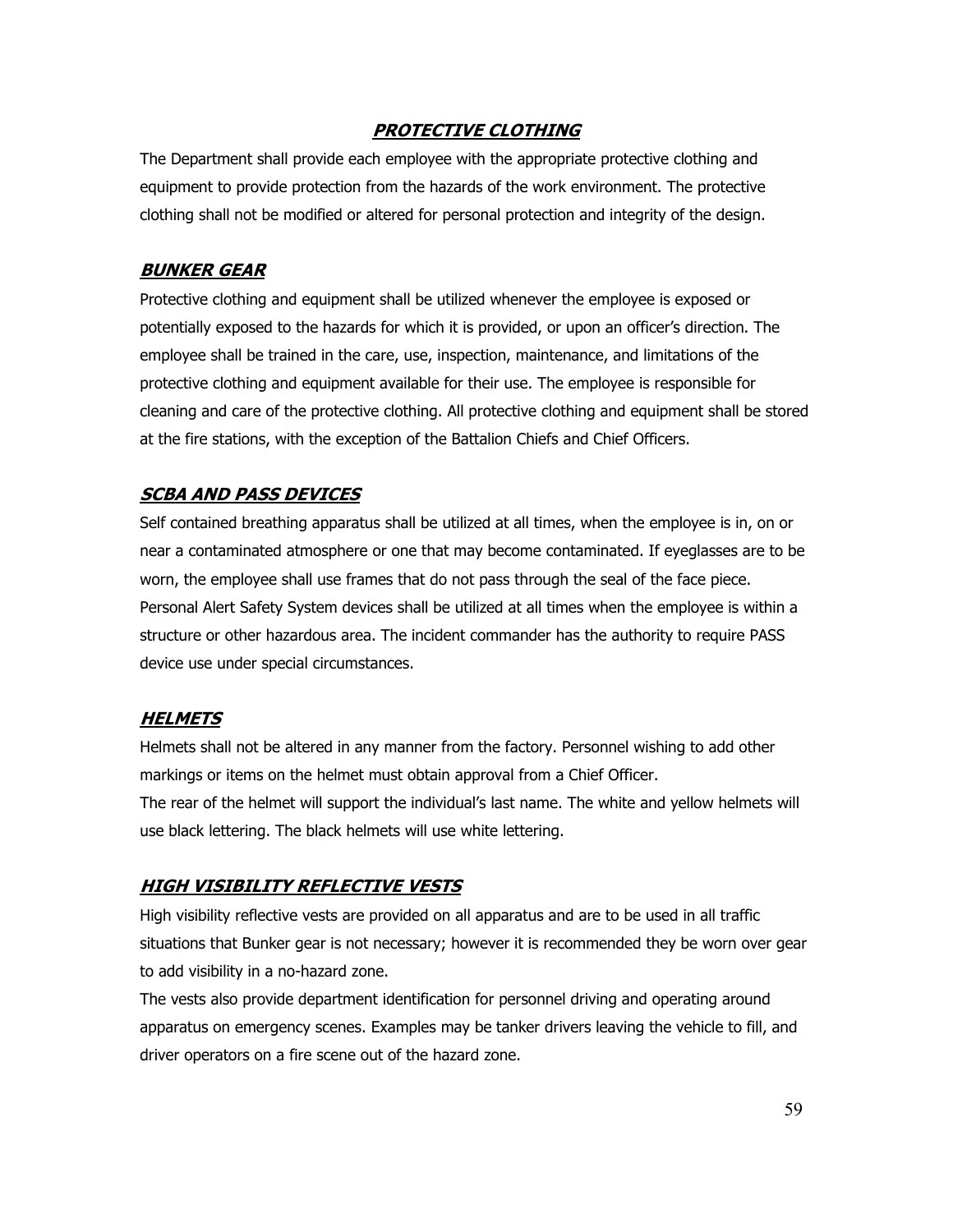# **RESPONSE – MINIMUM MANNING**

At least two personnel are required for emergency response. If a second call is received request mutual aid and chief tones to cover the second emergency. Minimum manning requirements at an incident scene are governed by concerns for safety of personnel and victims, and hazards associated with the incident. Response manning and incident management manning needs should not be confused.

# **RESPONSE – EQUIPMENT & MANPOWER**

Use the following guidelines to determine initial response resources depending on type and location of call:

For all calls within the city limits, standby personnel will respond in city trucks directly to the scene and park far enough away to allow incoming fire apparatus to maneuver park and operate effectively. For all calls outside the city limits to include Auto Aid departments and calls out on Hwy 85 or 285, standby personnel will respond directly to the station and take second engine or apparatus specifically requested by chief officer or standby officer.

# **NO PERSONNEL WILL RESPOND OUTSIDE OUR DISTRICT IF THEY DO NOT HAVE AT LEAST FLORIDA 160HR FIREFIGHTER I CERTIFICATION.**

- **(a) General Fire Calls, including fire alarms, MVA's & medicals** 
	- $(1<sup>st</sup> due)$  Appropriate Engine & standby crews
	- $(2<sup>nd</sup> due)$  An engine with volunteers or standby crews

#### **(b) Major Fire Calls**

- $(1<sup>st</sup> due)$  Appropriate Engine with duty shift
- $(2<sup>nd</sup> due)$  An engine with standby crew and volunteers.

(Auto-Aid) Valparaiso, East Niceville, North Bay and Eglin depending on location

 **(c) Automatic Aid (given) and Mutual Aid (given)** 

Appropriate Engine(s) with duty shift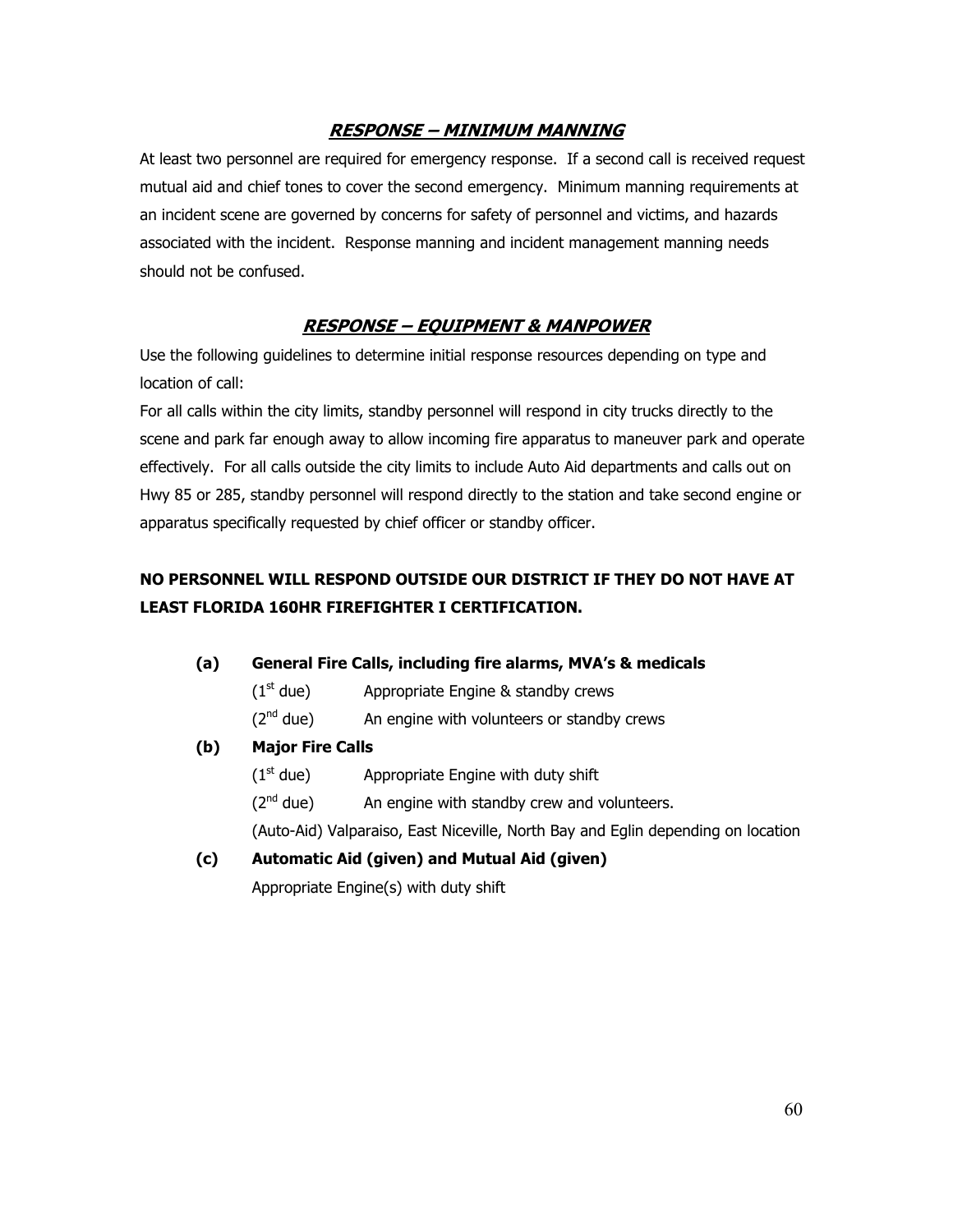## **INCIDENT MANAGEMENT SYSTEM**

All personnel shall utilize the Incident Management System (IMS), also known as Incident Command System (ICS), to effectively and efficiently control and mitigate emergencies. The incident management system shall be implemented on every incident. The first unit on the scene shall implement the system and assume command. The incident commander is responsible for the scene until relieved, even if senior officers are on the scene but have not assumed command. A radio report naming the incident and the location of command post shall be made as soon as possible after arrival at the incident. If conditions warrant the first arriving unit to pass command the next arriving unit will assume command. If the first unit passes command they must still maintain control of the scene until command can be set up. The incident commander shall establish the command post in an accessible location. The incident commander may opt for the following command postures: Establish a command post and assume command responsibilities. Pass command to a later arriving unit and engage in scene operations. Perform command operations while participating in scene operations, only if direct participation will provide for a favorable outcome of the incident.

### **SIZE UP**

A size up shall be performed by the first arriving unit and shall be transmitted via the radio to all responding units. The size up shall consist of the following basic components: Type and size of the occupancy or incident. A brief statement of conditions found. Radio identification of the unit and the fact that command is being taken or passed to a later arriving unit. Mode of operations being taken. When necessary, any special instructions to incoming units.

### **STATUS REPORTS**

A situation report to dispatch shall be made as soon as it is practical after arrival and the scene is sized up. There should be a situation update every twenty (20) minutes into the scene. There should be an update on the following benchmarks: Completion of primary search. Completion of secondary search. Fire under control. Fire out. Extrication complete. Other pertinent information such estimated time out, etc.

### **DESIGANTION OF SECTORS**

The incident commander shall designate sector officers as required. Responding apparatus or officers must realize that the incident commander must establish an organization and plan at a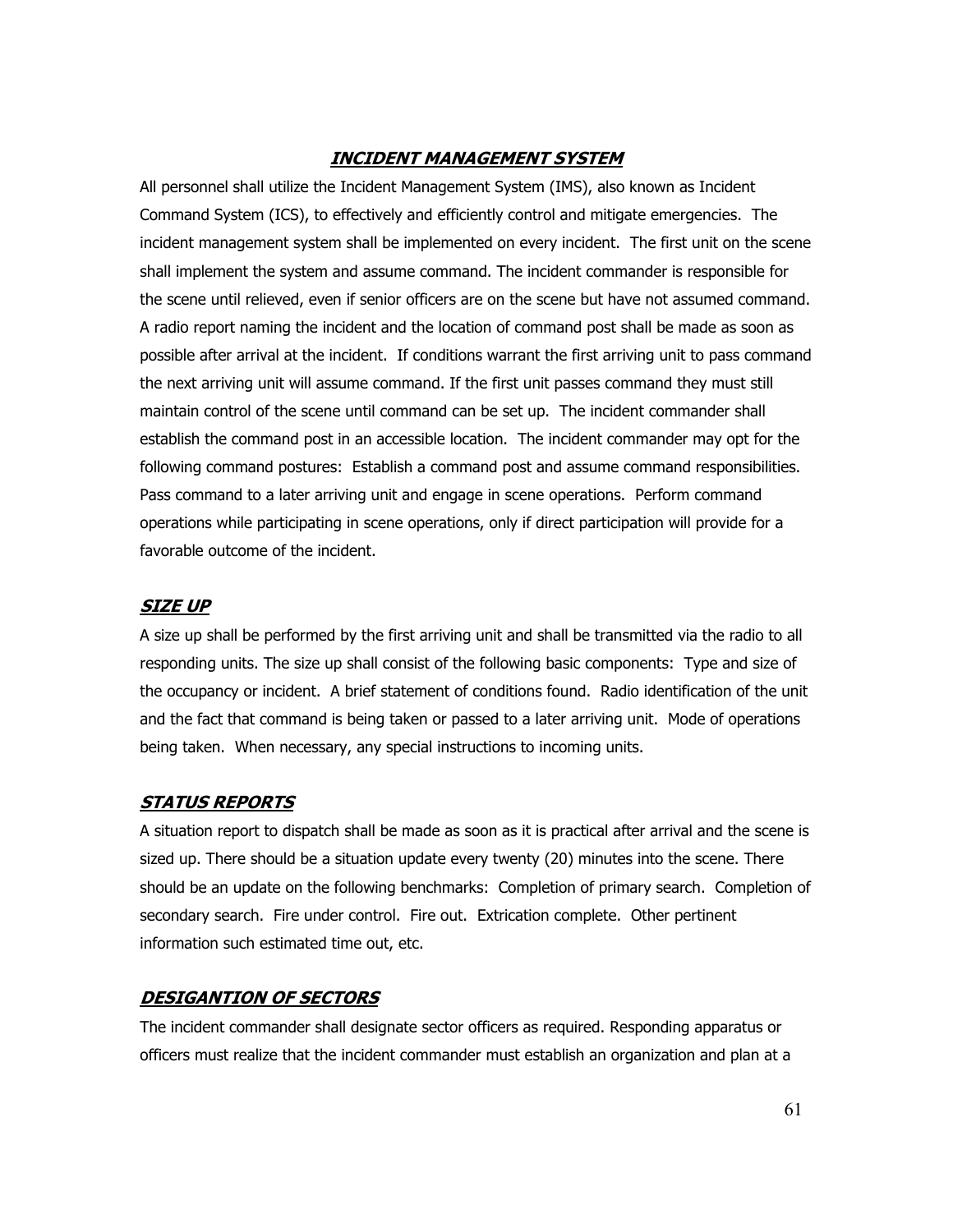specific incident. Apparatus or officers dispatched to a specific area or location are not automatically sector officers until assigned by the incident commander.

### **IDENTIFICATION OF SCENE**

The exterior of the building shall be identified with letter designation beginning with the front of the building as being side A and the lettering of sides continues in a clockwise fashion. The interior shall be designated by floor. Beginning with the basement then floor 1, floor 2 and so forth. The exposures shall be designated by utilizing numbers along with the side of the structure, i.e. B/1 for the first building or exposure on side B. The exposures will number in sequence as they move away from the fire building.

### **FIREGROUND PRIORITIES**

There are three fire ground priorities and they should be accomplished in the following manner. Life Safety – The accomplishment of life safety functions consist of a primary search, proper ventilation, fire control, secondary search, evacuation and the treatment of injured victims. Fire Control – The accomplishment of fire control may include fire attack, confinement, extinguishment and exposure protection. Property Conservation – The accomplishment of property conservation functions may include salvage of property, overhaul of the fire, fire protection system control and securing of the structure.

# **STAGING OF RESOURCES**

There are two levels of staging utilized to maintaining resources for the incident.

Level 1 Staging – The first arriving unit not directly assigned to work at an incident shall establish a staging area. The incident commander may identify a staging location or the first arriving unit shall determine a location and transmit this to the incident commander. The staging location should be in a location where units can maneuver around the incident if required. All apparatus and later arriving personnel shall report to staging. The staging officer shall assign personnel to staff apparatus and or make up necessary crews.

Level 2 Staging – This is generally utilized for larger scale incidents where numerous resources will be required. The staging location shall be in an area away from the incident and located for ease of access and egress as well as providing for minimizing traffic congestion.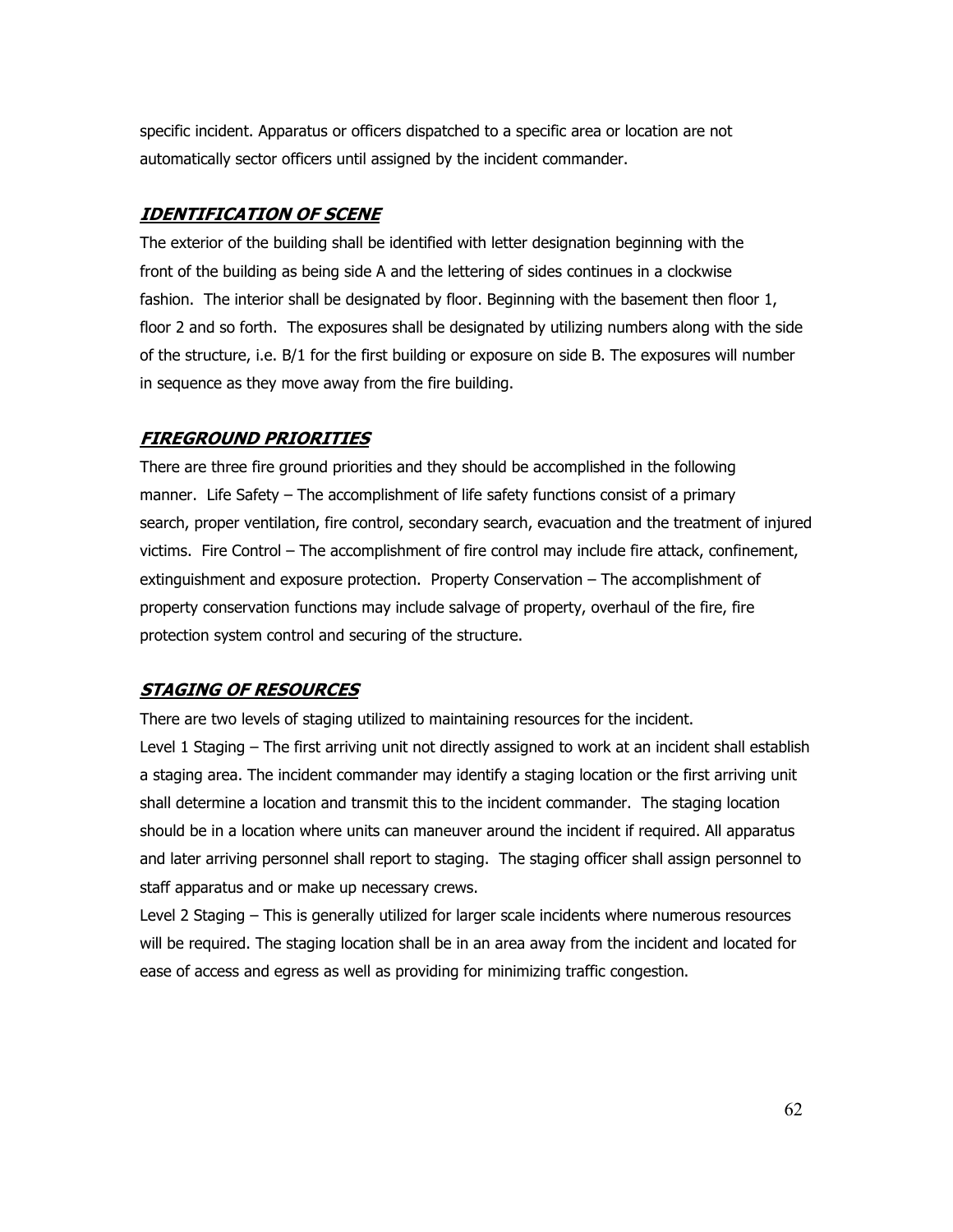## **RESPONSE TYPES**

#### **MEDICAL EMERGENCIES**

Medical emergencies are categorized by four response categories which are determined by questions asked by certified Emergency Medical Dispatchers who ask questions to the caller to determine the category and also provide first aid directions to the caller while waiting for Fire Department response. The Categories are as follows:

Alpha Non emergency response. Non life threatening

- Charlie Emergency response. More hazardous than alpha but not life threatening
- Delta Emergency response. Life threatening. Loss of life or limb without assistance
- Echo Non emergency response or cut lights and sirens prior to arrival. Scene is not secure or involves a psychiatric patient who could become agitated with commotion

### **STRUCTURAL FIRES**

Personnel shall wear all personal protective equipment with air pack, including having the PASS device activated while in the hazard zone.

When smoke and or fire is showing a reliable water supply shall be established through the use of hydrant, drafting from static water supply or tanker shuttle operations as soon as it is realistically possible.

A primary and secondary search shall be completed on structures to insure all occupants have exited the structure.

An appropriate form of ventilation will be performed as soon as realistically possible.

An attack line of a minimum of  $1.34''$  hose shall be deployed. If the structure is larger than 3,000 square feet deploy a 2  $\frac{1}{2}$ " hose line as soon as resources will allow.

A safety line of sufficient size shall be deployed for working fires.

A rapid intervention crew shall be assembled and ready for deployment during hazard zone operations. The rapid intervention crew should have a hand line off of a separate unit.

Exposure lines shall be deployed, as necessary and master streams prepared in the event defensive operations are required.

Follow the Department Initial Attack Policy for two in and two out standards before making an interior attack. An exception may be made to execute a rescue of a trapped victim.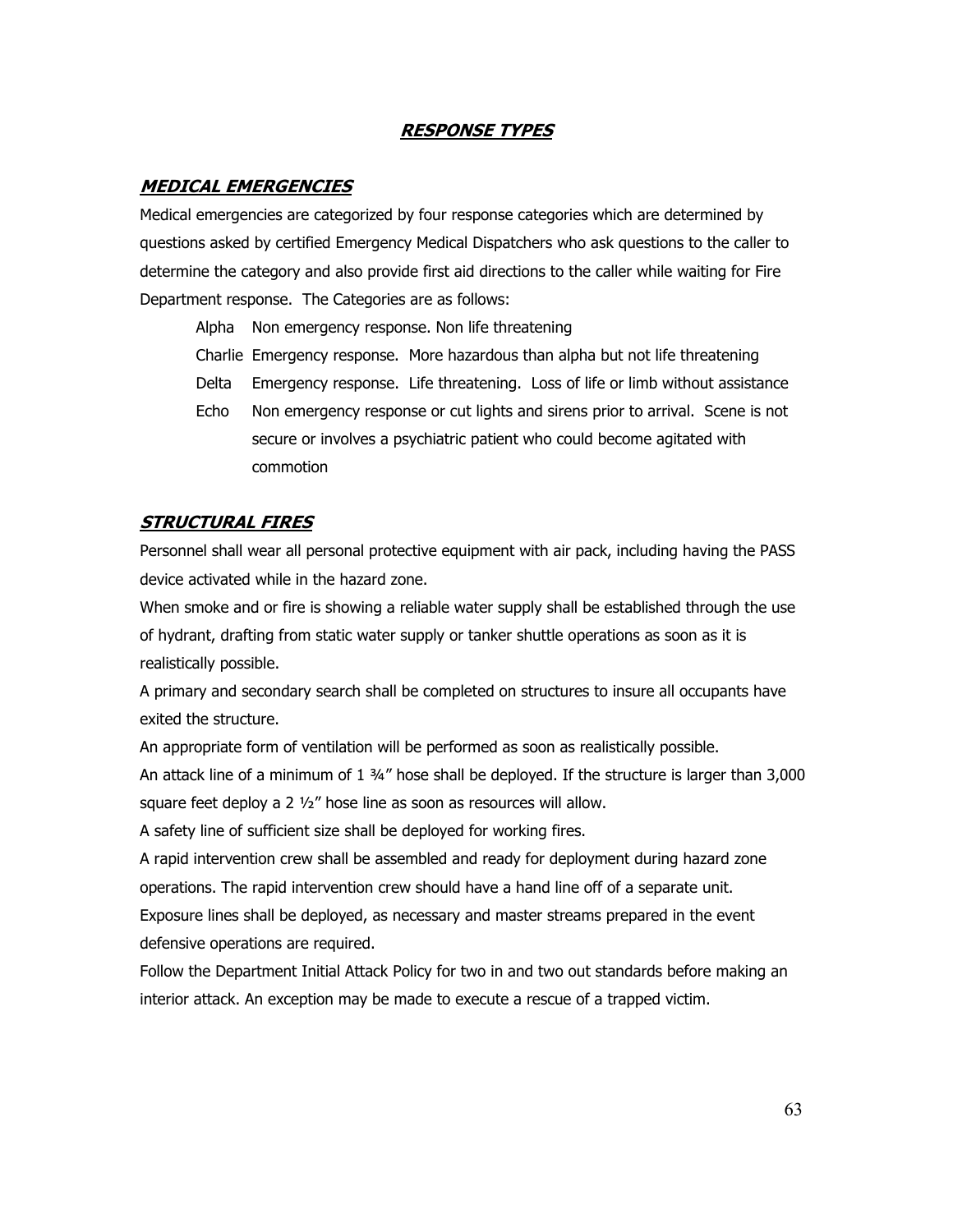### **OPEN BURNING REGULATIONS**

The Department follows the Department of Agriculture Division of Forestry Guidelines for any open burning within the Department. In addition, the Department supports the City of Niceville with their city ordinance of no burning.

### **NATURAL COVER FIRES**

Personnel shall wear a minimum of bunker pants and boots, gloves and helmet during natural cover fire operations. If conditions warrant full protective clothing shall be worn. Always approach the fire from the burned side.

If the unit has lockout hubs on the front axles, always lock the hubs in before leaving the hard

surface. Do not lock the 4x4 in gear until you are having difficulty getting traction.

The unit should be operated at a slow pace when off road. When possible have a spotter out in front of the vehicle watching for obstructions.

Utilize hand operations such as water packs, rakes, etc. when area is inaccessible.

REMEMBER – Natural cover fires are only an emergency when exposures are threatened. Units should still respond in the emergency mode during high winds, long distances, dry conditions or fire is threatening exposures.

# **VEHICLE FIRES**

Personnel shall wear all personal protective equipment with air pack, including activating the PASS device while in the hazard zone.

An attack line of  $1.34''$  hose minimum will be deployed.

The apparatus should be staged to allow for an effective attack while not compromising the safety of the personnel or the apparatus.

Personnel should approach the vehicle from safe areas, keeping in mind hazard zones of tires, bumper shocks, and hood lifting devices, etc. that present additional hazards to personnel.

# **CARGO TYPE VEHICLES**

In addition to above procedures any vehicle that is designed to carry cargo should be considered to be a potential hazardous materials incident until proven otherwise. All personnel should use appropriate caution when dealing with this type of vehicle.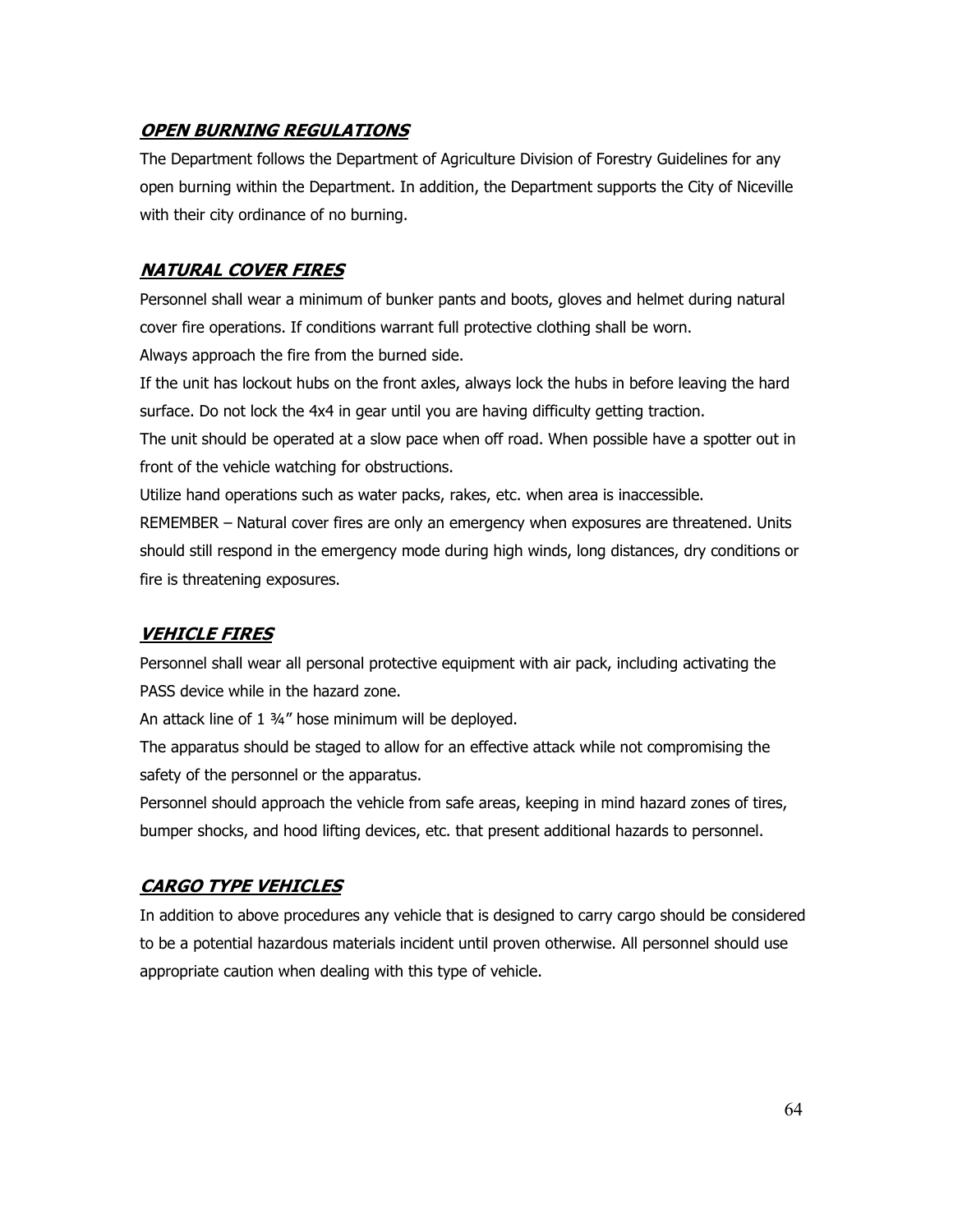### **MOTOR VEHICLE ACCIDENTS**

Personnel shall wear all personal protective equipment until the hazards are secured and the incident commander gives the order to remove protection. When protective clothing is removed and the scene dictates the personnel should don the safety vests for reflective warning. A fire extinguisher or hose line will be deployed until all hazards are secured. A safety line of 1 ¾" hose minimum will be deployed while mechanical extrication is being performed. All vehicles should be stabilized prior to extrication beginning. Personnel involved in hydraulic extrication shall wear all personal protective equipment. All patients should be covered during hydraulic extrication. Personnel should approach the vehicle from safe areas, keeping in mind hazard zones of tires, bumper shocks, and hood lifting devices, etc. that present additional hazards to personnel. When hydraulic extrication is necessary the incident commander or extrication sector leader shall evaluate the vehicle for potential air bag devices. These devices dictate where and how extrication should be accomplished. If the air bags have not deployed the electrical system should be cut and the air bag cover put in place. The apparatus should be staged to allow for an effective scene management while not compromising the safety of the personnel or the apparatus.

#### **AUTOMATIC ALARMS**

Automatic alarms are a system designed for early notification. The first due unit should respond emergency to the scene to establish confirmation. Personnel should be in full protective clothing until the alarm can be confirmed as false. Upon arrival personnel should seek out the main control panel to identify the potential problem and location of the alarm. A licensed alarm or sprinkler service technician must service systems that are showing trouble. Fire Department personnel will not reset systems.

### **HAZARDOUS MATERIALS**

For hazardous materials spills or releases, response is guided by this section.

- Respond and approach carefully from upwind whenever possible.
- An Incident Command System will be established.
- Materials will be identified using emergency response guidebooks. Assess immediate effects of incident, exposure risks, potential for fires and explosions and exposures to property or environment.
- Control risks by establishing restricted, limited access and support zones. No one permitted to enter restricted zones without full protective gear including SCBA.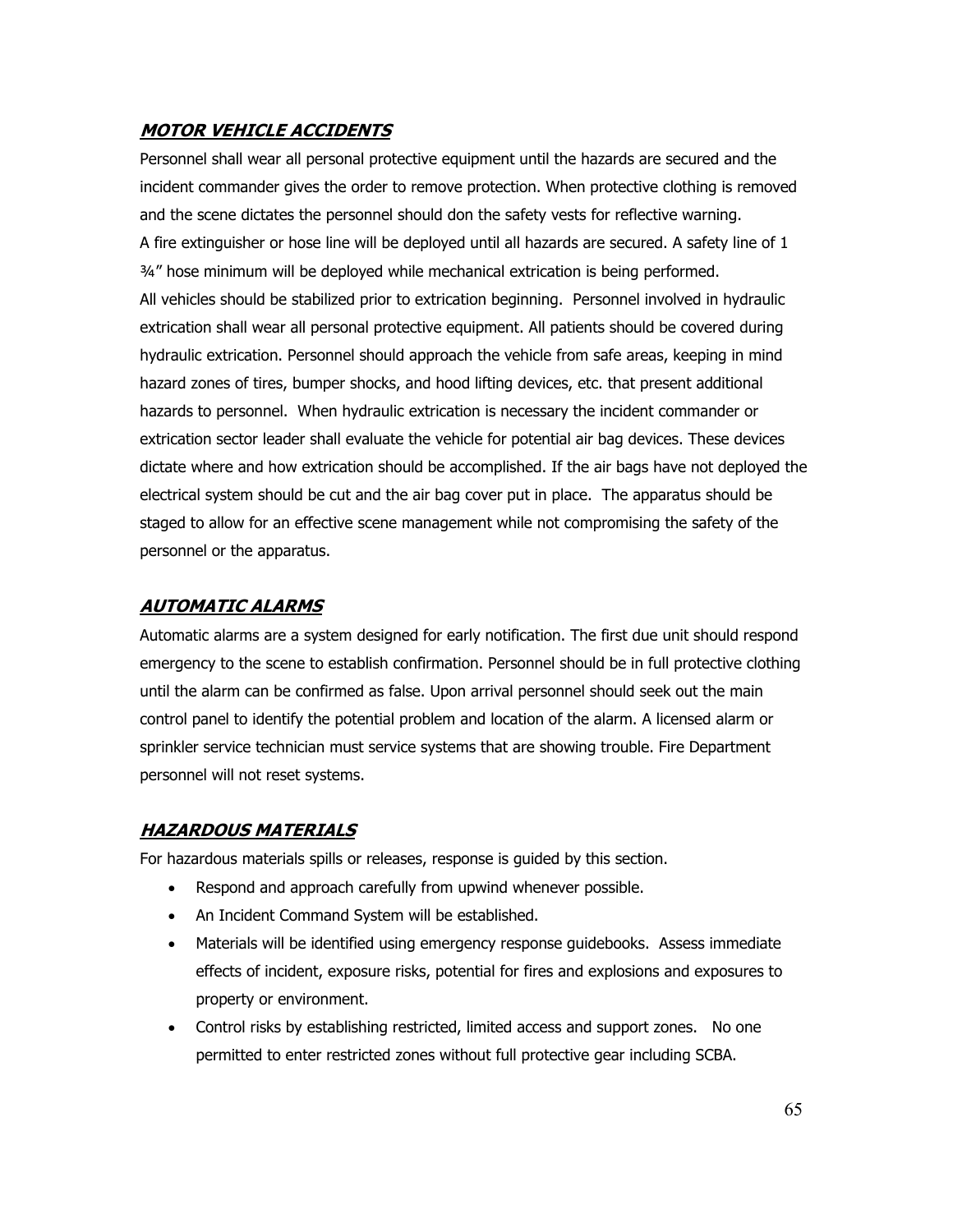- Only appropriately protected and trained personnel are allowed to enter restricted zones for rescue or containment.
- Evacuate and keep bystanders away from incident, at least per distances recommended in emergency response guidebooks.
- Reconnaissance of the incident site will be in appropriate protective gear including SCBA.
- Do not walk into or touch the material and avoid inhaling fumes, vapors or smoke.
- Continue evaluating the situation, determine what needs to be done, formulate immediate and long-term plans of action.
- Determine additional resources needed, inform Incident Command and request resources.
- Assess how to best conclude the incident and arrange for cleanup. The Niceville Fire Department will not participate in clean up of hazardous materials.

# **METHAMPHETAMINE DRUG LABS**

The officer in charge shall coordinate the efforts of the Department with the law enforcement agency on the scene. They shall work together as a Unified Command

#### **Prior to response**

The incident commander shall attend a pre-raid briefing

The commander will address tactical considerations of the operation with the scene personnel

The commander will address staging locations of apparatus prior to deployment of equipment

The commander will attempt to identify the chemicals that may be involved at the incident. This may be accomplished from information gathered through Intelligence.

#### **During the response**

The incident commander and the on-scene law enforcement commander will utilize a unified command structure. This will ensure that safety and operations of both entities will function properly and efficiently

All personnel will remain with their designated units

Personnel will stage at the discretion of the incident commander. When possible staging

will be established at least five (5) blocks away from the suspected site

All radio traffic will be kept to an emergency basis, only

Crews will prepare for possible emergency decontamination processes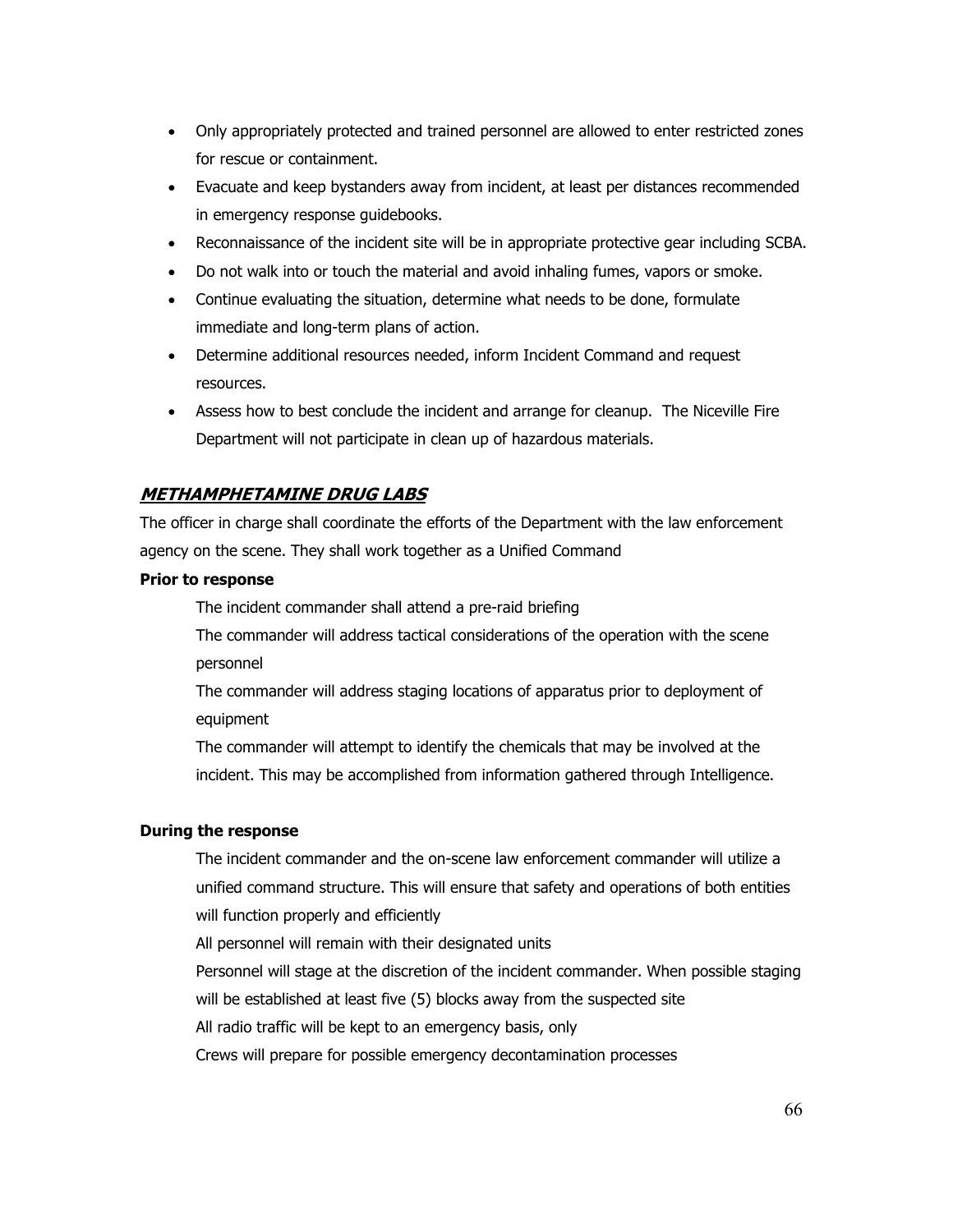#### **After the response**

Personnel will insure that they have not been contaminated Personnel that have had contact with any suspects will need to go through a decontamination process Personnel will need to be made aware of signs and symptoms of exposure to the suspected chemicals. Complete decontamination processes will be done by a Hazardous Materials Response Team

# **REMEMBER, THE CLEAN UP IS THE RESPONSIBILITY OF THE LAW ENFORCEMENT AGENCY HAVING JURISDICTION.**

#### **CARBON MONOXIDE**

Upon arrival interview occupant to determine possible sources of carbon monoxide and any actions prior to arrival Upon entering the structure an initial reading inside the front door will be taken to determine the level of carbon monoxide present

Measured reading < 35 ppm continue investigation

Measured reading > 35 ppm utilize SCBA and ventilate structure

Inspect all applicable appliances, one at a time, to help identify source

Action levels for specific levels

#### 9 ppm or less

Recommend to occupants to check detector

Attempt to reset detector

Inform occupants to call 911 if detector sounds again or they start feeling ill

#### 10 ppm – 100 ppm

Advise occupants that a potentially dangerous level exists and that they need to leave

the occupancy

Have dispatch contact Natural Gas Company

Leave gas appliances shut off and advise occupants to have a service person come and

inspect and or repair the appliance

Ventilate back to a safe level

#### 100 ppm or greater

Advise occupants that a lethal level exists

Perform steps as above.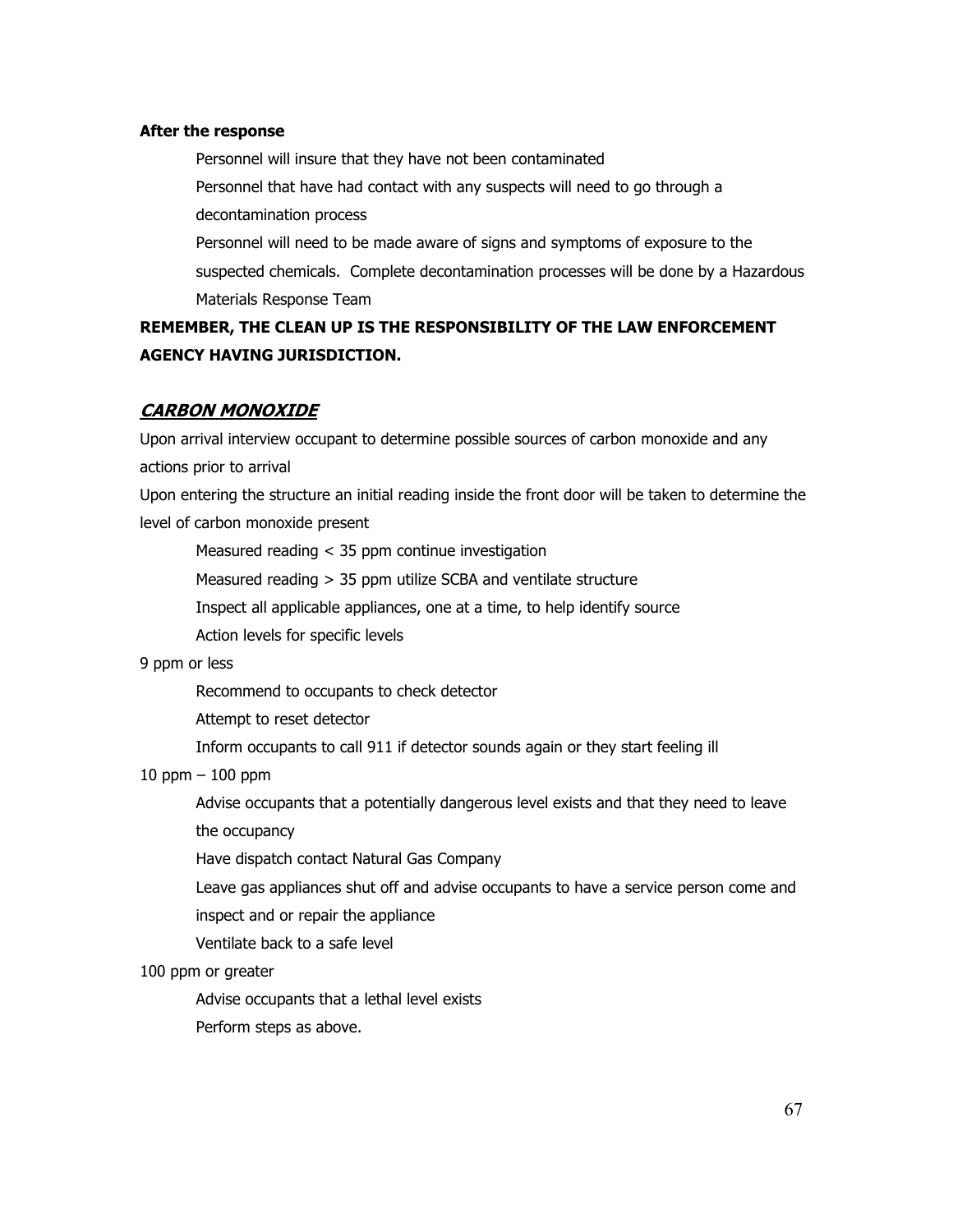Note – It is not uncommon for a few parts per million to exist within structures. Always advise occupants of findings and any suggested actions based on the findings.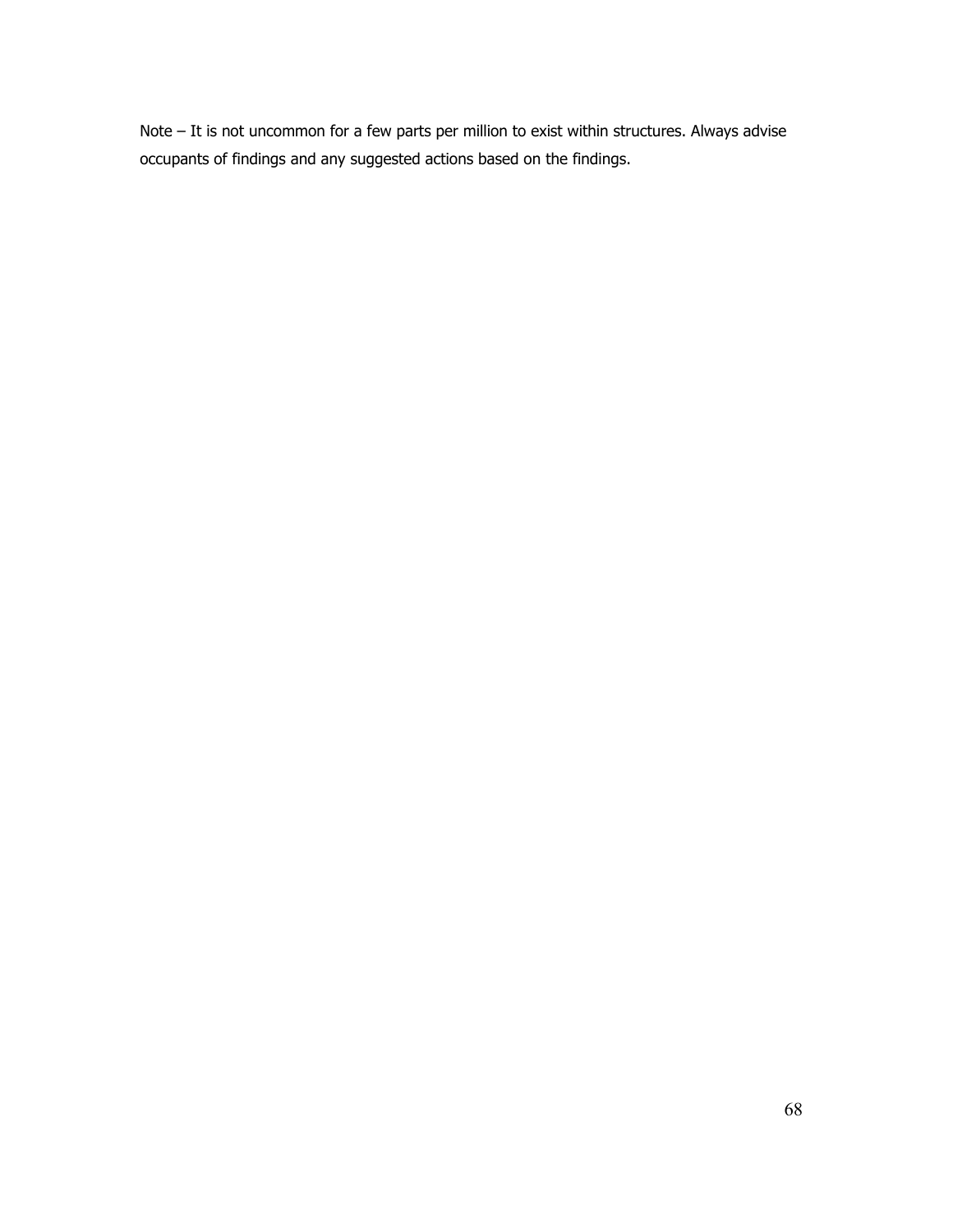#### **ACCOUNTABILITY SYSTEM**

This procedure identifies a system of incident site fire fighter accountability. The purpose is to account for all fire fighters within a small geographic area, within the "hazard zone" of an incident or during normal operations conducted during an incident. Use of the system will provide enhanced personal safety for the individual fire fighter, and will provide the Incident Command Organization staff an improved means to track and account for all personnel working in the hazard zone. The hazard zone will be defined as any area that requires an SCBA, a charged hose line and protective clothing or in which a fire fighter is at risk of becoming lost, trapped, or injured by the environment or structure, or in an area where the firefighter may be outside the line of sight of another individual. This would include entering a structure reported to be on fire, operating in close proximity to the structure during exterior operations, confined space or trench rescue, etc.

#### **ACCOUNTABILITY**

Accountability is a critical element in the safety of all fire fighters working on the fire ground. Each person involved in an incident whether at the task, tactical, or strategic level, must make a personal commitment to follow all policies and procedures regarding accountability. Accountability involves a personal commitment to work within the safety system at all times. Accountability is more than an accurate passport. Accountability is company officers keeping crews together, staying on the hose line, working in pairs, leaving when you're low on air, each crew carrying their portable radio, turnouts properly marked, and ID on helmets. Command will always maintain an accurate tracking and awareness of where resources are committed at an incident. Command will always be responsible for including accountability as a major element in strategy and attack planning, and must consider and react to any barriers to effective accountability. Sector Officers will always maintain an accurate tracking and awareness of crews assigned to them. This will require the Sector Officer to be in his/her assigned area and maintaining close supervision of crews assigned to them. Company officers shall maintain a current passport of personnel responding on the apparatus at all times. All crews will work for Command or Sectors -- no free-lancing. Crews arriving on the scene should remain intact. A minimum crew size will be considered two or more members. All crews entering a hazard zone should have a supervisor. All crews will go in together, stay together, and come out together. Reduced visibility and increased risk will require very tight togetherness. If a radio fails while in the hazard zone, the crew will exit.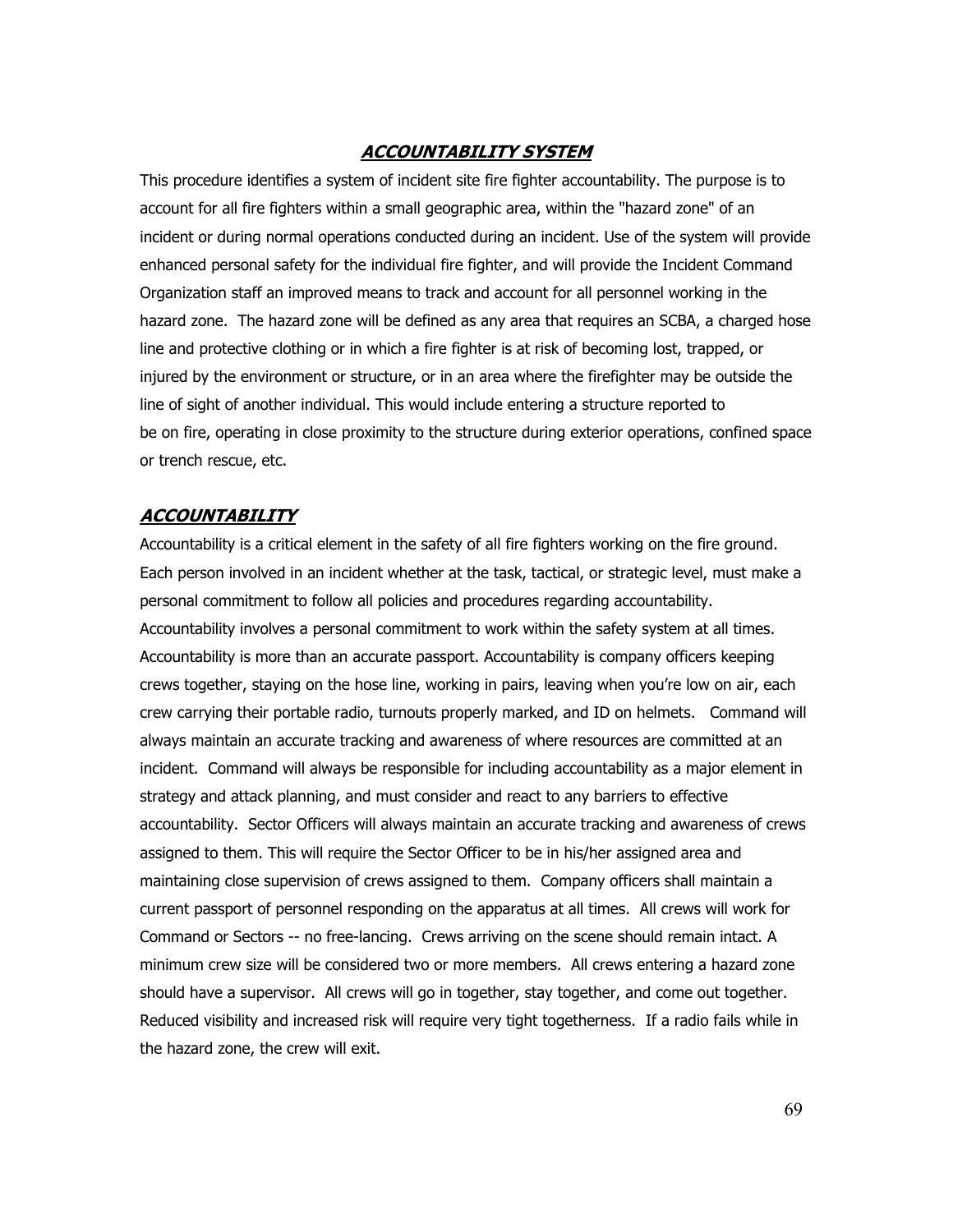#### **PASSPORTS**

To enhance accountability and to improve tracking of fire fighters at the incident, the "PASSPORT" system will be used. PASSPORTS involve a plastic card with the crew members names affixed that is turned into a Command/Accountability Officer. The PASSPORT system equipment involves a 2" x 4" red plastic card with the company's ID etched on it. The PASSPORT should contain the names of all personnel presently assigned to that company. The PASSPORT will always be located on the dash of the apparatus at the Company Officer position or passenger side. A Velcro strip will allow the PASSPORT to be affixed on the dash and easily removed. Each fire fighter will be issued one (1) individual name tag. These will be affixed to Velcro strips on the underside of their helmet or in their coat Velcro. Each Company Officer will be responsible for ensuring that the PASSPORT always reflects only currently assigned personnel. The name tags of these members may be returned to the member placed on the Company Officer's helmet Velcro strip or placed in his/her coat. All PASSPORTS and helmet ID's will be considered safety equipment and will be inspected as other safety equipment. It will be repaired or replaced as soon as possible on a priority request. If any equipment is lost at a scene, temporary equipment will be available for issuance.

#### **TACTICAL BENCHMARKS**

Several accountability benchmarks are included in tactical operations. The Personal Accountability Report (or "PAR") involves a roll call of personnel assigned. For the Company Officer, a "PAR" is a confirmation that members assigned to his/her crew are visually accounted for. For the Sector Officer, a "PAR" is an accounting for all crew members of all companies assigned to his/her sector. Reports of PAR's should be conducted face-to-face within the company or with the sector whenever possible. Example: "Command, Engine 21, I have a PAR" (all members accounted for). A personal accountability report will be required for the following situations: Any report of a missing or trapped fire fighter (Command initiates a PAR of all crews on the scene). When a PASS Device is sounding. Any change from offensive to defensive (Command initiates a PAR of all crews on the scene). Any sudden hazardous event at the incident - flash over, backdraft, collapse, May Day, etc. (a PAR is initiated by Command). At every 20 minutes of elapsed time. Any time Command feels it is necessary. The first step in conducting a "PAR" is to start at the lowest supervision level; the crew, sector or company officer in charge of subordinates.

#### **LOST OR MISSING FIREFIGHTER**

In the event that a member of a crew becomes missing, lost, or trapped, the following procedure will be followed. An absent member of a crew will be considered lost until proven otherwise. The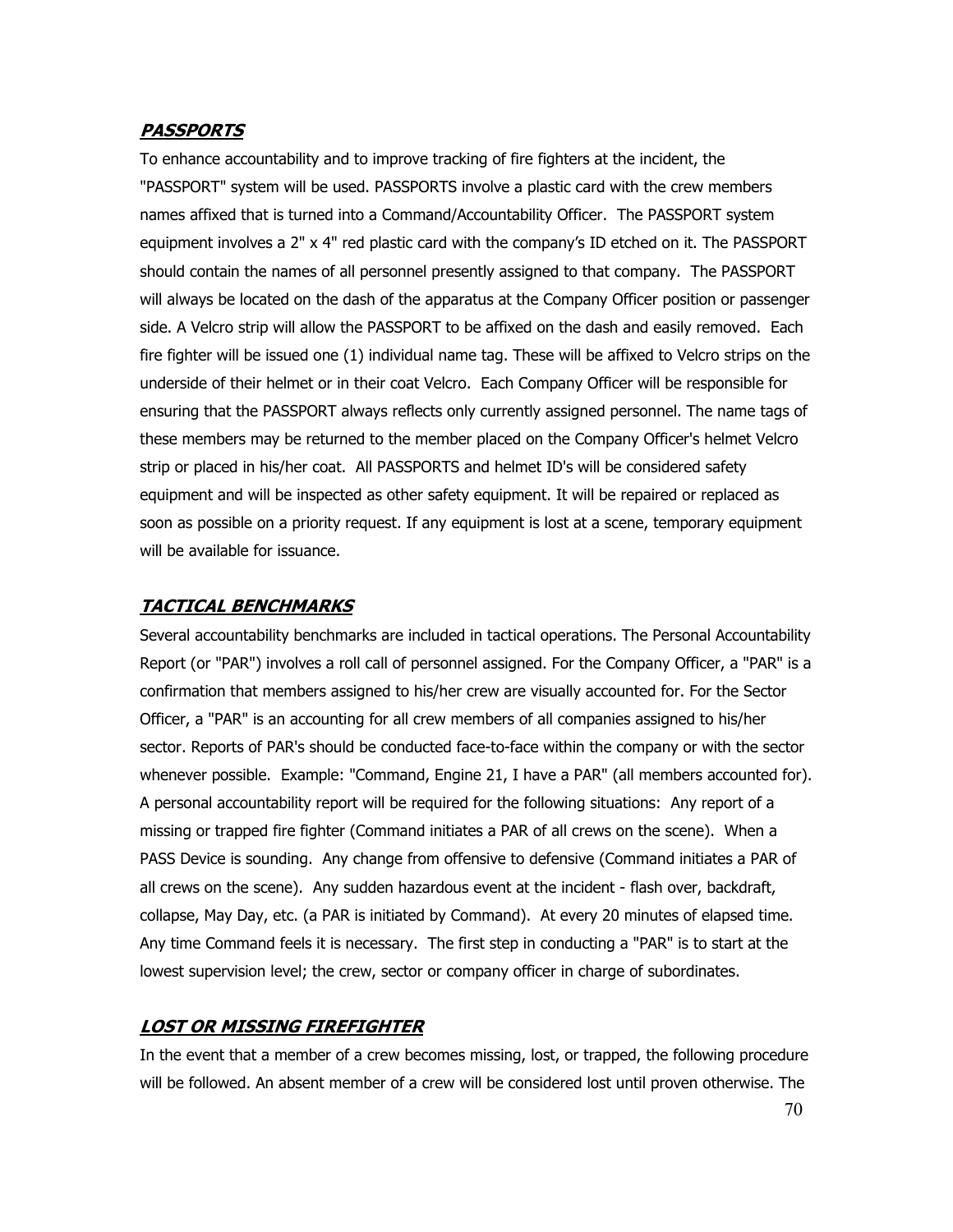crew leader, company officer, or sector officer will do a "PAR" for his subordinates. If the absent person is not located, COMMAND will be notified. Once notified, COMAND will initiate a "PAR" for all personnel. During this "PAR", COMMAND may elect to assign a RIT to the last known place of the missing firefighter to start search and rescue efforts. The first step in determining that a firefighter is missing is for each respective crew, sector, or company officer to perform a "PAR" for his or her subordinates.

#### **ACCOUNTABILITY OFFICERS**

Accountability Officers may be Driver/Operators, Captains, Lieutenants, Sector Officers, Safety Officers, Operations, the Incident Commander or personnel specifically assigned to serve as Accountability Officers for the incident. The first unit establishing command to the incident or point of entry will serve as the initial accountability location. The company officer will serve as the initial Accountability Officer. All crews entering the incident will deliver their PASSPORTS to the accountability location closest to their "point of entry" prior to entering the incident. PASSPORTS will remain at the command post (accountability location). As the incident escalates and staff officers fill positions Accountability Officers will be assigned by Command. At incidents with a critical need for Accountability Officers to assist Sector Officers, Command may chose to split up a company and distribute the crew members to different sectors to act as Accountability Officers. The Accountability Officer's responsibilities include:

- 1. Develop and implement a plan designed to track and account for all personnel working in the hazard zone.
- 2. Ensure that Accountability Officers are implemented in each sector as necessary in coordination with Command.
- 3. Request and manage accountability sector(s) resources as needed.
- 4. Provide progress reports to Command.
- 5. Advise Command to initiate PAR's upon benchmarks or as needed.

#### **MEMBER'S INDIVIDUAL RESPONSIBILITIES**

Arriving crewmembers will be responsible for immediately updating the company PASSPORT as they arrive to duty - including any constant personnel duty and following transfer from another station. Arriving crewmembers will remove the name tag from the PASSPORT of the crewmember they are replacing. For those crewmembers not permanently assigned, the name tag should be placed on the Velcro strip of their helmet on the underside of the rear brim or in their coat Velcro. Company Officers are responsible for ensuring that the PASSPORTS always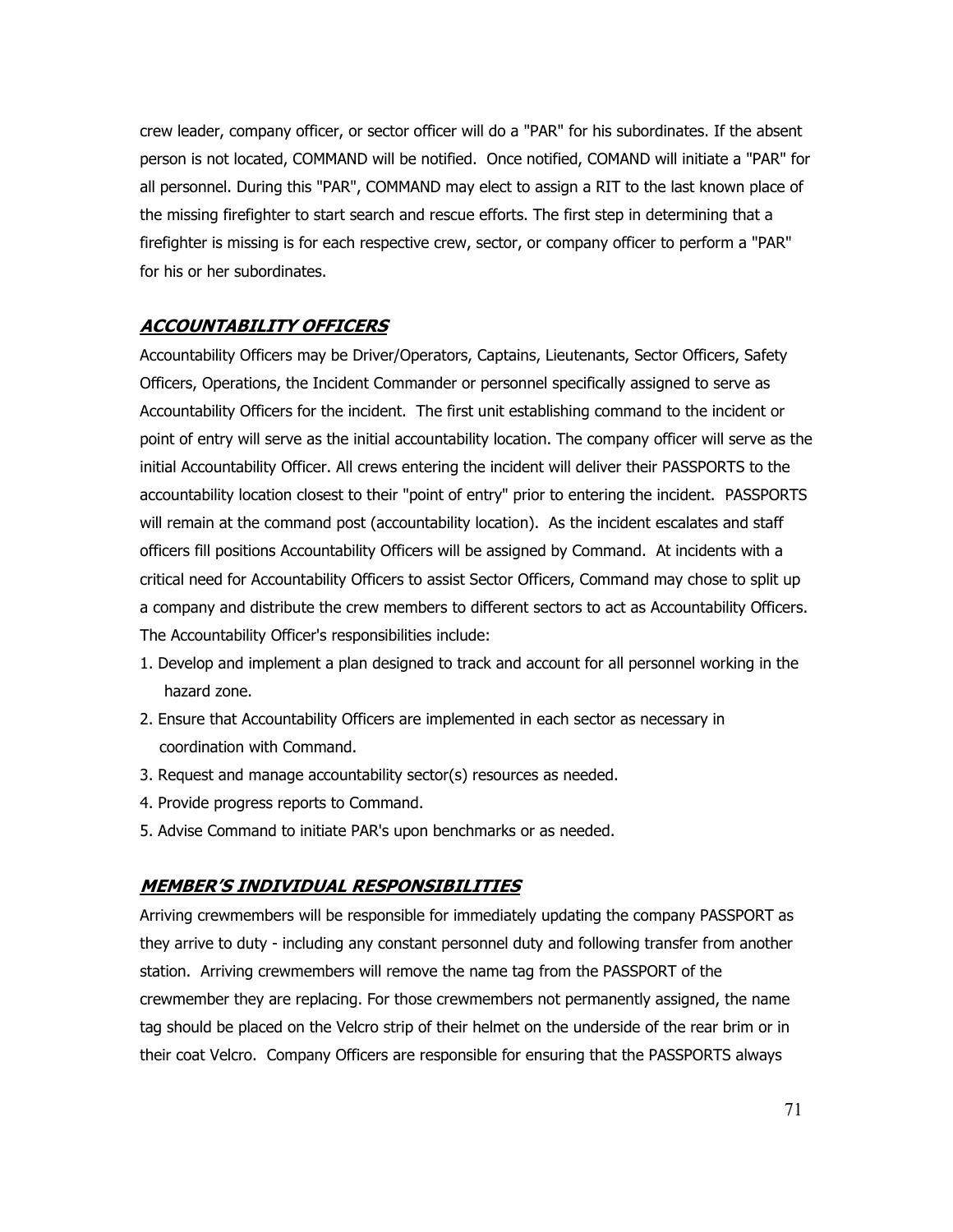remain current. PASSPORTS must reflect only those members presently assigned to the company.

### **PASSPORT IMPLEMENTATION - THE INCIDENT**

Implementation of the PASSPORT system will occur at any incident that requires the use of SCBA and/or during normal operations at any incident. The objective of the PASSPORT system is always to have the crewmembers PASSPORTS near the command post and that they are accurate, reflecting only those members at the incident. For those situations where it is not clearcut as to when and where to turn in PASSPORT, crews should consider the above-cited objective for their decision. For single company incidents, the PASSPORT remains on the apparatus dash. The Company Officer will assume accountability responsibilities. For Multi-Company or 1st Alarm assignments and greater, the PASSPORT system will function as follows: When Command is passed, the assuming IC will be responsible for accountability. However, if an OPS sector is established, then it becomes the responsibility of the OPS Sector Officer. It may become necessary to assign an ACCOUNTABILITY OFFICER for the incident to track personnel and resources. Upon arrival, units may receive assignments for OPS or COMMAND. After receiving an assignment, the crew will drop off their PASSPORT to the person in charge of accountability. The designated accountability will then place the PASSPORT on the command or status board under the assigned task. After the crew has performed their assigned task, the crew will report back to COMMAND or OPS that they have completed their assignment. COMMAND or OPS will do one of the following:

- (1) Send the crew to REHAB.
- (2) Give the crew another assignment
- (3) Send the crew to STAGING
- (4) Send the crew home

If a company is released from the scene, the company officer will need to pickup their PASSPORT. All crews will take their PASSPORTS to their assigned accountability location prior to entering the incident.

#### **TERMINATING THE PASSPORT SYSTEM**

PASSPORT accountability will be maintained through a report of "fire under control," at which time a PAR for all crews must be obtained. Command will determine at that time, based on the situation and risk, as to whether to continue with the PASSPORT system. If visibility is still impaired or a significant hazardous condition still exists, Command may choose to extend the PASSPORT system further.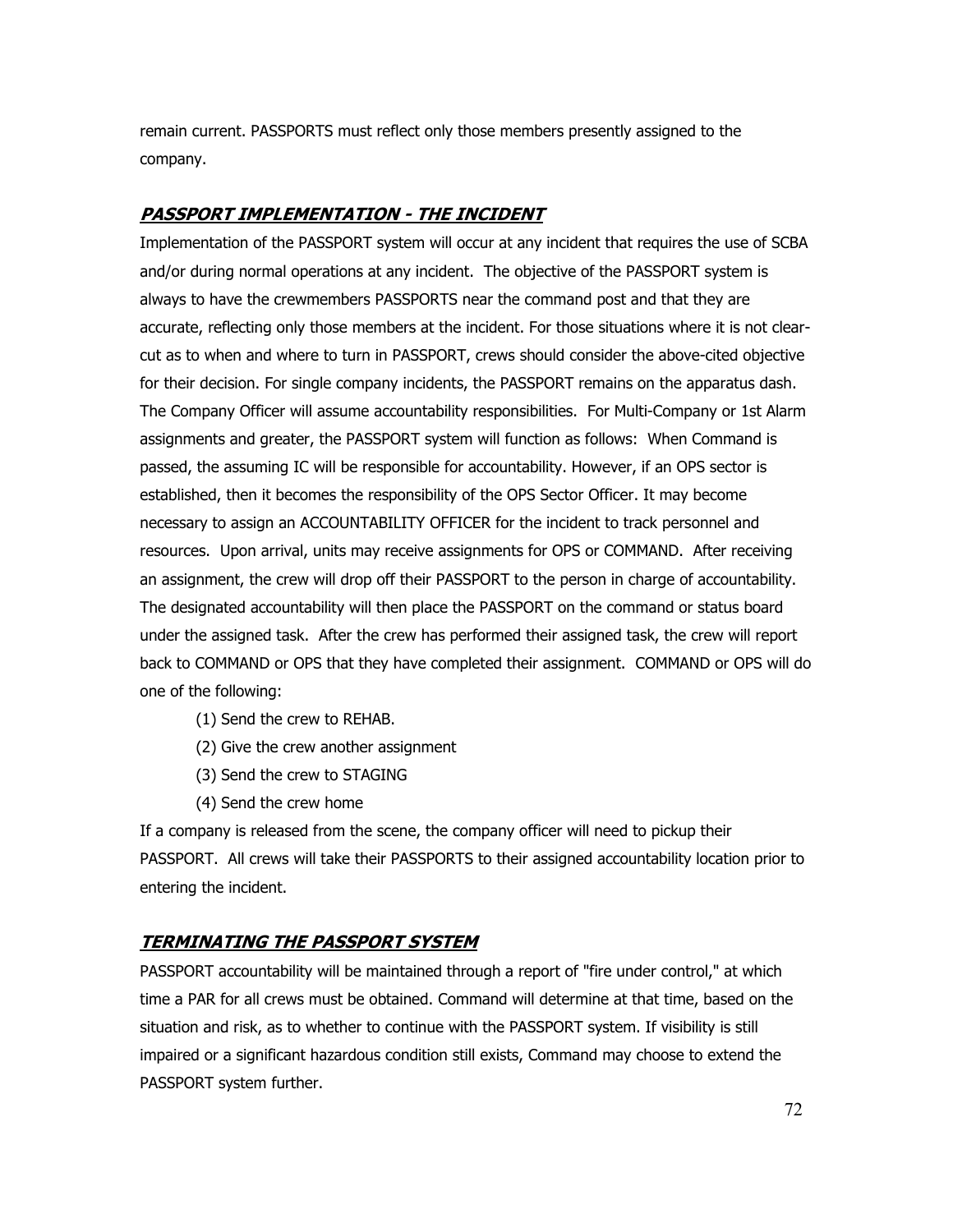Upon termination and release from the incident, Company Officers and crewmembers will ensure that the PASSPORT is returned to the dash of their apparatus and that the PASSPORT is up-todate.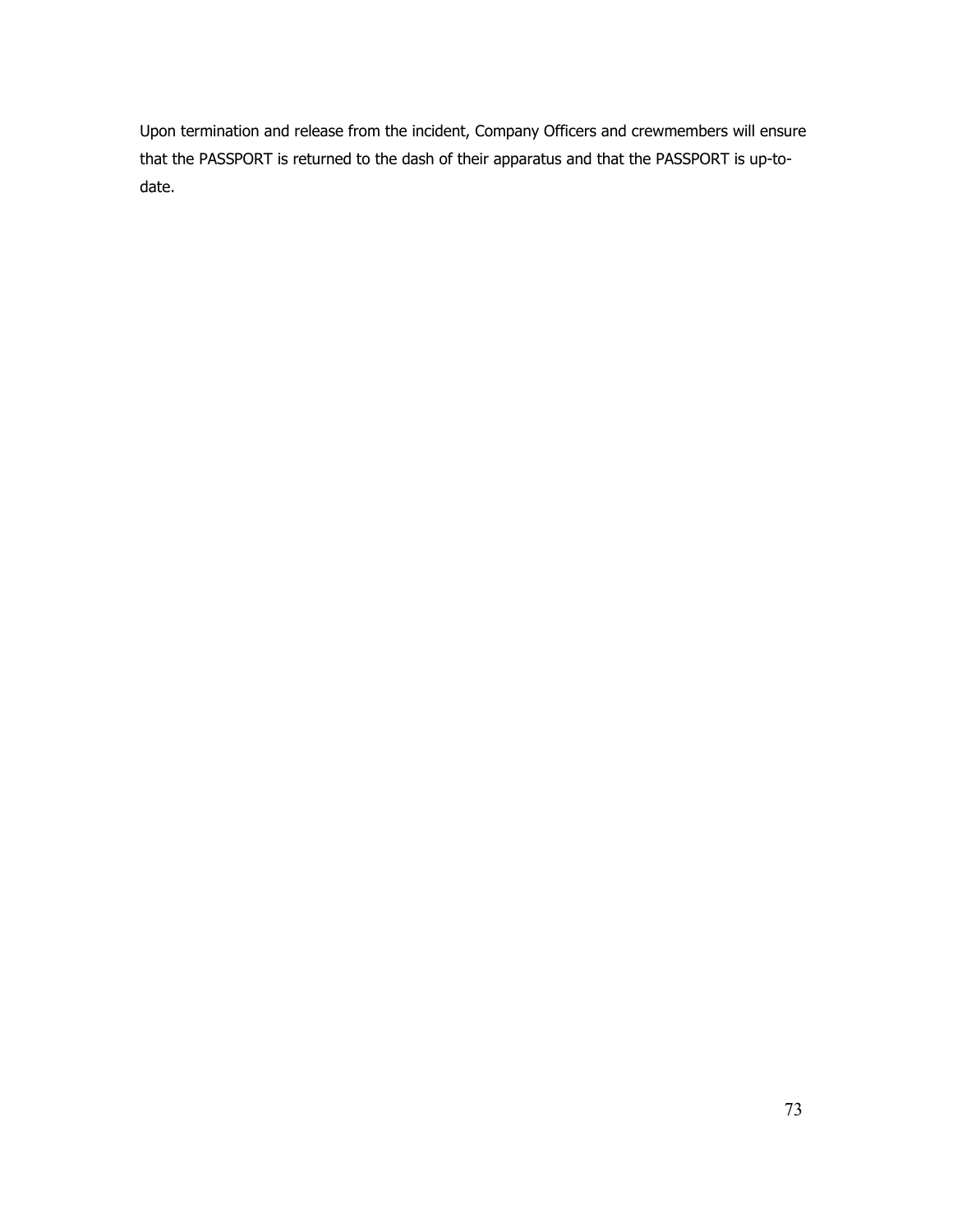# **RAPID INTERVENTION TEAMS**

The Department shall provide for the possible rescue of personnel operating at emergency scenes. This team should be prepared for immediate deployment, wearing the appropriate protective clothing, SCBA and have a supply of extra tools and equipment. This team should be set up and ready for deployment at working structure fires, specialty rescue scenes such as trench, water, high angle and collapse. Tarps with necessary equipment should be set up and staged with the RIT.

Deployment of the team should be considered:

Sudden hazardous event Lost, trapped or unaccounted for firefighter

Flashover, back draft or rapid increase in fire

When the initial rapid intervention team is deployed another team should be established. The rapid intervention team should take immediate actions on a scene to make conditions safer. There are other minimal involvement tasks that are not directly related to firefighting that the rapid intervention team could perform such as removing bars from windows, ladder upper floors of buildings, or open ground level doors.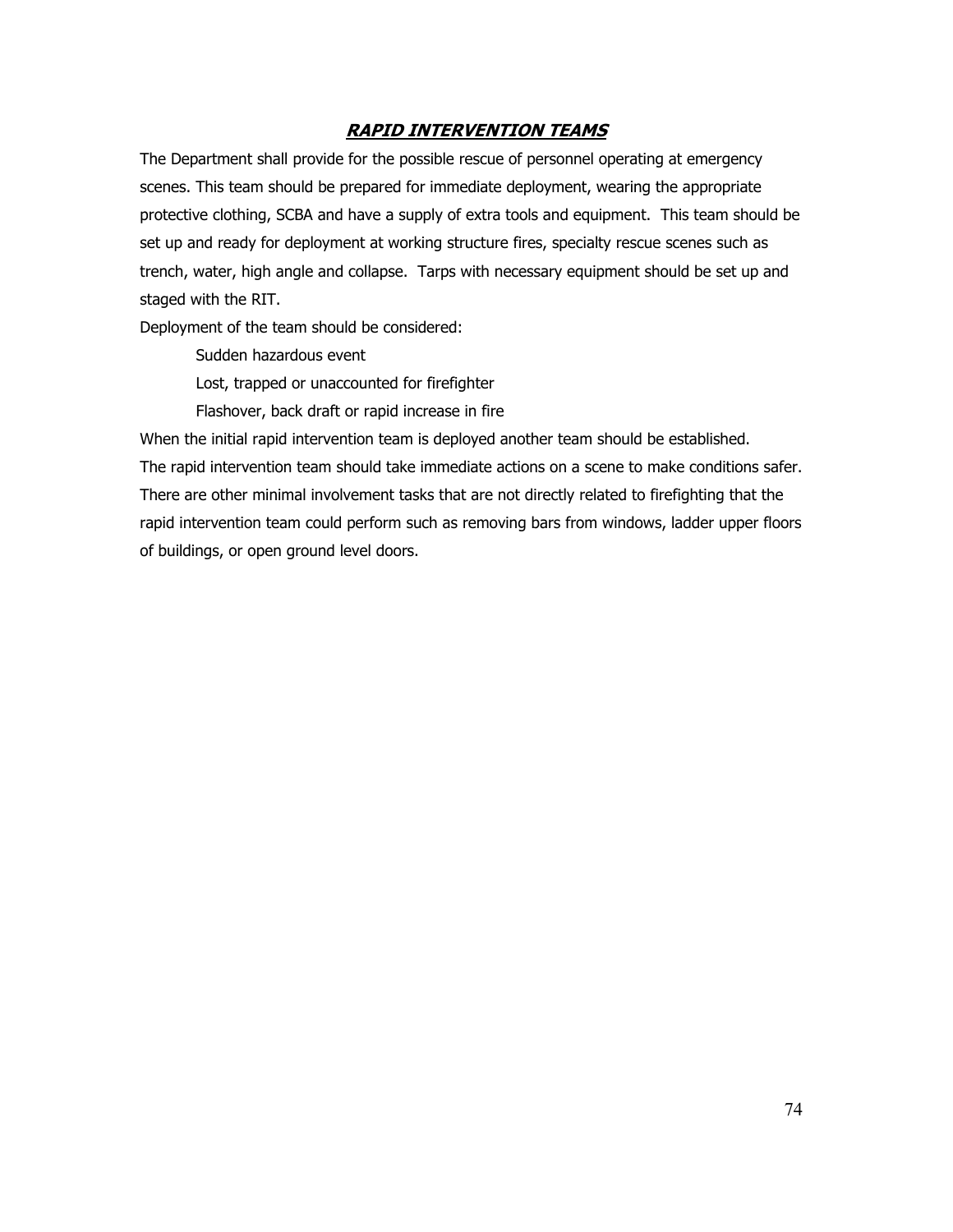# **POST INCIDENT CRITIQUE**

The Department will complete a post incident analysis of significant calls such as structure fires, unusual rescues, hazardous materials release, or other unusual circumstances. The critique should be completed as soon as possible after the incident. The incident commander shall lead the discussion of operations performed in chronological order, identify the command structure utilized and identify strong and weak operational points. The post incident analysis is a learning tool for the organization. It is not designed to point fault with personal issues or personnel.

# **CRITICAL INCIDENT STRESS**

When an employee(s) experience an unusual scene that may trigger unsuitable emotions, the Department recommends the employee seek assistance. The employee may seek out the Department CISD personnel. All personnel are charged with observing Department personnel for potential problems. This can be observed through sudden behavioral changes, mood swings, attitude changes and performance of the employee. If an employee is presenting signs of stress a chief officer should be contacted immediately. The general rule of thumb is that an initial defusing process occurs immediately at the scene or upon return to the station. If an actual debriefing is necessary, it should be accomplished no later than 72 hours after the incident.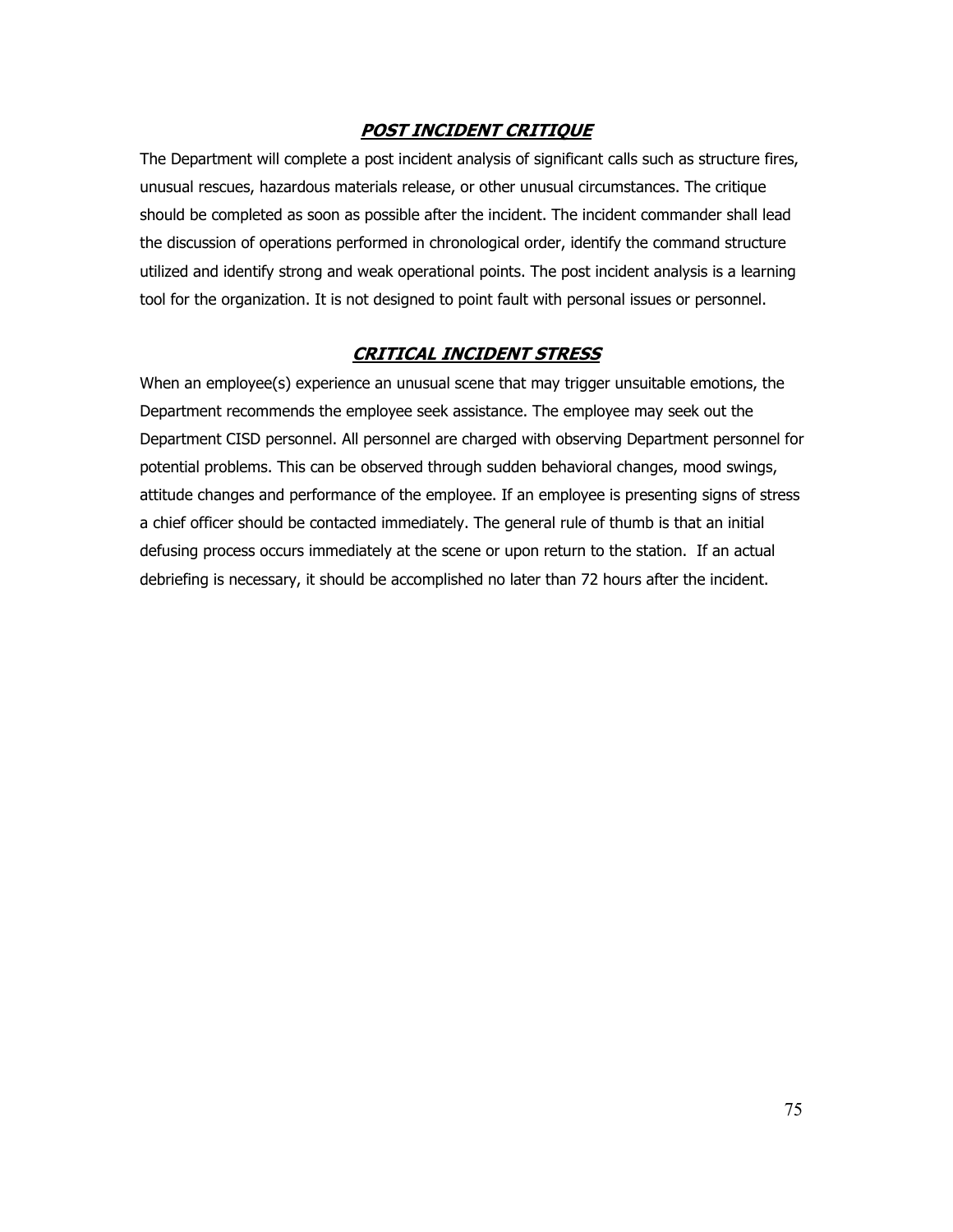# **SAFETY ROLES AND RESPONSIBILITIES**

The Department intends to establish a proactive role in the prevention of injuries, loss of life and property or threatening hazards. In this spirit the Department will provide education, guidance and recommendations that pertain to occupational hazards. The Department wishes to,

- Prevent accidents and occupational illnesses
- Improve safe work practices and provide training in the correct methods of completing work assignments
- Provide a safe work environment for all aspects of Department operations
- Instill a "safe attitude" for all employees

Every employee is responsible for safety issues. Everyone must participate to achieve a successful program.

# **RECORDS**

The Department shall maintain records in regards to,

- Fire department accidents
- Occupational injuries
- Illnesses
- Deaths
- Exposures

# **NFPA STANDARDS**

At the time of purchase all equipment shall be in accordance with the current National Fire Protection Association (NFPA) standards. The Department understands that NFPA compliance standards are ever changing and what is in compliance today may not be in compliance tomorrow. As older equipment fails, is lost, stolen or needs replaced a concentrated effort will be made to replenish the particular item with a replacement that "meets or exceeds" current NFPA standards. If no standard is available then the Department shall attempt to purchase equipment that is proven to be successful in use and design.

# **SAFETY OFFICER**

The Department will assign a safety officer on all incidents. The incident commander shall fill this position if the scene is not large enough to establish the safety officer position. When activities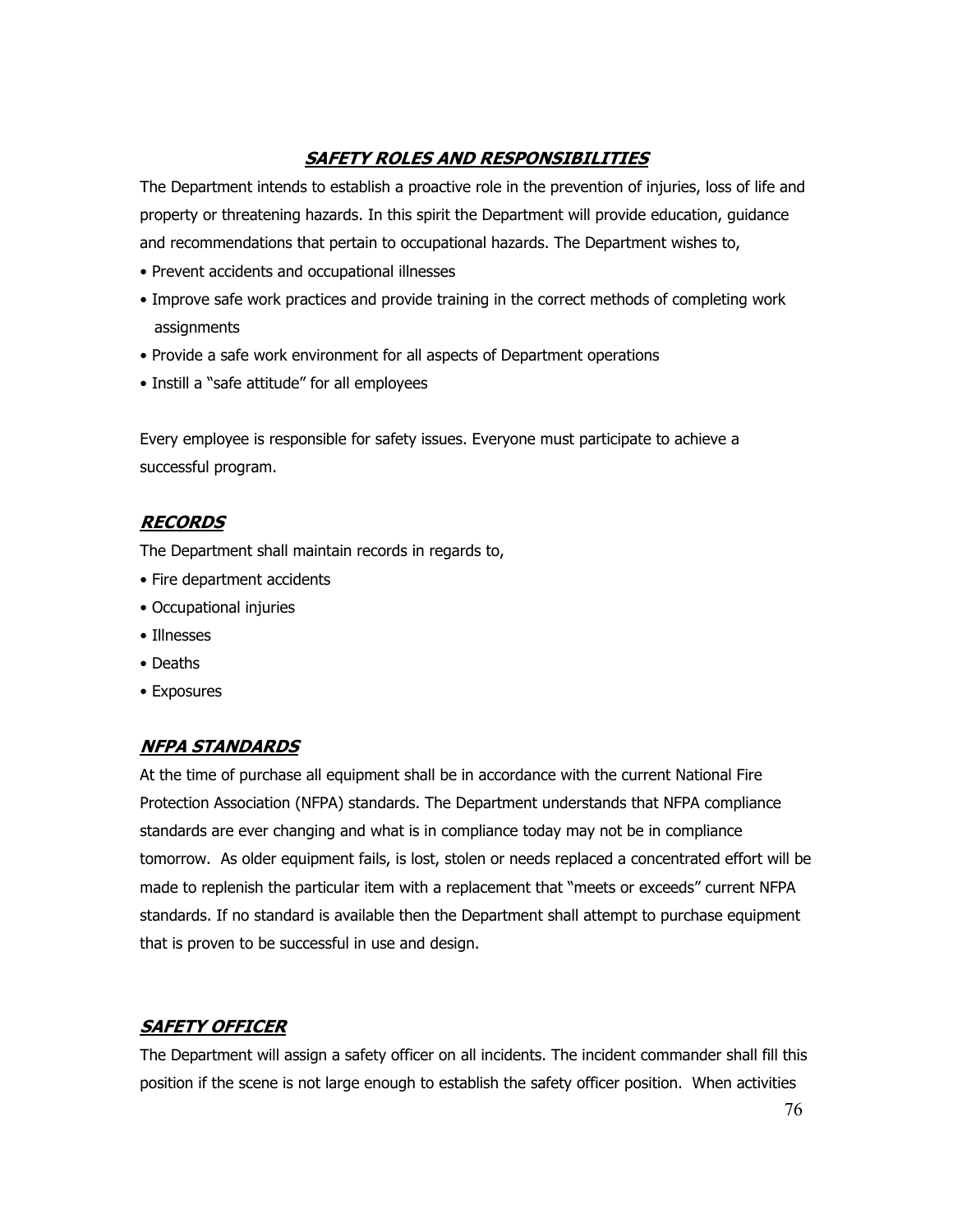at an incident are judged by the safety officer to be unsafe and to involve an imminent hazard the safety officer shall immediately stop the activity and inform the incident commander. If the hazard is immediate to life and death the safety officer shall react without consent from the commander. When assigning the safety officer take into consideration special training, skills, knowledge and the complexity of the incident. The safety officer should be someone with the ability and knowledge necessary to project safety issues.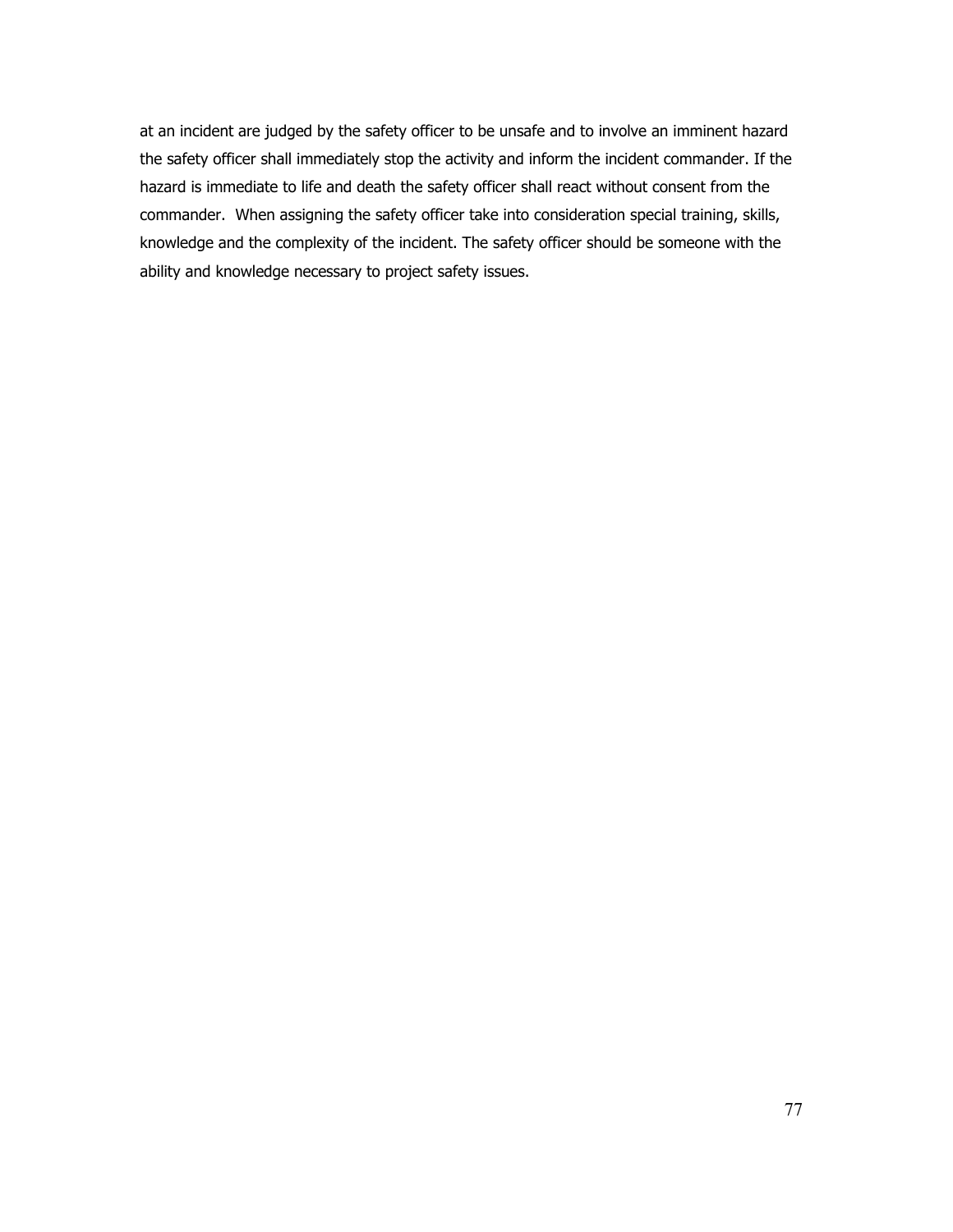# **INCIDENT REHABILITATION**

The Department will ensure that the physical and mental condition of personnel operating at the scene of an emergency or a training exercise does not deteriorate to a point that affects the safety of each person or that jeopardizes the safety and integrity of the operation. The incident commander shall make provisions for the establishment of rehab based upon the circumstances of each incident. These provisions should include medical monitoring, evaluation, rest hydration, nourishment and shelter based upon the climatic conditions and demands of the incident. Provisions for rehabilitation should be made early in the course of an incident. All supervisors shall maintain an awareness of the condition of each member operating within their span of control and ensure that adequate steps are taken to provide for each member and their health and safety. The incident command structure shall be utilized to request relief or reassignment of fatigued crews. Personnel shall be responsible to advise their supervisor when they believe their level of fatigue or exposure to weather is approaching a level that could affect their personal safety, the safety of the crew or the operation during an operation or exercise. Members should also maintain an awareness of the conditions of other crewmembers. The incident commander will establish a rehab sector when conditions indicate that rest and rehab are needed for personnel operating at an incident or training exercise. The incident commander will designate the location of the rehab sector.

# **SITE SELECTION**

The site should be in a location that will provide physical rest by allowing the body to recuperate from the physical demands and mental stress as well as the hazards of the emergency operation or training evolution. The site should be far enough away from the emergency scene to allow safe removal of SCBA and other turnout gear. The site should provide suitable protection from prevailing environmental conditions. During hot weather it should be in a cool shaded area and during cold weather it should be in a warm dry area. The site should be away from exhaust fumes of the apparatus.

# **ALTERNATIVE SITES**

The following should be considered as alternative rehab sites.

- A nearby garage, building, lobby or other structure
- A floor several floors below the operations level during high rise operations
- Buses, fire apparatus, ambulances or other emergency vehicles at the scene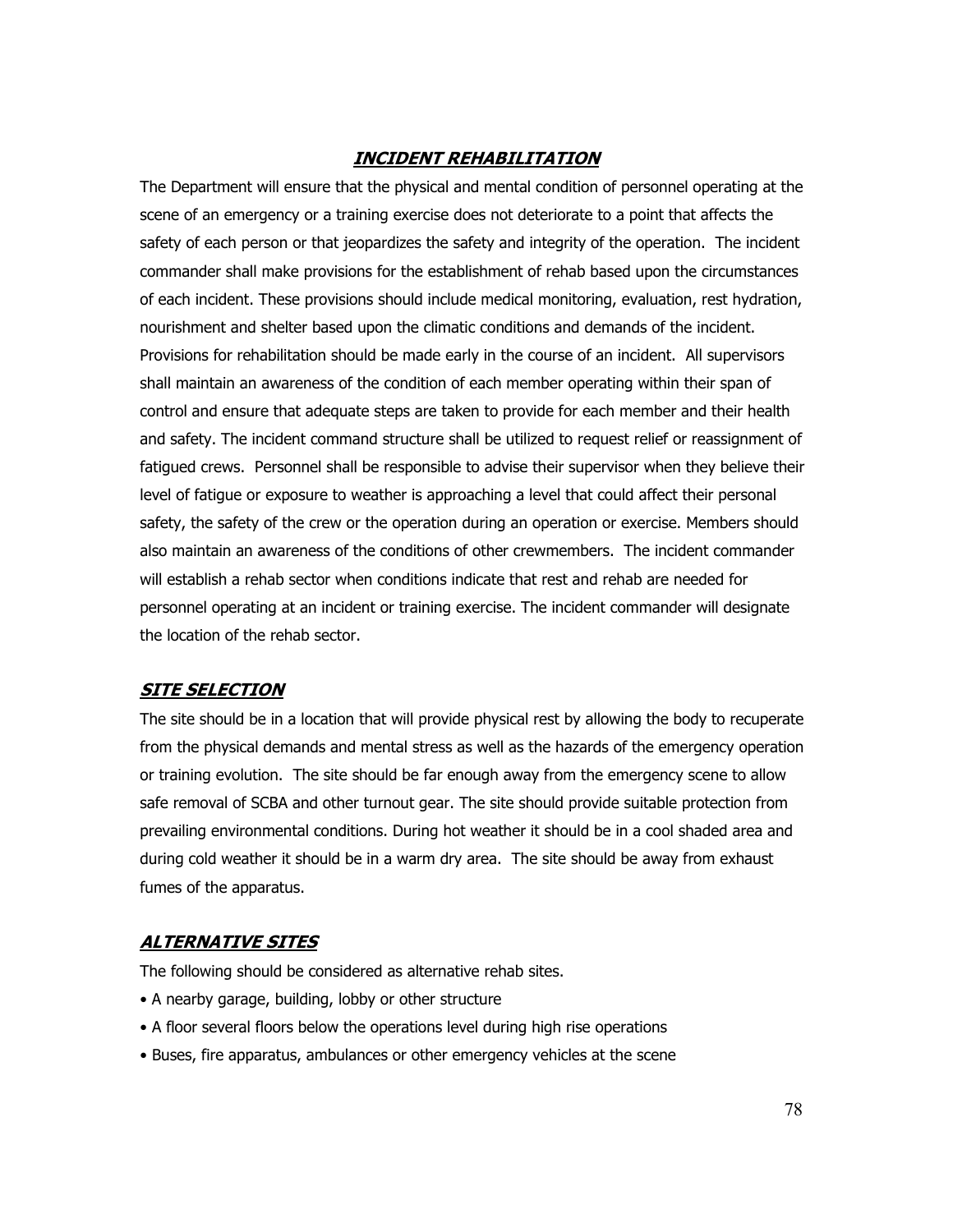## **RESOURCES**

The rehab officer should secure the necessary resources required to adequately staff and supply the rehab sector. The following items may be necessary.

- Fluid replacement, water, ice, sports beverage mix
- Nourishment, fruit, vegetables, sport bars
- Medical supplies
- Miscellaneous supplies, tarps, awnings, heaters, fans, blankets

#### **ESTABLISHING REHAB**

Staff officers should consider rehab during the initial planning stages of an emergency response. However the climatic or environmental conditions of the emergency scene should not be the sole justification for establishing a rehab sector. Any activity may rapidly deplete the energy and strength of personnel and therefore merits consideration of rehab. Hydration is critical factor in the prevention of heat injury and is the maintenance of water and electrolytes. Water must be replaced during exercise periods and at emergency incidents. During heat stress, personnel should consume at least one quart of water per hour. The re-hydration solution should be a 50/50 mixture of water and a commercially prepared sports activity beverage and administered at a temperature of about 40 degrees. Re-hydration is important even during cold weather operations where heat stress can occur because of the insulating qualities of protective equipment regardless of outside air temperatures. Pre-hydration is also a critical factor affecting heat stress and stamina during physical exertion. During periods of hot weather personnel must drink extra water during the workday to try and maintain hydration levels. The incident commander or rehab officer shall consider the need for food at any incident of an extended nature or other incident where appropriate. Consider fruits, vegetables or easily digested quick energy foods. The "two air bottle rule" or 45 minutes of work time is recommended for rehab rotation. Personnel should re-hydrate with a minimum of eight ounces of liquid whenever air bottles are changed out. Crews that have worked through two full forty-five minute rated air bottles should proceed to rehab for rest and evaluation. Rest periods for individuals should be based on the objective evaluation of the individuals fatigue level but should not be less than 10 minutes. The rehab officer should not release fatigued personnel back to active firefighting. Personnel in the rehab area should maintain a high level of hydration. Personnel should not move from a hot environment directly into an air conditioned area because the bodies cooling system can shut down in response to rapid external cooling. Air-conditioned environments are acceptable after a cool down period at ambient temperatures with sufficient air movement. Certain drugs can impair the body's ability to sweat and extreme caution must be exercised if personnel have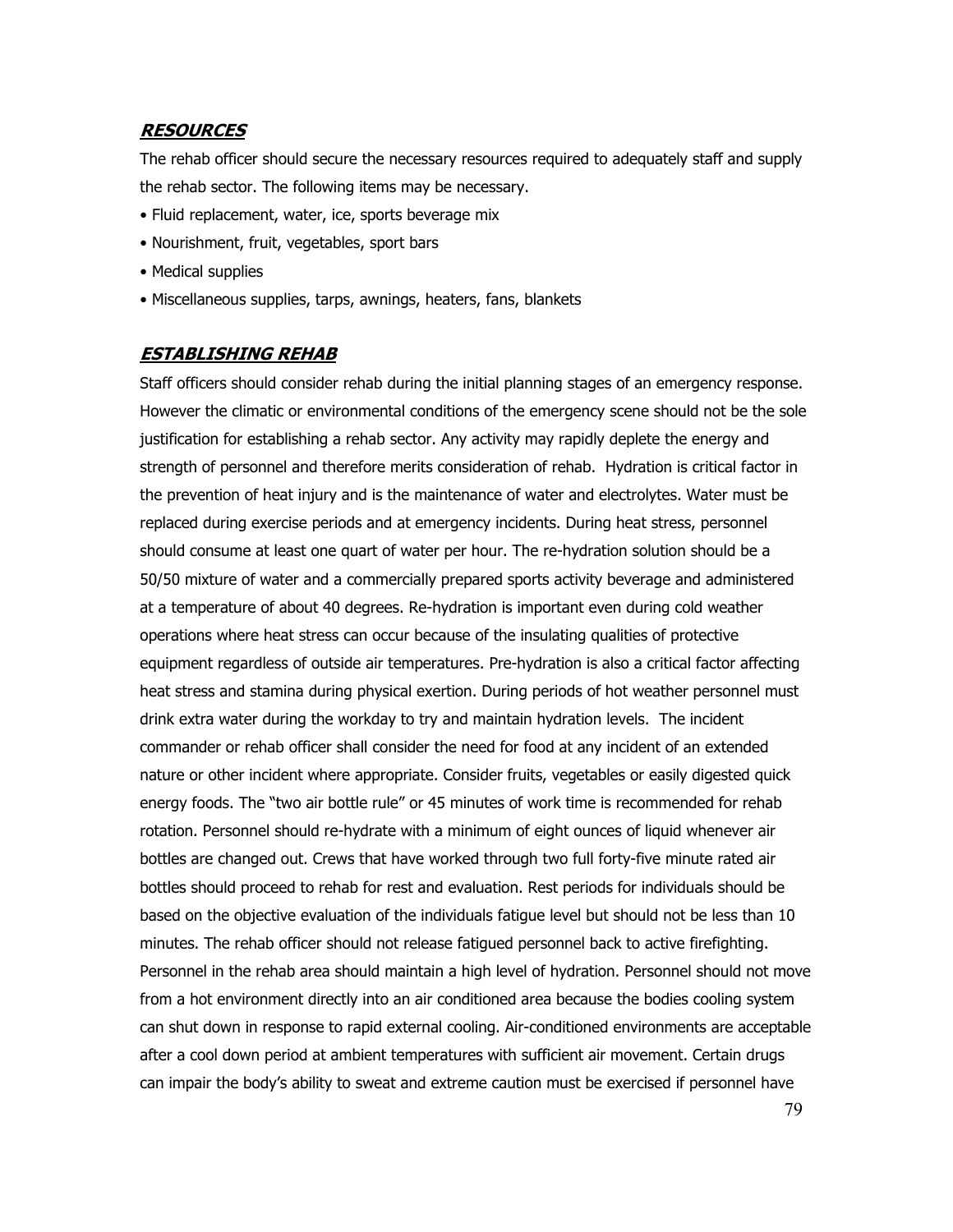taken antihistamines, diuretics or stimulants. Emergency medical personnel should evaluate the vital signs, examine firefighters and make proper disposition of personnel to return to duty, remain in rehab for treatment, or transport to a medical facility. Continual monitoring of vitals, re-hydration and rest should occur during extended rehab. Medical treatment for firefighters whose signs and symptoms indicate potential problems shall be provided in accordance with standard medical protocols. EMS personnel shall be assertive in an effort to find potential medical problems early. All medical evaluations shall be documented.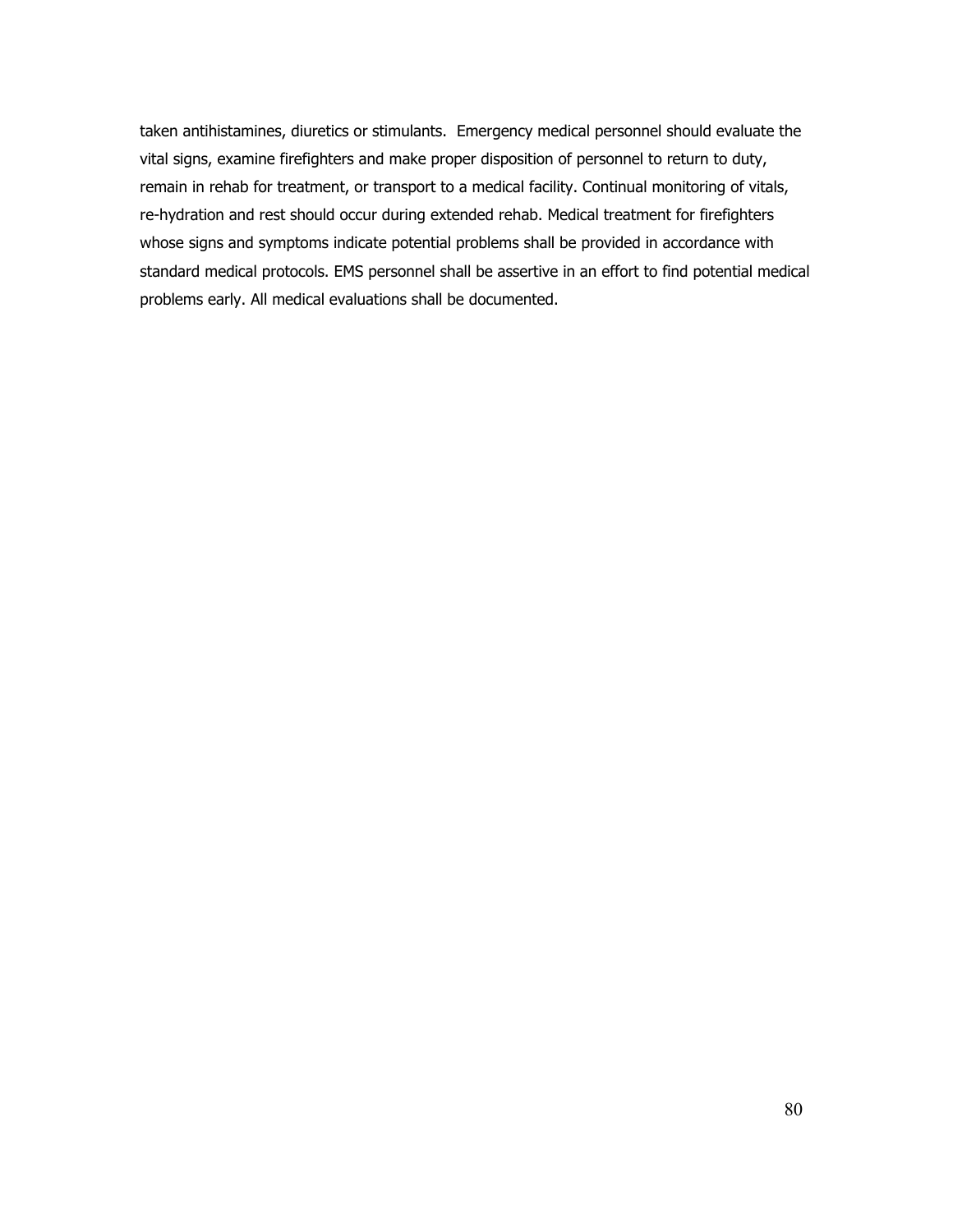# **COMMUNICABLE DISEASE CONTROL**

To avoid infection and prevent it from spreading: Patients with; rashes, fevers, coughs, and jaundice of unknown origin: Patient may have a communicable disease that could be spread by contact with oral or respiratory secretions. Masks are considered appropriate. Gloves should be worn, especially any patient which have rashes with eruptions. Body fluids (blood, dialysis shunts, feces, mucous, saliva, semen, sputum, urine, vomitus, etc.): The use of disposable latex gloves is recommended in any patient where body fluids are visible. If there is a possibility of body fluids splashing on the rescue worker, the rescuer should also wear a mask and a protective eye shield. If there is potential for large amounts of blood/body fluids, (this includes OB situations, arterial bleeds, etc.) a protective gown should be worn. It is advisable that all department personnel carry disposable latex gloves and utilize the appropriate protective measures while on duty. Wear gloves when handling a patient whom has the potential to expose the rescuer to blood of body fluids; or cleaning the rescue and equipment after a call; or disposing of contaminated items. Hands should be washed after removing gloves. If there is gross contamination or exposure to body fluids, remove the contaminated gloves and replace them with new ones, so as to avoid contamination of equipment in the unit while transporting.

# **ARTIFICIAL VENTILATION**

It is always advisable that an ambu-bag or demand valve be used when providing ventilatory support. When it is not possible to use either of the above devices, and mouth-to-mouth ventilation is required, it is advisable that personnel use a protective pocket mask with a one-way valve. The one-way valve should be replaced after each use. Performing mouth-to-mouth without some form of protective device is strictly forbidden.

# **HEALTH CARE WORKERS - WOUNDS AND SORES**

If you have a wound or open sore on your body it should be protected and covered, whether it is on your hand, arms, ears, etc., especially if you are working around patients. Also, you may unintentionally put your finger in your mouth; rub your eye, etc., thereby giving the germs potential to spread into your mucosa through an open sore, thereby allowing contamination to take place. A thorough hand washing technique with soap and water is the single most effective preventive measure for infection control. It is often impossible for EMS personnel to wash their hands or skin in the field. Alcohol on an alcohol based hand rinse may provide cleaning until soap and water is available. If it becomes necessary to use this technique, remove all visible blood/body fluid with initial washing, dry with towel, and repeat procedure. If blood/body fluid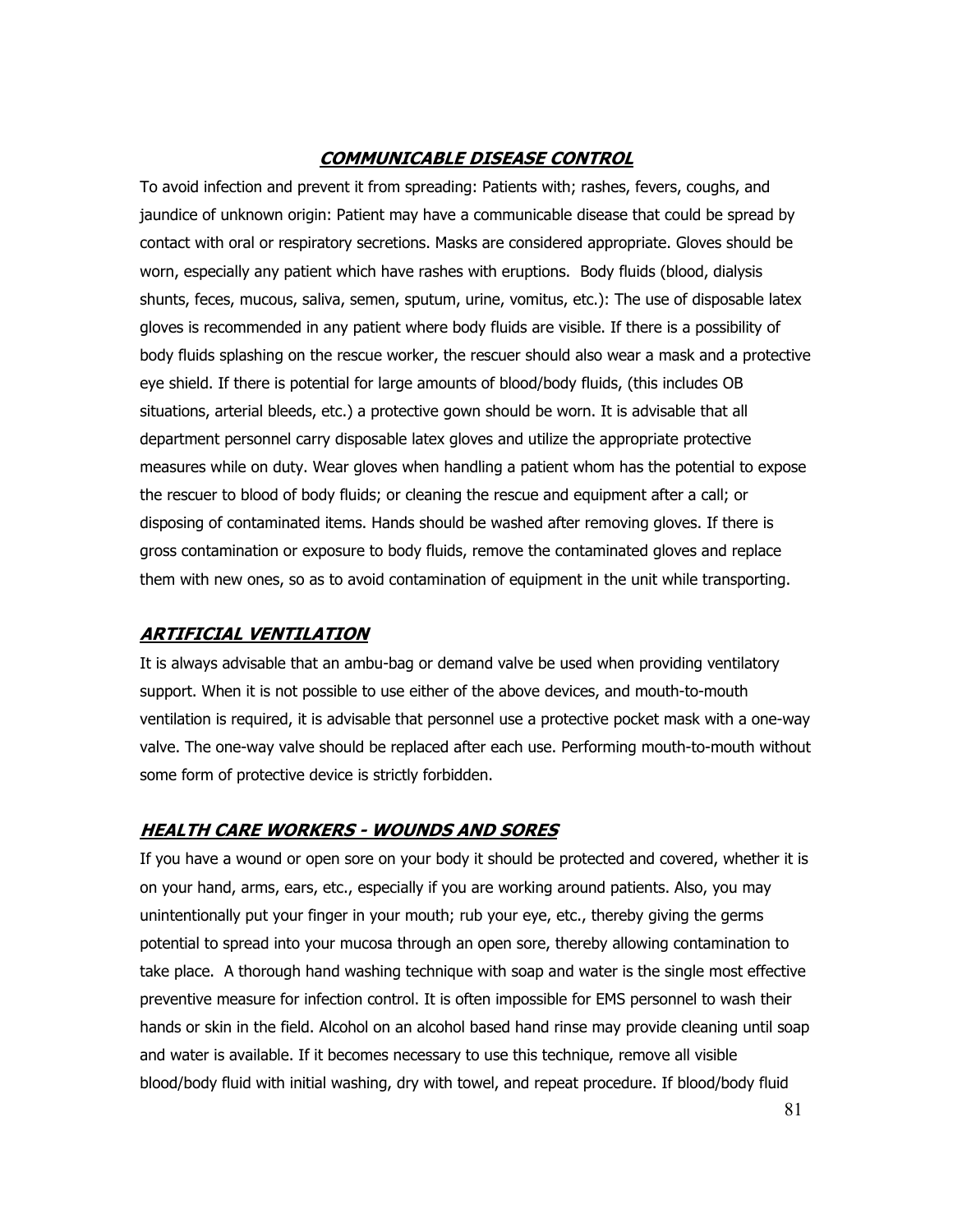should go into mouth, immediately rinse mouth with mouthwash or alcohol. Using alcohol or alcohol based cleaners does not take the place of good hand washing technique when water is available. Hand washing with soap and water should be done immediately upon arrival in the ER. Steps in hand washing when soap and water is available:

- 1. Use appropriate soap and work up a lather using friction for 30 seconds.
- 2. Be sure to clean under the fingernails.
- 3. Rinse hands thoroughly.
- 4. Dry hands.

## **BLOOD/BODY FLUID EXPOSURE**

If you feel a blood/body fluid exposure has occurred, register immediately at the receiving hospital so an appropriate record and follow-up treatment can be initiated.

A blood/body fluid exposure is when:

Receiving a puncture wound from a sharp object that has previously been exposed to the patient's blood/body fluids; Get blood/body fluid in an open lesion, cut or rash, splash in to mucous membranes (mouth, eyes or nose) or have a large blood spill on your intact skin (without open cuts) or have a prolonged exposure. If you get blood/body fluid on your skin, wash immediately with soap and water and decontaminated with alcohol.

# **PERSONNEL EXPOSURE FOLLOW-UP**

If you are worried that you may have contacted a patient who has communicable diseases contact your agency's communicable disease liaison officer (CDLO). This person will then consult the hospital's infection control practitioner (ICP) at the admitting hospital for further information. When a hospital discovers that a patient you have transported has a communicable disease spread by respiratory route, the Infection Control Practitioner (ICP) will determine the patient's contact. Upon determining who has had contact with the patient, they will notify your agency's CDLO of any information that you need to know. It is important that accurate call records be kept so that it can be determined who ran what calls and when.

#### **DISPOSABLE EQUIPMENT**

Disposable equipment should not be reused at any time due to the increased chance of spreading infections.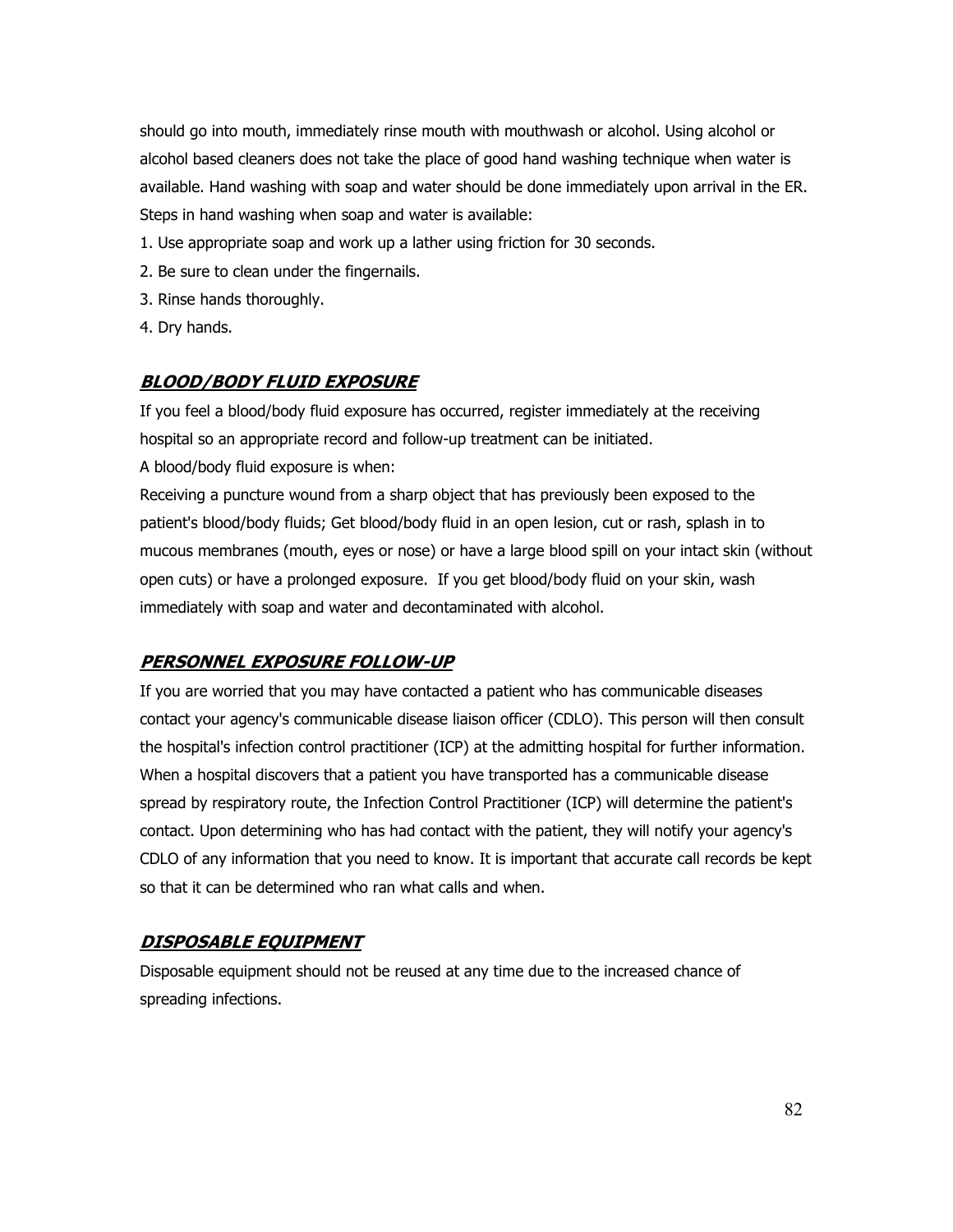## **CLEANING SUCTION EQUIPMENT**

Throw away any disposable parts and replace them with new parts. When emptying suction bottles, ensure that paramedics or ER staff do not need a sample then make sure splashing does not occur. Clean tubing and containers with a germicidal agent (TBQ). Parts should be air-dried.

#### **DISCUSSION OF SPECIFIC DISEASES**

**ACQUIRED IMMUNE DEFICENCY SYNDROME (AIDS):** is not completely understood and studies are continuing. Pre-hospital personnel cannot always detect AIDS. The high-risk populations are; IV drug users, male homosexuals, prostitutes, (male and female), heterosexuals with multiple partners, bisexual males, Haitians, and hemophiliacs.

**HEPATITIS & AIDS:** there are a number of viruses that may get inside the body and make you sick. Each has particular body cells that it prefers to attack. These cells are found within the immune system and/or the blood circulation system. Viruses cannot act without being attached to another cell. Once attached, they direct the activity of that cell. These viruses are most commonly carried into another person's body through an opening such as a wound, the mouth, and sexual organs. The virus then can be absorbed into the bloodstream. Some of these viruses are capable of stimulating the body to produce antibodies to defend it. If that has occurred from past exposure, the person may be immune to any later exposures. This is what happens in the case of Hepatitis B.

For illness to occur there must be:

- Blood or other body fluids containing the virus,
- An opening to the inner part of the body
- A means of getting the virus inside that opening
- A large enough amount of virus
- A defense system that does not have immunity already built up

The most common vehicle for transmission of hepatitis B is exposure to blood from an infected person. The second most common vehicle for hepatitis B transmission is sexual contact since the virus may be present is semen or vaginal secretions.

**HEPATITIS A:** (infectious) is difficult to detect except in advanced stages and anyone can have it. In advanced hepatitis persons will appear yellow (jaundice).

**HEPATITIS B:** (serum) is difficult to detect except in advanced stages and anyone can have it. IV drug abusers are at high risk. In advanced hepatitis persons will appear yellow (jaundice), and IV drug abusers may show needle track marks and scars. The hepatitis germ may live for up to 7 days in dried blood. If an emergency service person is exposed to hepatitis B, appropriate treatment should be initiated within 7 days.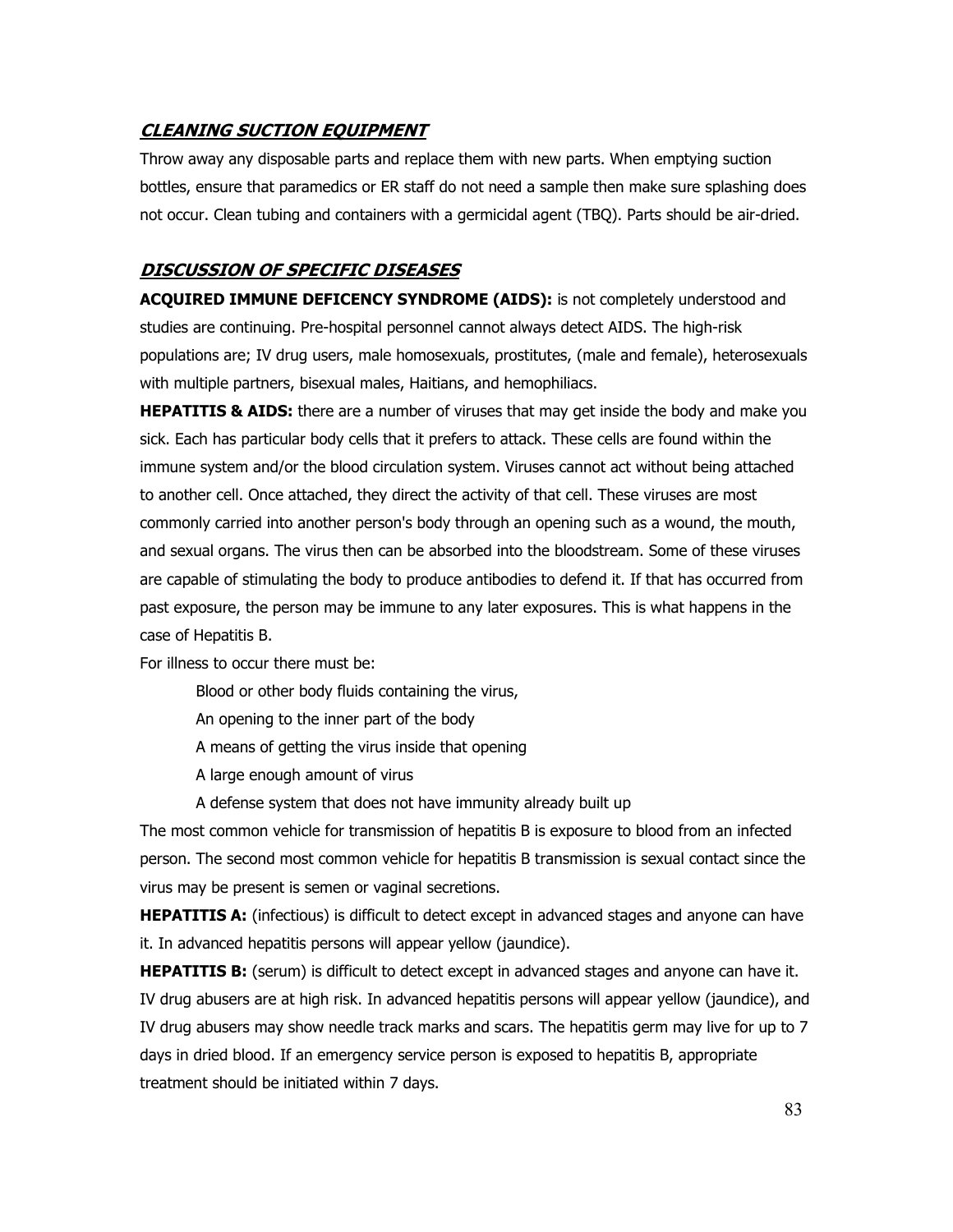**HERPES:** viruses that cause blisters can be transmitted by fluid in the blister. Direct hand or other body part contact with the blister could cause infection of the body part making contact. The most common sites are face, mouth, genitals, and sometimes the hands. Herpes simplex can affect anyone. Persons with herpes are contagious only when sores are present, however, sores inside the mouth or on the genitalia will not be easily visible to responding personnel.

**MENENGITIS:** is an inflammation of the membrane linings that cover the brain and spinal cord. EMS personnel are often alarmed about meningitis because it has been considered a highly communicable disease. As with some other diseases, the mode of transmission is specific, and the risk to emergency care personnel is minimal. Should a patient who is cared for by department personnel be found to have contagious meningitis, the receiving hospital will contact the CDLO from the agency that transported the patient and investigation and possible treatment will be initiated. Appropriate treatment is best begun within 48 hours of exposure but may be done up to 10 days.

**TUBERCULOSIS:** although there are many germs in the air, which can cause disease, the concern is for the germs that particularly attack the lungs. TB may be in the air (1) if someone has recently coughed it into the air (it dies quickly outside the body), and (2) there are air currents keeping it in the air instead of falling to the ground. Even when breathed into the lungs, it is a slow growing disease that gives the body time to build defenses and fight it off. Ninety-five out of one hundred people who are exposed to TB successfully fight it off without getting sick or having to be treated with TB drugs. Most infections are not spread effectively through the air. It is recommended that all personnel handling emergency patients have a TB test every year. If you have been exposed to a patient with TB, appropriate treatment may be necessary.

#### **HANDLING OF PATIENTS WITH SPECIFIC DISEASES**

#### **AIDS (Acquired Immune Deficiency Syndrome):**

Mode of transmission: Contact with blood or body secretions or sexual contact. Protective measures: Wear disposable gloves when in contact with blood or body fluids. Wash hands following patient care, even if gloves were used. Use portable CPR equipment, (disposable airway and ambu-bag), whenever possible. Purchasing special protective clothing is not recommended and is an additional expense. Wear gowns only when clothing may be soiled with blood or body fluids. If splashing is likely, wear protective eye wear.

#### **HEPATITIS A:**

Mode of transmission: Contact with stool, and very rarely blood of an infected individual. Methods of protection: Wear disposable gloves when in contact with blood or body fluids. Wash hands following patient care, even if gloves were used.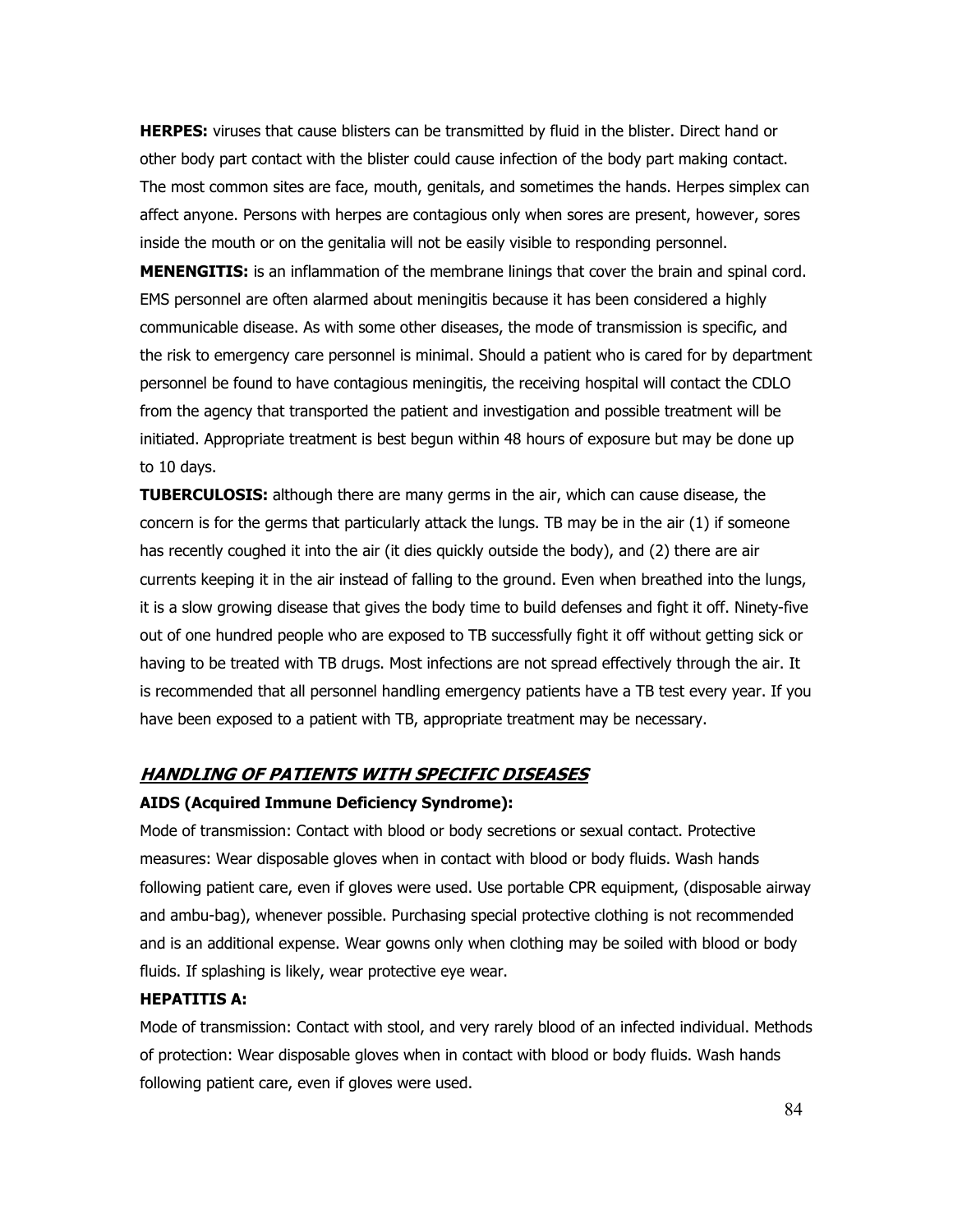#### **HEPATITIS B (Serum Hepatitis):**

Mode of transmission: Blood, mucous membranes, (saliva, sputum), sexual contact. Protective measures: Wear disposable gloves when in contact with blood, saliva, or sputum. Use good hand washing technique. If splashes are likely, wear protective eye wear.

#### **HERPES SIMPLEX TYPE I (cold sores, fever blisters):**

Mode of transmission: Direct contact with mucous membranes. Protective measures: Wear disposable gloves when in contact with lesions or mucous membranes. Use good hand washing technique.

#### **HERPES SIMPLEX TYPE II (genital herpes):**

Mode of transmission: Direct sexual contact with lesions or skin to lesion contact. This virus enters through breaks in the skin; it is not airborne and can not be contracted from toilet seats, pools, hot tubs, or sheets. Protective measures: Wear disposable gloves when in contact with lesions. Use good hand washing technique.

#### **HERPES WHITLOW (Herpes Simplex Infection of the finger):**

Mode of transmission: Virus enters through breaks in the skin after contact with oral or tracheal secretions of patient shedding herpes virus. Protective measures: Wear disposable gloves when in contact with oral or tracheal secretions. Use good hand washing technique.

#### **HERPES ZOSTER (shingles):**

Mode of transmission: Direct contact with infected vesicles. If you are not immune to chickenpox, you could develop chickenpox from contact with the fluid in the vesicles. Protective measures: Wear disposable gloves when in contact with draining lesions. Use good hand washing technique. **MENINGITIS (bacterial):** 

# Mode of transmission: Direct contact with discharges from nose or throat. Protective measures: Wear disposable gloves when in contact with oral or tracheal secretions. Use good hand washing technique.

#### **MENINGITIS (viral, aseptic):**

Mode of transmission: Feces. Protective measures: Since diagnosis is unknown at the time of your patient contact, mask the patient or yourself. Wear gloves when in contact with patient's stool. Use good hand washing technique.

#### **RABIES:**

Mode of transmission: Direct contact with saliva of an infected animal. The virus may enter any area of broken skin. Human-to-human transmission has not been documented. Protective measures: Wear disposable gloves. Use good hand washing technique when in contact with saliva. Wear mask.

#### **TUBERCULOSIS:**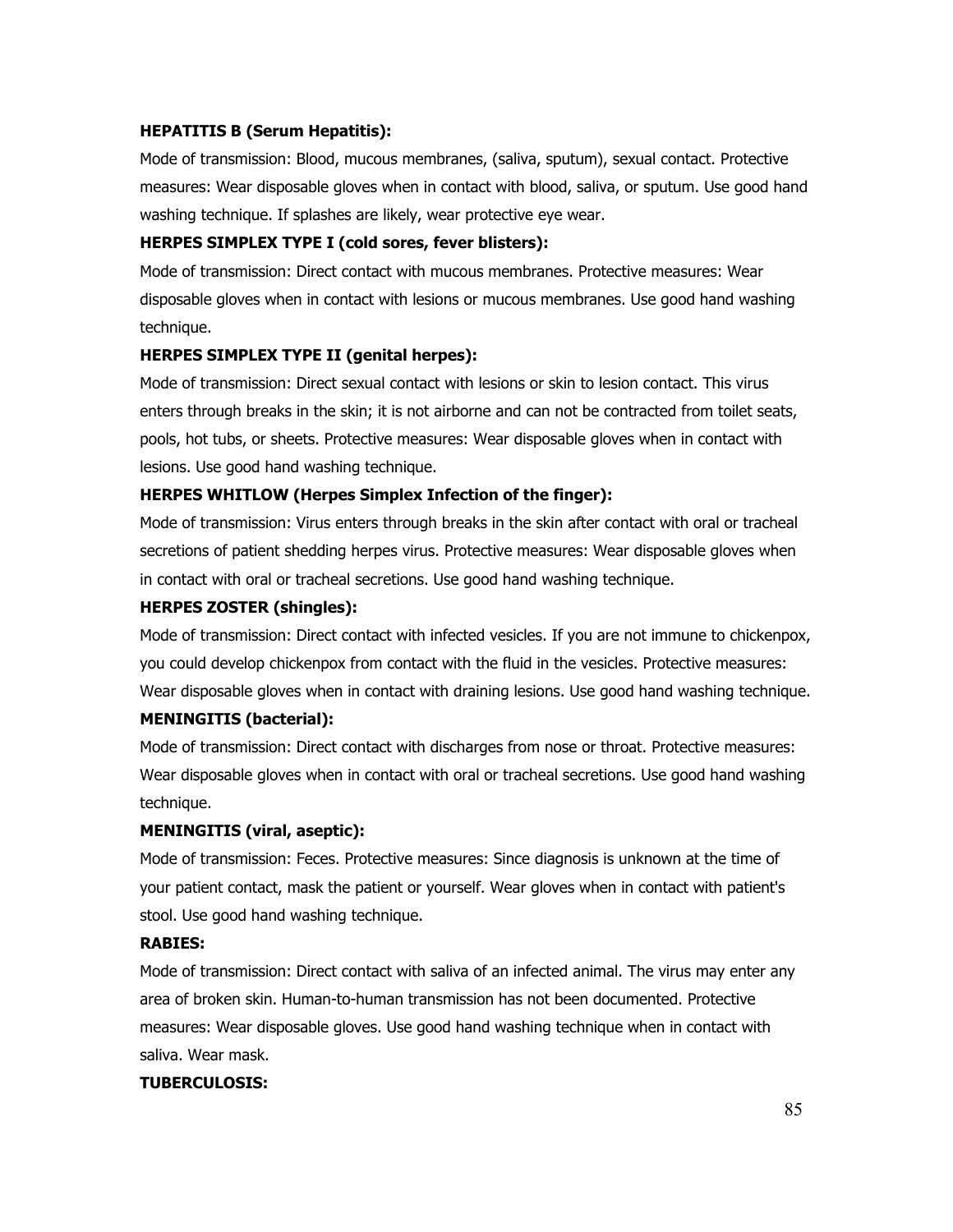Mode of transmission: Airborne droplets, primarily during sneezing, coughing, speaking, or singing. Prolonged contact with an active TB case is most significant, as is contact with thick, coughed up sputum. Protective measures: Mask the patient, if possible. If not, mask yourself. Rapid fresh air ventilation, as available in your vehicle.

#### **DOCUMENTATION**

Personnel shall document in written reports when patients have body fluids on their person or state they have a communicable disease.

## **BODILY FLUID CONTACT**

Any employee of the Department who contacts bodily fluid, of another person shall file a Bodily Fluid Contact Form. If the employee is engaged in emergency mitigation when the contact is made, then it is imperative the employee must begin to inquire about patient history. The patient may grant permission for their blood work to be research for infectious disease. This process must begin immediately at the treating hospital. The employee must request this process himself or herself.

The Ryan White Act states that health care facilities are required to report positive findings of communicable disease to any employer of a first responder or emergency provider who may have provided care to a victim. Notification by the health care facility to the emergency provider must be made within forty-eight (48) hours after confirmation of the diagnosis of a communicable disease. The health care facility will provide, 1) ambulance run number and state, 2) police incident report number, 3) date of contact. If findings are a known communicable disease, then the employee should be contacted within forty-eight (48) hours. The employee shall be counseled and all necessary medical follow up will be provided.

#### **CONTAMINATED WASTE – LABELING & DISPOSAL**

Red biohazard labels shall be affixed to containers of contaminated waste. Contaminated disposable items shall be placed in bright orange or red leak-proof containers and disposed of per State laws.

# **HEPATITIS "B" VACCINATION**

The City makes the Hepatitis B vaccine and vaccination series available to employees having the risk of occupational exposure, as well as post-exposure evaluation and follow-up for employees who have experienced an exposure incident. Hepatitis B vaccination must be available to employees within ten working days of initial assignment unless the employee has previously